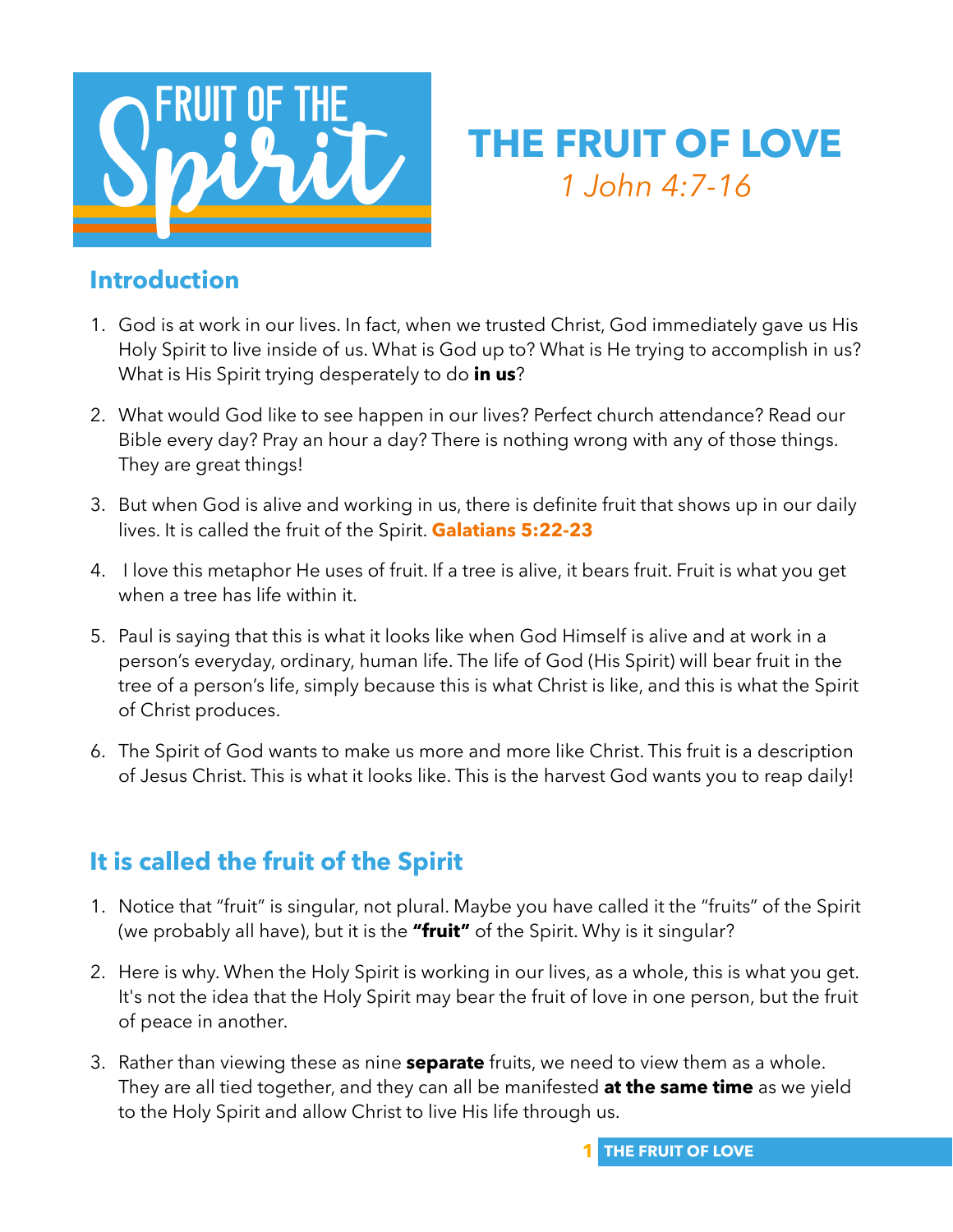4. This is the character or fruit that He produces in and through us. Notice, this fruit doesn't focus on what kind of performance we can **achieve**, but what kind of person we **are**.

## **Top of the list - love**

- 1. This isn't surprising, is it? Paul said the entire Old Testament law is summed up in one word - love. **Galatians 5:14**
- 2. In putting love first, Paul is reiterating what Jesus taught. **Matthew 22:37-30**
- 3. Loving God is easier than loving your neighbor! God is perfect, but people aren't! That is why the fruit of the Spirit is love…
- 4. God wants to make you a loving person, not just towards those that love **you** and people **you** like. He wants you to be loving towards people you don't like and don't agree with, people that irritate you and rub you wrong.



- 5. He wants to create a love in us that crosses all cultural and racial barriers. A love that brings people together when they might otherwise hate or hurt each other.
- 6. God has been working in you since your salvation to make you a loving person. If you allow Him to work, and you are yielding to Him, the first thing that shows up is love! You begin to grow in love - a deep, Christ-like love. **1 Thessalonians 4:9-10**
	- We are taught of God to love. This lets us know that true love is divine. So much of what masquerades as love is not true love. Sometimes it is lust, permissiveness, or religious activity, but it's not love.
- 7. Paul said that you could talk religiously, do religious deeds, do great charitable actions, or self-sacrificial actions and not have true divine love.
- 8. Jesus said to *"love others as I have loved you."* And by this, everyone will know that you are my disciples. **John 13:34-35**
- 9. The apostle John said so much about love in the gospel of John, but also in the book of 1 John. Five times he reminds us that this is God's command, and he goes into detail about **how** we should love one another, not just in words, but in action and truth. **1 John 3:11, 17-18, 23; 4:7-12**
- 10.We can break this down into three simple, but profound truths.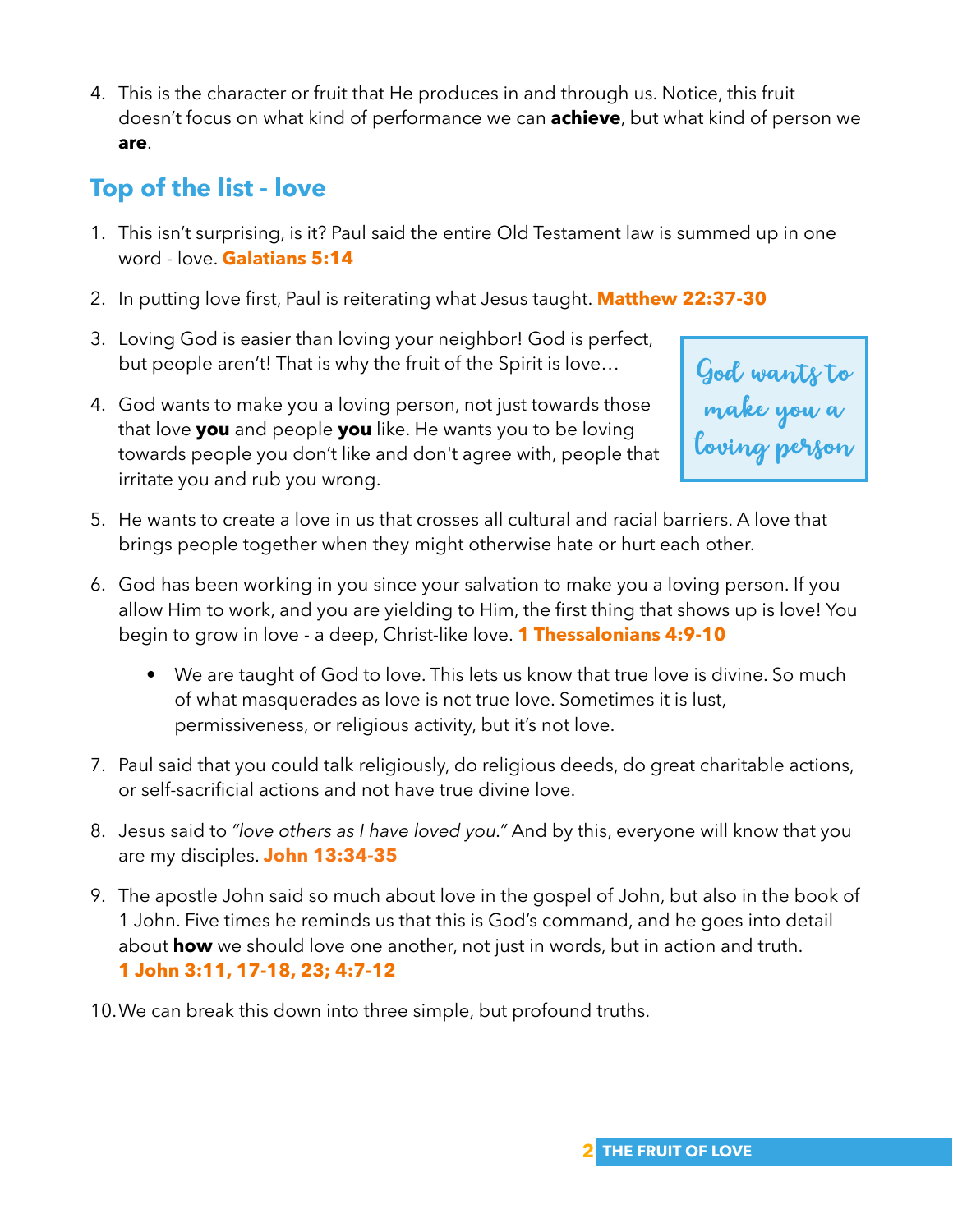## **God loved us**

- 1. Verse 8 proclaims that God is love. That's not all He is. He isn't one dimensional any more than we are. God is also just, righteous, merciful, holy, etc. That means that His love is tempered by all of His other character traits.
- 2. But God personifies love. God is love. It is a **personal** love (vs. 9 the love of God was revealed to **us**). A holy, righteous and perfect God loves us with a personal love.
- 3. God's love is also an **active** love (vs. 9 God sent; vs. 10 God loved us and **sent** His Son).
- 4. God didn't just **say** He loved us, but He expressed His love in deed or action. The greatest expression of love ever displayed was God giving His Son that we could live.
- 5. God's love for us was not prompted by our love for Him (vs. 10). He initiated this love relationship by loving **first**.
- 6. This should motivate us to love one another. What is our tendency? It is to love those that love us first. But true love is active, aggressive, and initiates itself first. It doesn't sit idle waiting to be prompted by something. Vs. 11
- 7. The truth that God loved us should motivate us to love others. How sweet it is when believers begin to understand God's love and we don't do things simply out of a sense of duty, but we love others and do good to each other out of a deep appreciation of God's love for us.
- 8. How are you doing with this thing of love? It is the fruit or evidence that God is at work in your heart and life.
- 9. When God works in us, we let go of the things that poison our spirit and sour our attitude - malice, bitterness, unforgiveness, anger, resentment… and we begin to love like Jesus. We love, not just the lovely, but the unlovely. **John 13:34-35**

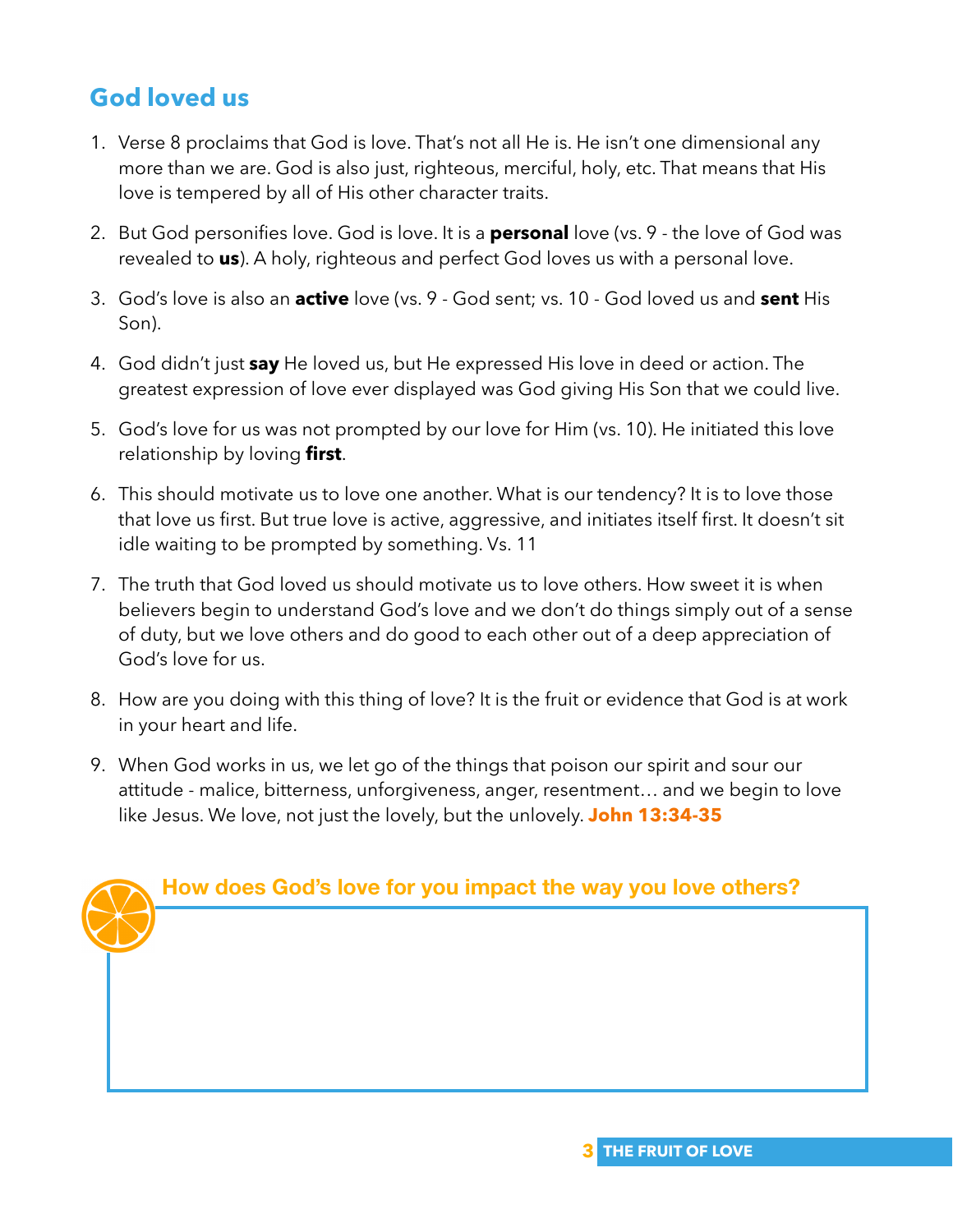#### **How can you show love in a real, tangible way this week?**

## **We know God**

- 1. Knowing God and loving people go hand in hand. Look at verses 7-8. Everyone who loves is born of God and knows God.
	- So if God **is** love, and we know God, that should equal us loving others.
- 2. What does the Bible mean when it talks about knowing God? Does it mean that we have an intellectual understanding of God? Does it mean knowing **about** God? That is not what John is talking about here in this text (most people believe in a God, but they don't know Him).
- 3. When John talks about knowing God, it carries with it the idea of a deep relationship and an intimate union. We **know** God!
	- I think about John and Jesus. Many people knew of Christ, but John really **knew**  Jesus. He was comfortable enough that at the last supper, he was leaning up against Jesus' chest, like a child with his mom or dad.
- 4. Many people don't have that personal relationship with God. They know Him in their head, but it's never gotten into their heart.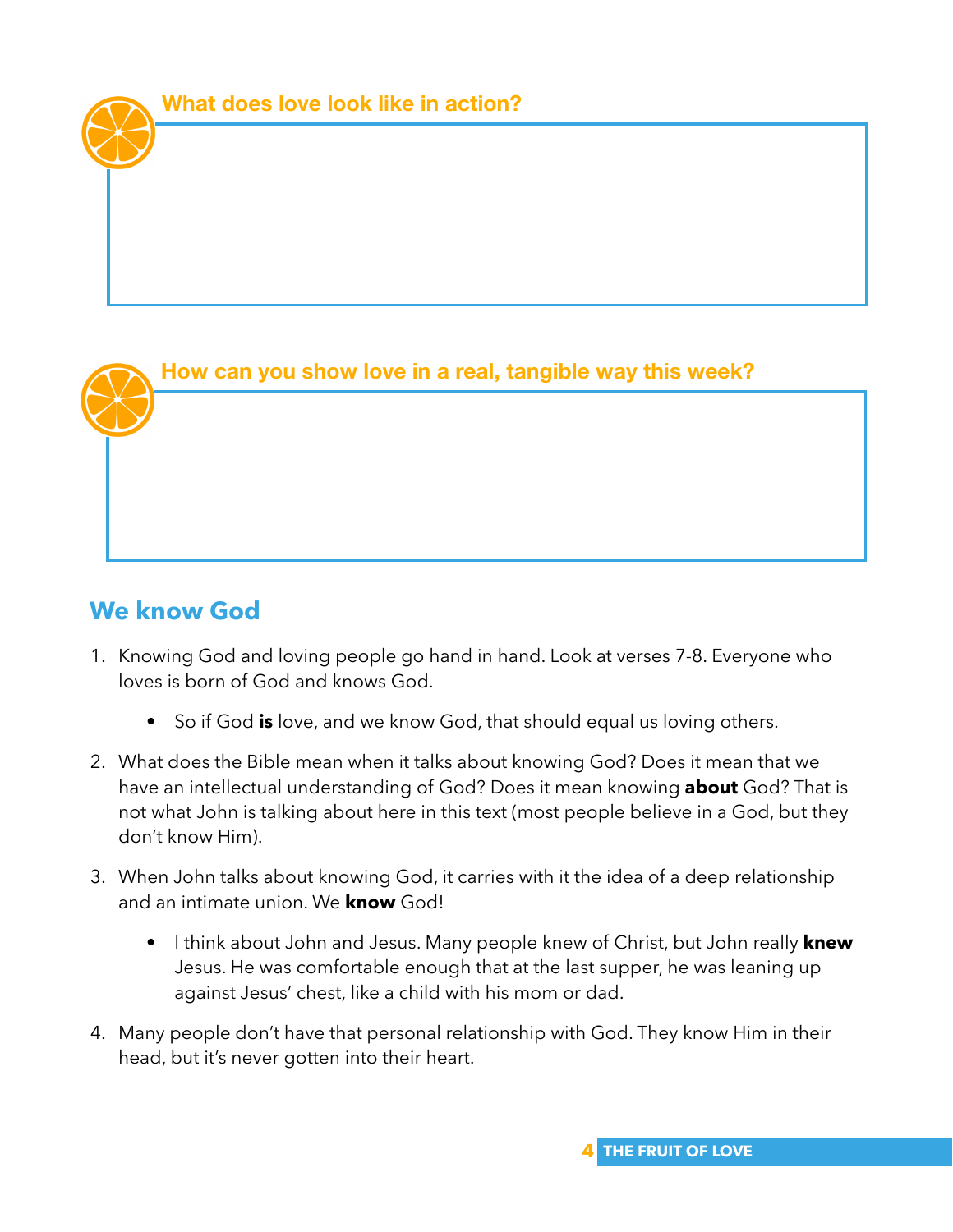#### 5. **If we know God, it means we have been born of God. vs. 7**

- What does that mean? Something has happened within us (being born speaks of new life). We are no longer dead in our sins (dead inside) but we are alive (life of God)! We have become partakers of His Divine nature. We have become part of His family.
- James said that the devils believe in God and tremble. Believing in God and knowing God are two completely different things.
- If we know God and are born of God, this relationship **should** affect us. We exhibit His nature that lives inside of us, and we become like God. And God is love!
- God's nature is to love, and a person who knows God and has been born of God will respond to God's nature of love. It is not something forced or manufactured or fake and worked up, but a natural response.
- People don't necessarily see us and say, "Wow! What love." It is something that flows naturally from us because we know God and are born of God and partakers of His nature. God is love, therefore we love because we know God.

#### 6. **And if we know God, it also means our sins have been forgiven.**

- Vs. 10 Wow! This is amazing. In religious systems, people are expected to do something to appease God and obtain some type of forgiveness. But the truth of Scripture is that we didn't love God, but He loved us, and Christ became an atoning sacrifice for our sins. **He did something** whereby we could be forgiven of our sins.
- That kind of divine love and forgiveness should lead us to forgive and love others. Vs. 11 cf. **Ephesians 4:32**

## **God dwells in us**

- 1. God has loved us and saved us (we know God), but here is the amazing part. God has come to dwell **in us**. He didn't have to do that, but He has! **1 Corinthians 3:16**
	- Genesis God walked with man.
	- Exodus thru the cross God did not simply walk with man, He dwelt among them (in the camp - tabernacle or temple).
	- Now, since the cross, God actually takes up residence in the bodies of His children. He dwells **in us**. Vs. 12-16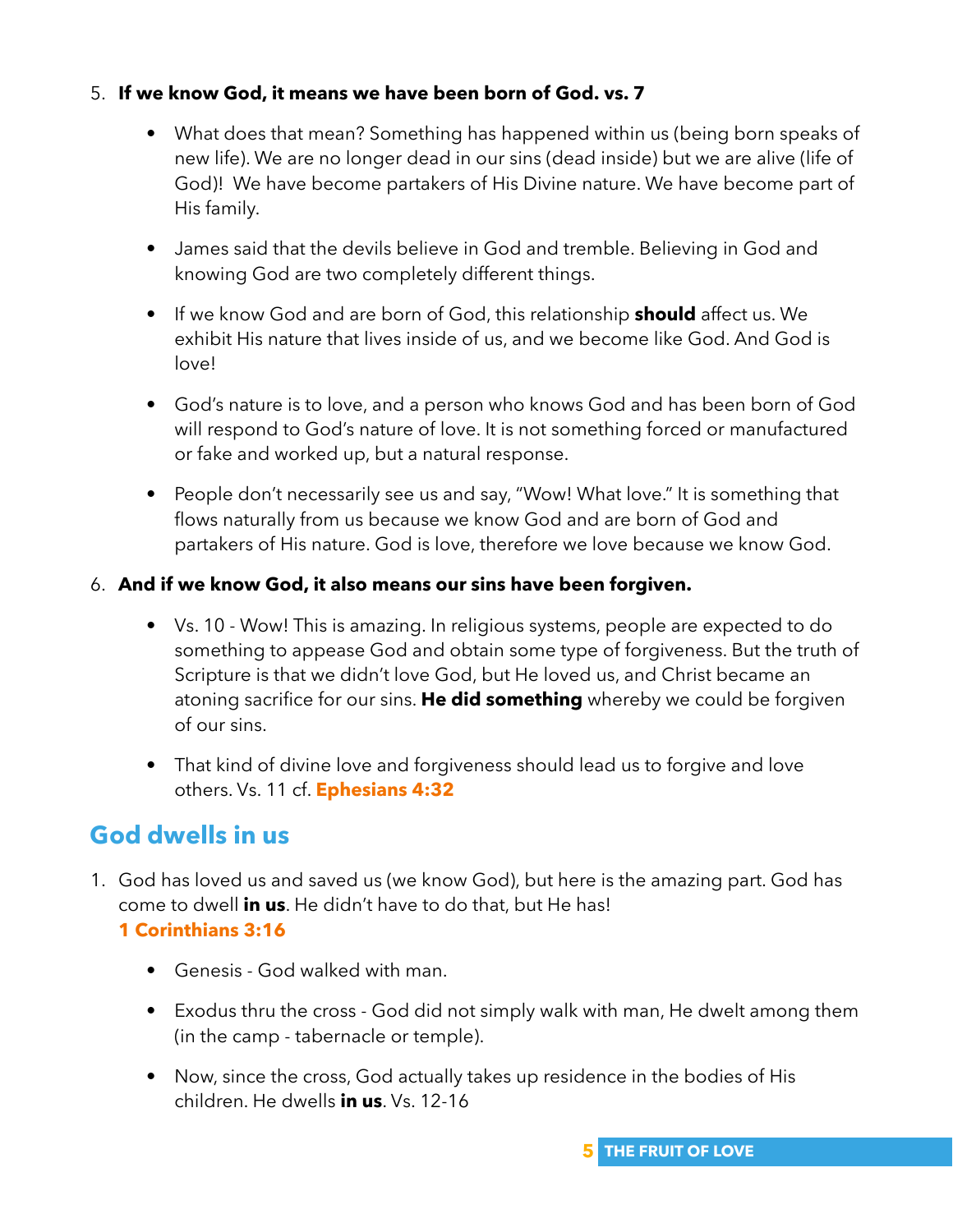- 2. Jesus came to the earth to reveal God's love to the world. But He's not here in the flesh any more. Then how does God reveal Himself and His love to the world? He reveals Himself through the lives of His children! We are born of God, and He's in us.
- 3. When **we** love, we reveal **God's** love to a **needy** world. Vs. 12
- 4. We are channels for His love to flow through. Men can't see God (vs. 12a) but they see His love as we reach out in love and compassion to help those in need.
- 5. Do you believe God loves sinners? We are His billboard (we are His kids) that demonstrates that truth through our lives and how we love.
- 6. Jesus didn't simply talk about the love of God. He demonstrated it by giving Himself on the cross. He expects His children to do likewise. When we do love others, it's proof that we know God, and God truly lives **in** us (vs. 16).

## **In Conclusion**

- 1. As we said at the beginning of this lesson, when God is alive and working in us, there is definite fruit that shows up in our daily lives. It is called the fruit of the Spirit. **Galatians 5:22-23**
- 2. The first thing listed is love. Paul is saying that this is what it looks like when God Himself is alive and at work in a person's everyday, ordinary, human life. The life of God (His Spirit) will bear the fruit of love in the tree of a person's life, simply because this is what Christ is like, and this is what the Spirit of Christ produces.
- 3. The Spirit of God wants to make us more and more like **Christ**. This fruit is a description of Jesus Christ. This is what it looks like. This is the harvest God wants you to reap daily!

**Read John 13:34-35. Jesus said that people will know we are His disciples by our love for others. What does it mean to be a disciple of Jesus?**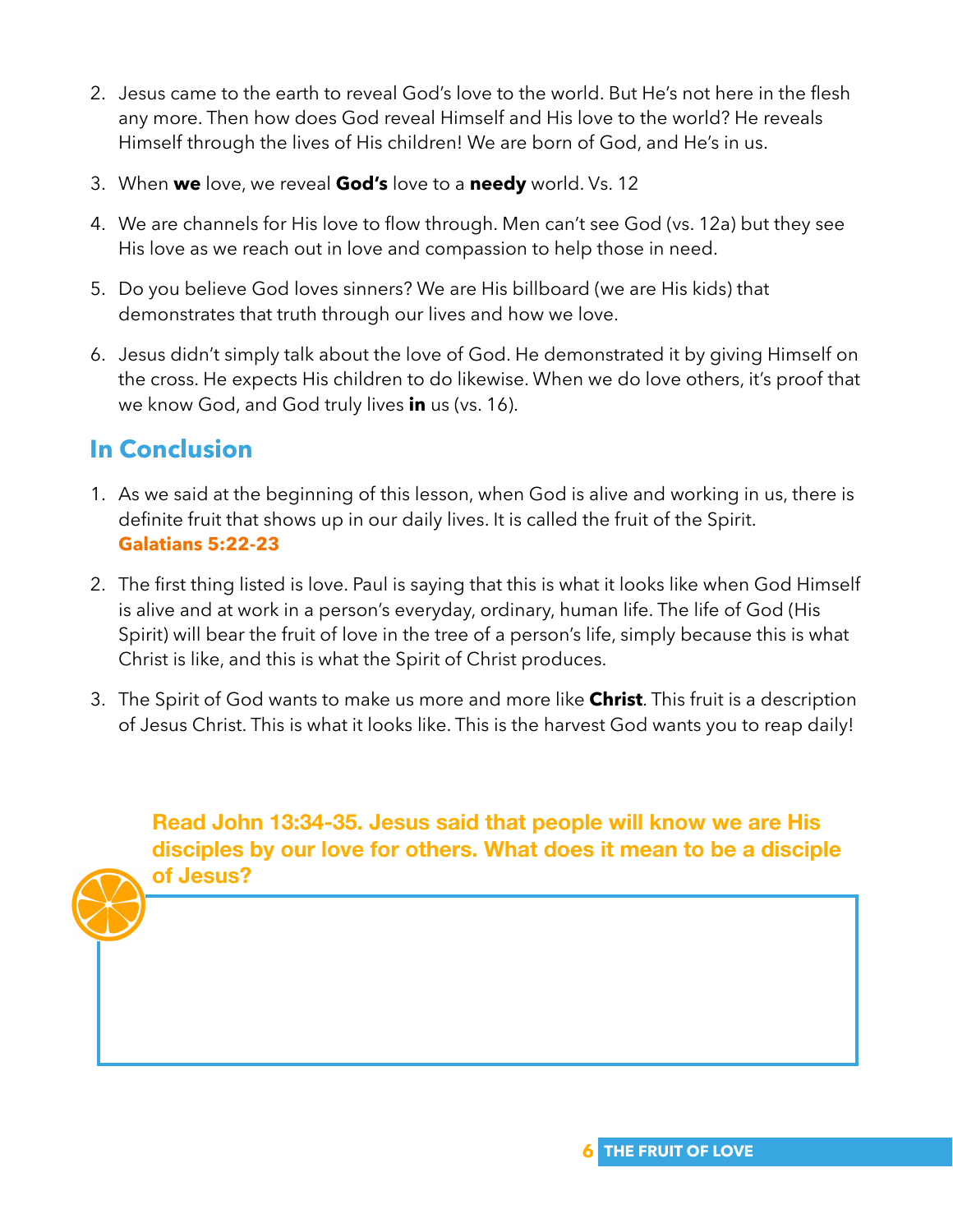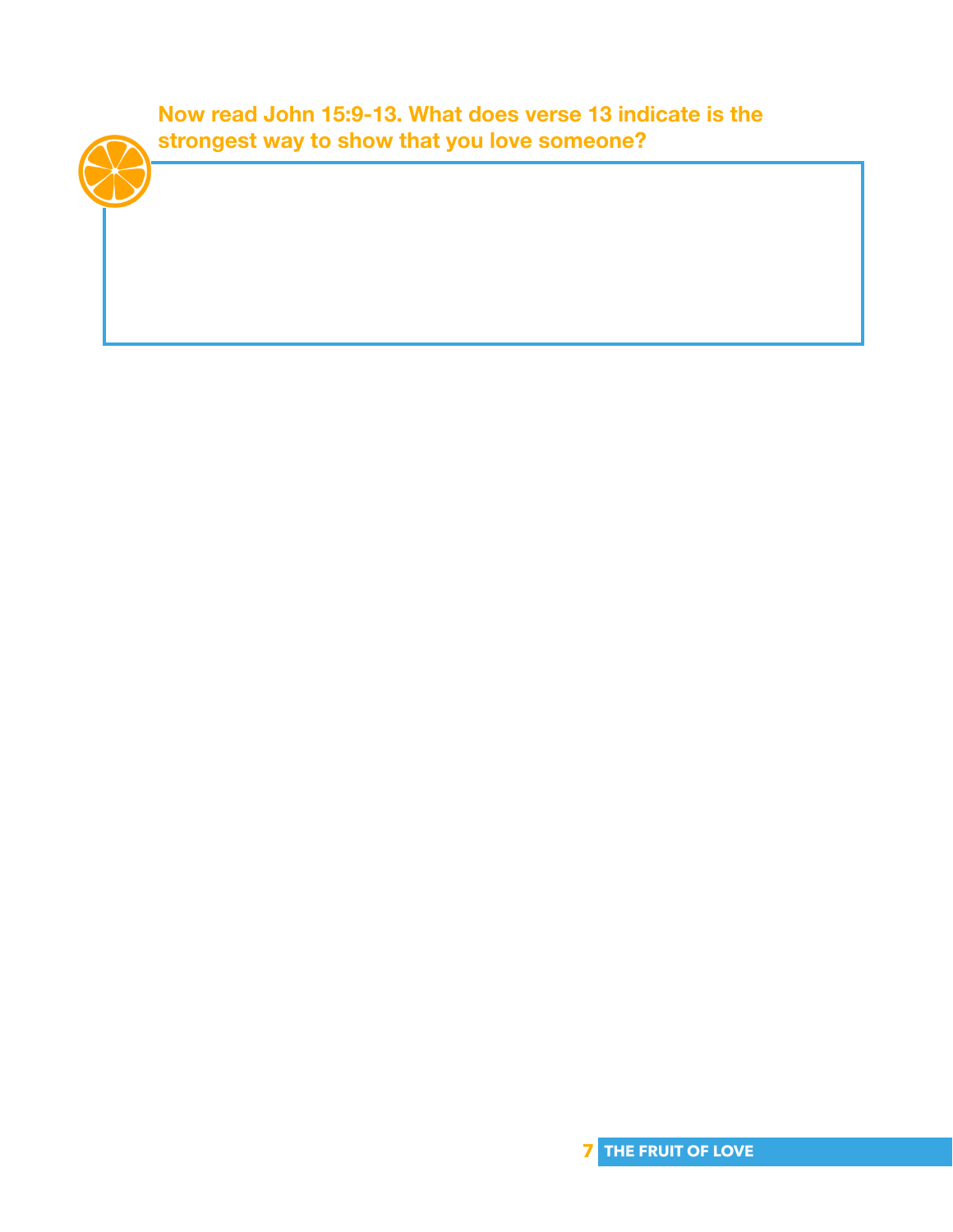

## **THE FRUIT OF JOY** *John 15:11 & 17:13*

#### **Introduction**

- 1. God is at work in our lives. When you trusted Christ, God immediately sent His Holy Spirit to live inside of you. What is God up to? What is He trying to accomplish in us? What is His Spirit trying desperately to do in us?
- 2. When God is alive and working in us, there is definite fruit that shows up in our daily lives. It is called the fruit of the Spirit. **Galatians 5:22-23**
	- Fruit is what you get when a tree has life within it.
- 3. Paul is saying that this is what it looks like when God is living and working within you. The life of God (His Spirit) will bear fruit.
- 4. This fruit is a description of Jesus Christ. This is what it looks like when Christ is in control. This is the harvest God wants you to reap daily! Imagine what this would do in your marriage if this fruit was regularly showing up (or your home - or at work - or your friendships).
- 5. The first fruit is "love." But now let's look at the next one joy! What a precious commodity! So many people are looking for joy, but it eludes them. Why?
	- Joy can't be manufactured (you can't work it up).
	- Joy can't be bought (it is not for sale).
	- Joy is not based on outward circumstances (this is why people can have new and nice everything and still be miserable).
- 6. Joy can only be found in the right place and in the right way. If not, a person will not experience a consistent, inward joy.
- 7. We need to all understand that joy is part of our birthright as a child of God. Jesus was very clear about this when He talked to His followers. **John 15:11, 17:13**
- 8. What do we learn from Jesus in these verses about this precious fruit of joy?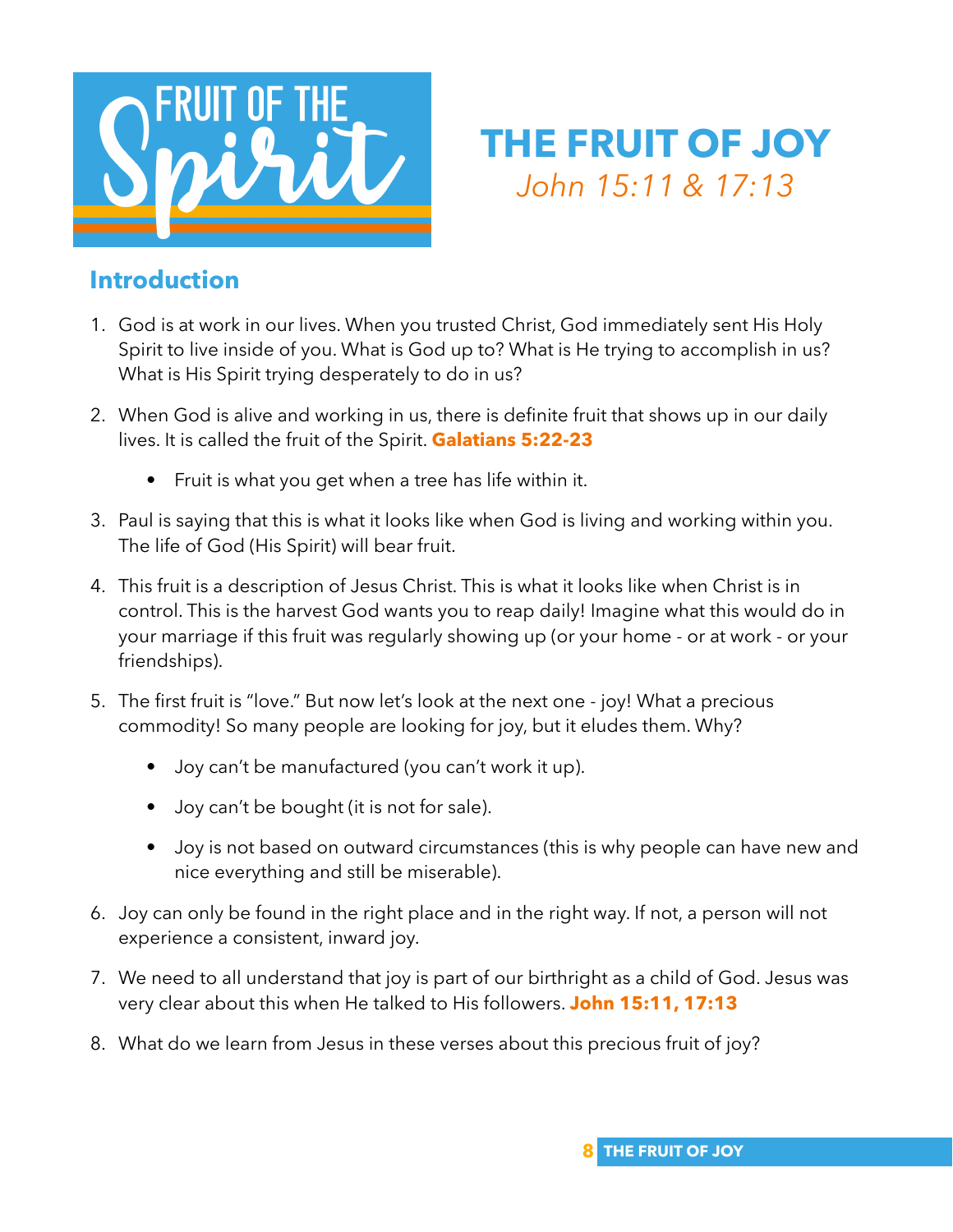## **Joy is something internal**

- 1. Notice that this is emphasized in both passages. Jesus said:
	- *"...that my joy may remain in you."* **John 15:11**
	- *"...that they may have my joy fulfilled in themselves."* **John 17:13**
- 2. Like we said, joy cannot be found in outward circumstances. It has to be found within. Jesus talked about a joy that **no man** can take away from you.
- 3. That's because no matter what happens outwardly, we can still have a deep, rich joy within our hearts. Why? Because it's not based on outward circumstances or people (they constantly change). It is based on Christ. That brings us to the next point.

## **Joy is rooted in and centered on Christ**

- 1. Notice that Jesus said **my joy** will remain in you. **My joy** will be fulfilled in you. It is not something that **you** work up and manufacture on your own. It is Christ's joy fulfilled in you.
- 2. True joy can only be found in Christ. You may have a happy day, happy moment, or happy memory, but sustained, inward joy can only be found in Christ. A joy, not just in triumph, but even through tragedy.

True joy can only be found in Christ

- 3. Where is that kind of joy rooted? **Romans 5:8-11** 
	- Notice that we rejoice in God through our Lord Jesus Christ (vs. 11). Why?
	- Joy comes through an understanding and appreciation of the gospel of Jesus Christ. When we understand the gospel, we understand God's deep love for us and the lengths that God has gone to in order to demonstrate that love, and to have a relationship with us.
	- We were sinners but Christ died for us; we were enemies of God, but now we are reconciled; we deserve death and wrath, but we have been saved by His life. All of these things are true because of Jesus. Now I have a joy rooted in something! Look at vs. 11 again.
- 4. If you are struggling in this area of your life (depressed, negative, pessimistic, unhappy most of the time), ask yourself, "Am I seeking Christ? Am I yielding to Christ daily? Am I finding my joy in Him?"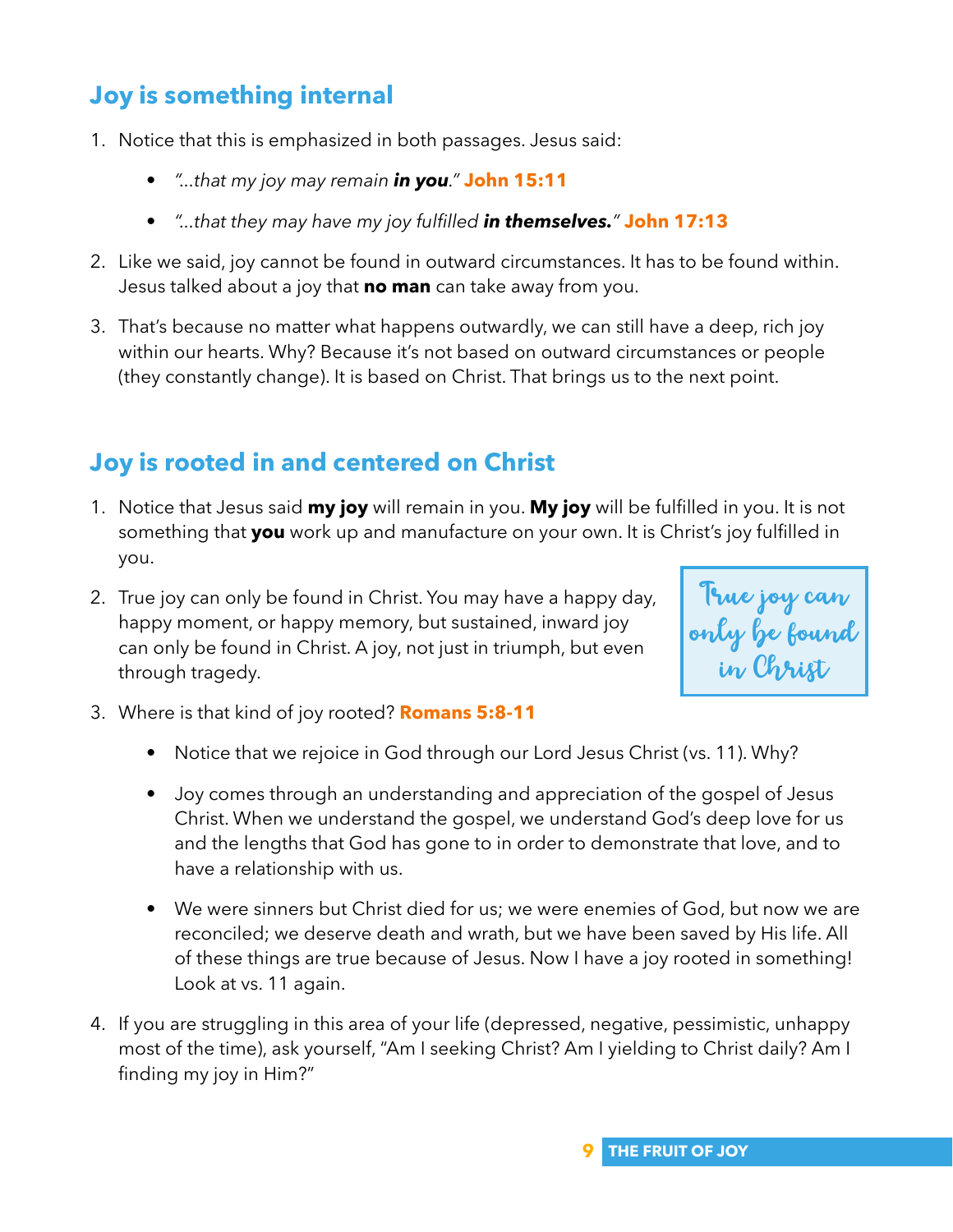## **Joy can be consistent**

- 1. Notice that Jesus said that it was possible to have a joy that **remained** in you. Not a joy that comes and goes. Some people are like a roller coaster. They are up and down all the time. Jesus said that we don't have to be this way.
- 2. How can this be? God gave us His Spirit and He longs to fill us with joy. **Romans 14:17, 15:13** 
	- Instead of a roller coaster you are more like the Skyliner ride at Disney. It is straight, consistent, stable, and living above the circumstances.
- 3. Did you know that a steady joy is one of the primary evidences that God's kingdom is ruling your heart?
- 4. One of the shortest verses in the Bible is, *"Rejoice always."* **1 Thessalonians 5:16**
	- This means to be joyful all the time.
- 5. Is this really possible? Is a Christian never to cry or feel emotions of sorrow and pain? Of course not - Jesus Himself wept and felt pain and anguish.
- 6. But a Christian is very unique in that we have God's Spirit and so we can be sorrowful, but also rejoicing at the same time. **2 Corinthians 6:9-10**
- 7. Have you ever experienced this? Your flesh was sorrowful, but your spirit was rejoicing. Only a Christian can truly understand this (1:6). Cf. **2 Corinthians 7:4, Colossians 1:24**
- 8. It comes from two things:
	- A knowledge of all the spiritual blessings you possess in Christ.
	- A strong faith, trust, and confidence that our suffering will turn to eventual glory in eternity. **Romans 8:18, 2 Corinthians 4:16-18**

## **Joy can be overflowing**

- 1. Notice that Jesus said that He didn't want to just give us joy, but a full and overflowing joy! Peter called it *"joy unspeakable and full of glory."*
- 2. Have you ever had some delicious food at a restaurant, but there wasn't enough of it? Frustrating!
- 3. Jesus doesn't skimp when He gives us His joy! It is overflowing! It's like a buffet take all you can stand!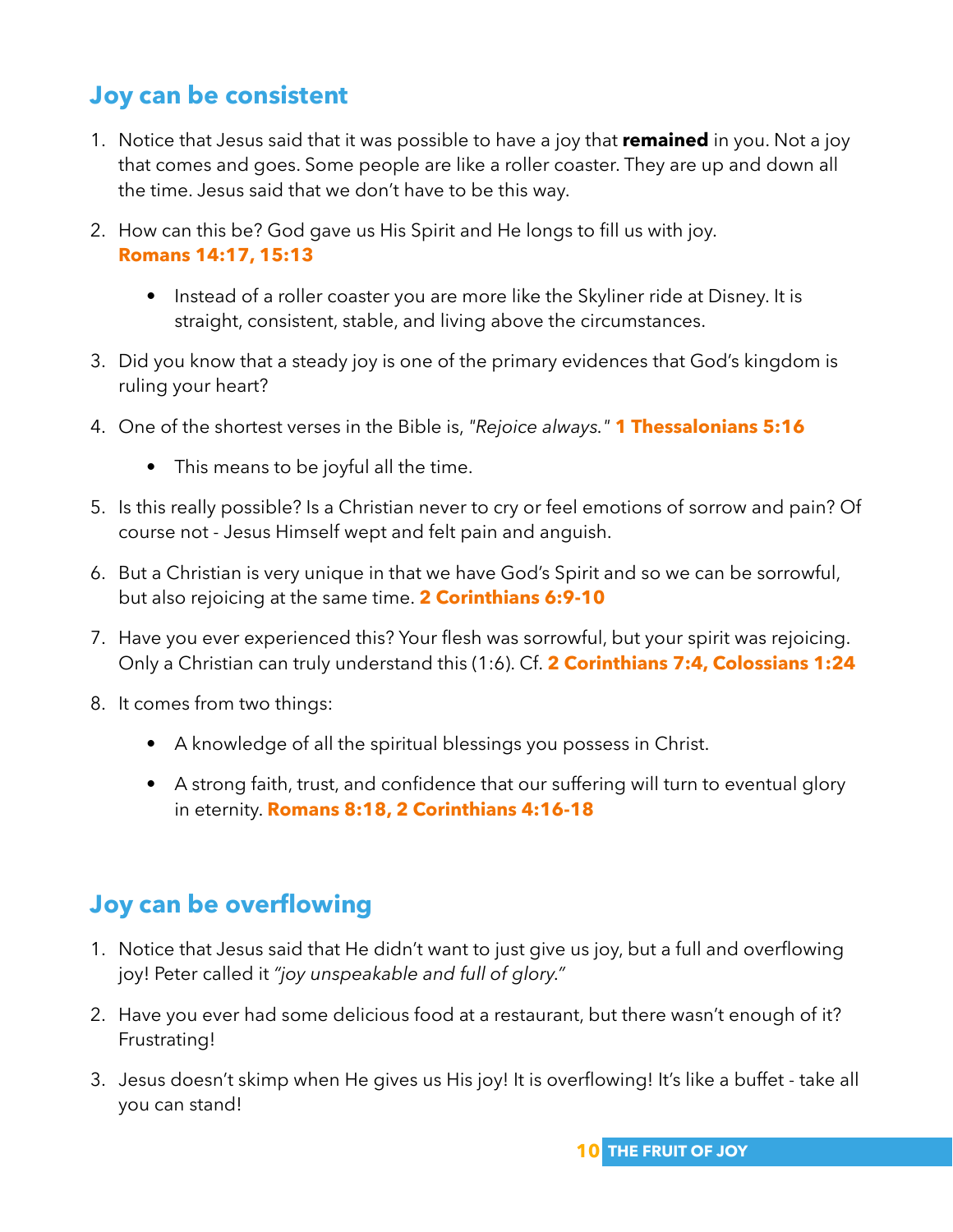## **Joy is a decision**

- 1. Joy doesn't come because you are rich, lucky, or life is perfect. It is a decision.
- 2. Jesus said, *"I have spoken these things to you that my joy might be full in you."* Then He reminded them of what He had told them. Vs. 12
- 3. The idea of this passage is that joy is found when you make a decision to truly love. This matches the fruit of the Spirit in Galatians 5:22. The first two listed are love and then joy.
- 4. Joy is found in loving **people** and serving **people** and sacrificing for others (John 15:13), while Christ fills us with His Spirit.
- 5. Living a selfish and self-centered life leads to depression.
- 6. You want joy? Live an unselfish life for others.
- 7. A great source of Paul's joy was the people that he had impacted for Jesus Christ. **Philippians 4:1, 1 Thessalonians 2:19-20, 3:9**
- 8. This is why it is so important to stay connected with your church, your small group, and with people in general. Without it, how can you truly love? And without love, you can't have joy.
- 9. God's plan is for you to love love God and love people. Love leads to the joy that Jesus talked about. What wonderful fruit!

**Read Hebrews 12:1-2. In this passage, it says that Jesus endured the shame of the cross. What helped Him do this?**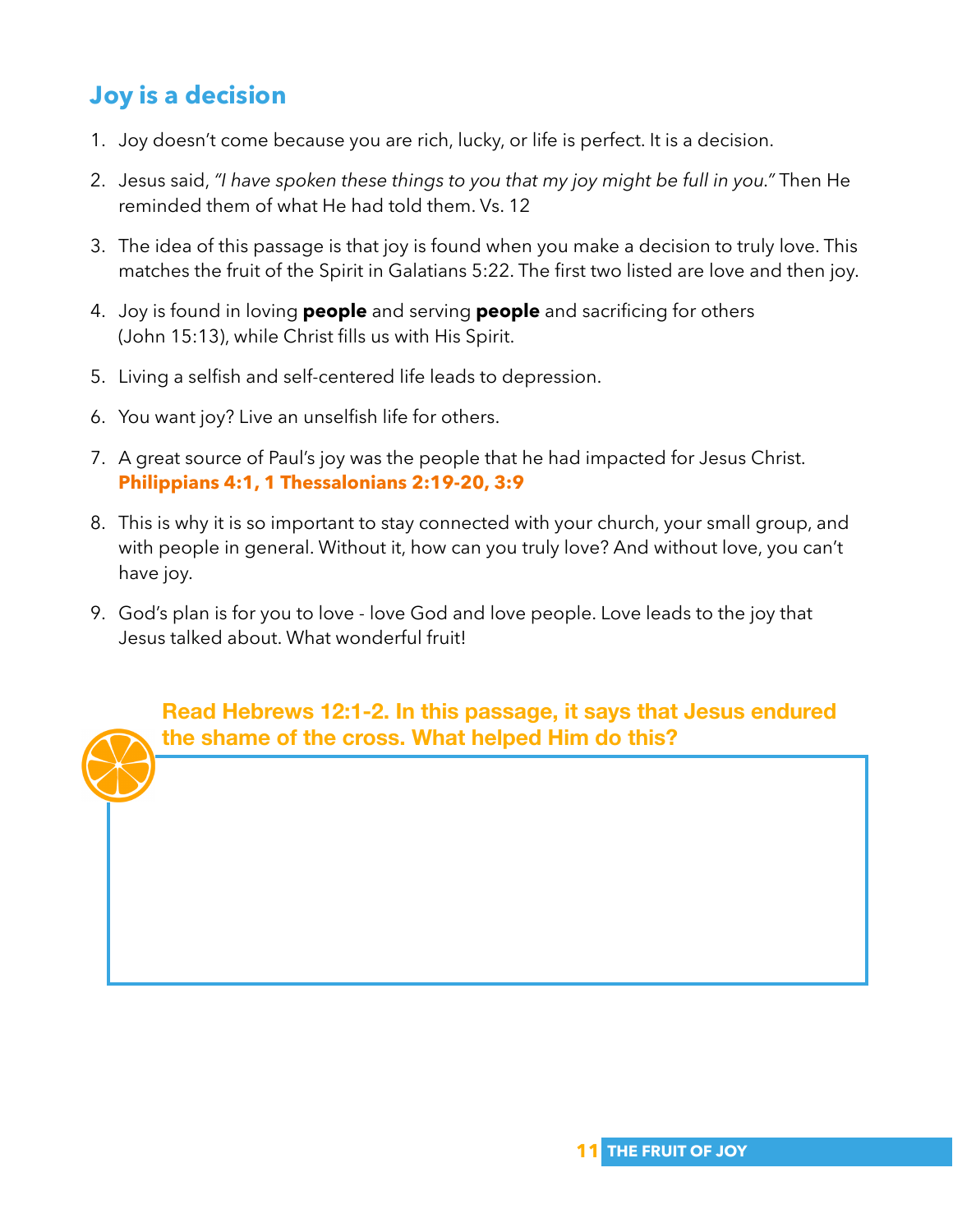

*Romans 8:18 says that the suffering in this world can't even come close to the glory we'll experience in the future. Take some time to pray and thank God for His gift of eternal life.*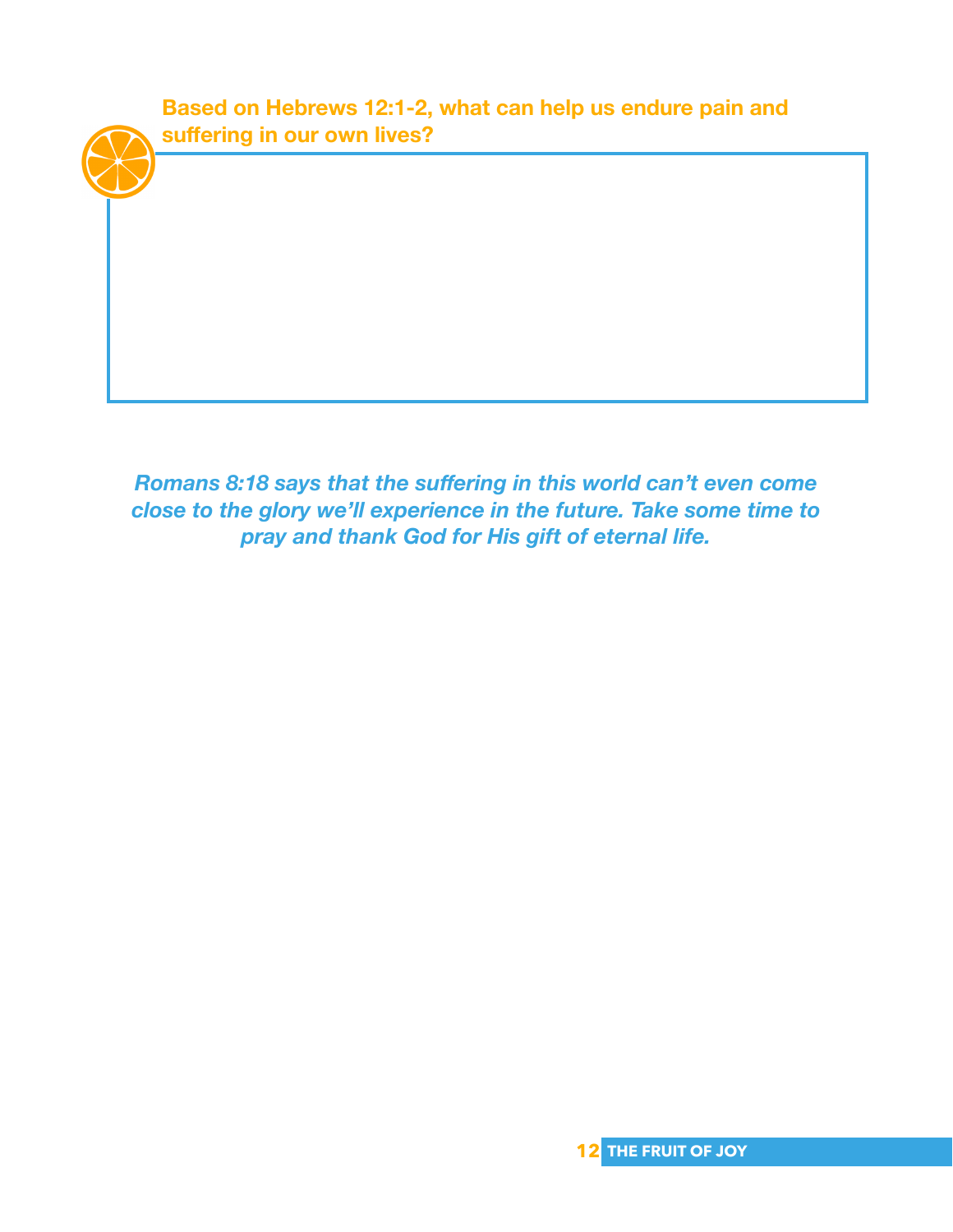

# **THE FRUIT OF PEACE** *John 14:27 & 16:33*

#### **Introduction**

- 1. Many people's lives and hearts are in a state of unrest on a regular basis.
	- And then this carries over into our relationships at home, at work, and every place else.
- 2. You look at the works of the flesh in Galatians 5:19-21 and so much of that list stands in stark contrast to the fruit of peace, doesn't it? Hatred, strife, jealousy, rage (uncontrolled anger), dissensions… These things are so toxic.
	- They will destroy peace in your marriage, your home, at work, at church, and most of all, internally (like an internal wrecking ball).
- 3. But Galatians 5:22 says that the fruit of the Spirit is peace. God has called us to a life of peace. He is called the God of peace.
- 4. There are three dimensions to the peace God offers to us through Christ.
	- Peace with God this happens the moment you trust Christ.
	- Peace with others this depends on you, but also on others.
	- Peace internally (with yourself) **you** are in control of this. Why? Because Jesus said that it is available for His followers. Look at **John 14:27, 16:33**.

## **Peace is promised**

- 1. Clearly, Jesus promised peace to His followers (John 14:27, 16:33). Jesus is the Prince of Peace and promised us that we could have peace.
- 2. Notice that Jesus promised to **leave** us His peace and **give** us His peace. Jesus will not lie and will not take back what He has promised. It is there for the taking. It is a gift from Jesus to us.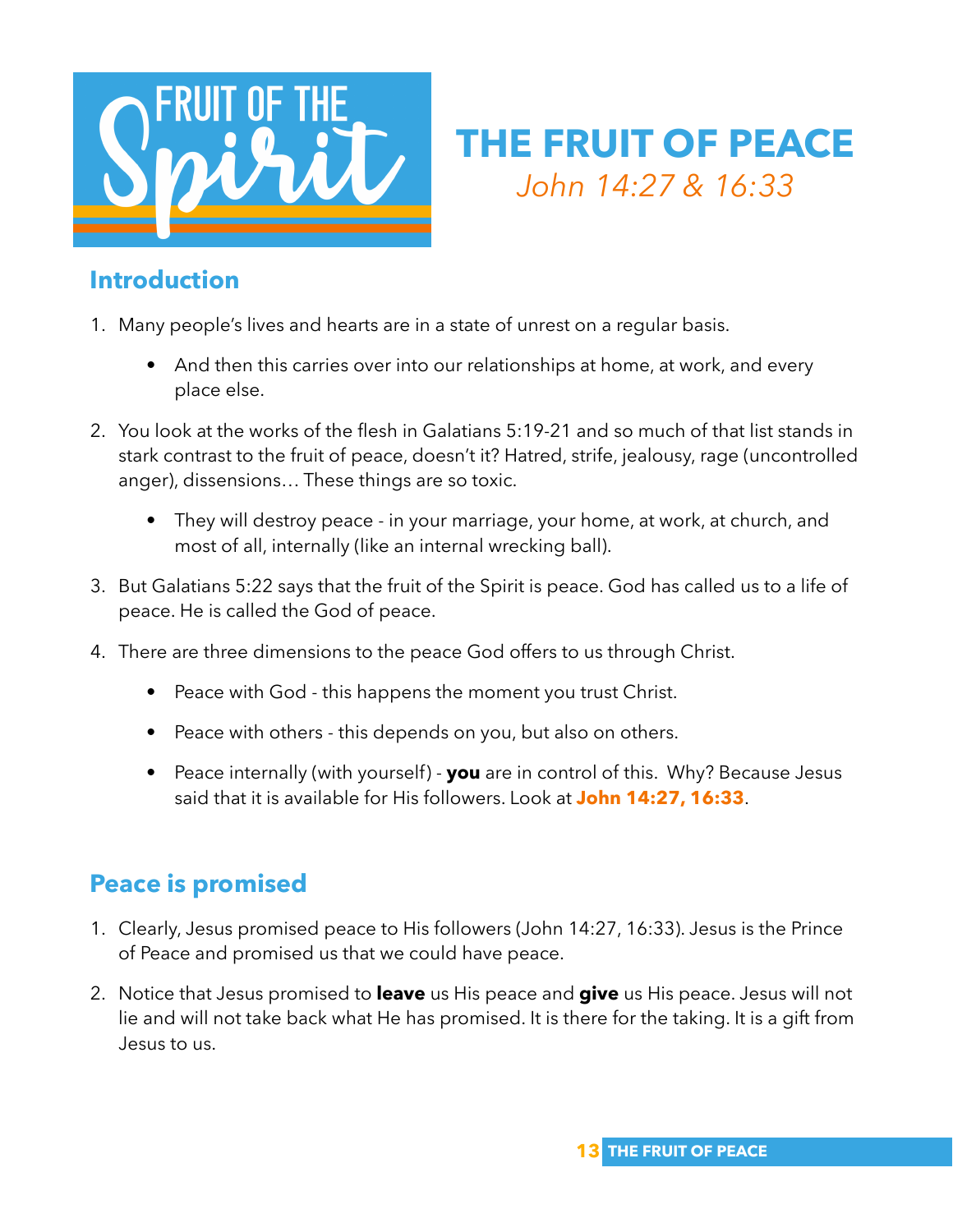- 3. The apostle Paul reiterated this promise in Philippians 4:6-7. Notice it says that the peace of God **will protect** your heart and mind. That sounds like a promise.
	- God promised us a peace that surpasses all understanding. In other words, it is difficult to even explain it or rationalize it.
- 4. Jesus alludes to this when He says that it is a peace not as the world gives. So there must be a **false** peace that the world **can** give people.
- 5. People can do wrong and "have peace" about it, but it doesn't come from God and that kind of peace will not endure (won't last). It leads to destruction.
- 6. The peace that Jesus gives is supernatural and it comes from His Spirit within our hearts. That is why it is called the fruit **of the Spirit**. That brings us to our next point.

## **Peace is found in Christ**

- 1. Notice in John 16:33 Jesus said, *"I have told you these things so that in Me you may have peace."* Jesus tells you clearly where to find peace!
- 2. He should know look at the peace He exhibited on the cross when taking His final breaths. He had been treated so unfairly and so brutally, yet we see in Him a heart of forgiveness and love and concern for others. We see a total peace.
- 3. That inward peace of heart is elusive for so many people, and the reason is simple they are looking in all the wrong places. Jesus said that the world can't give it, which means it can't be bought or purchased through the acquisition of things (a vacation won't bring a lasting peace, new car, bigger house, etc.).
- 4. You will not find a true, lasting peace outside of Jesus Christ.
	- Paul said, *"For He (Christ) is our peace…"* **Ephesians 2:14**
	- Remember what we read earlier? The peace of God will protect your hearts and minds **through Christ Jesus**.
	- 2 Thessalonians 3:16 proclaims, *"Now may the Lord of peace (that's Jesus) Himself give you peace always in every way."* Wow!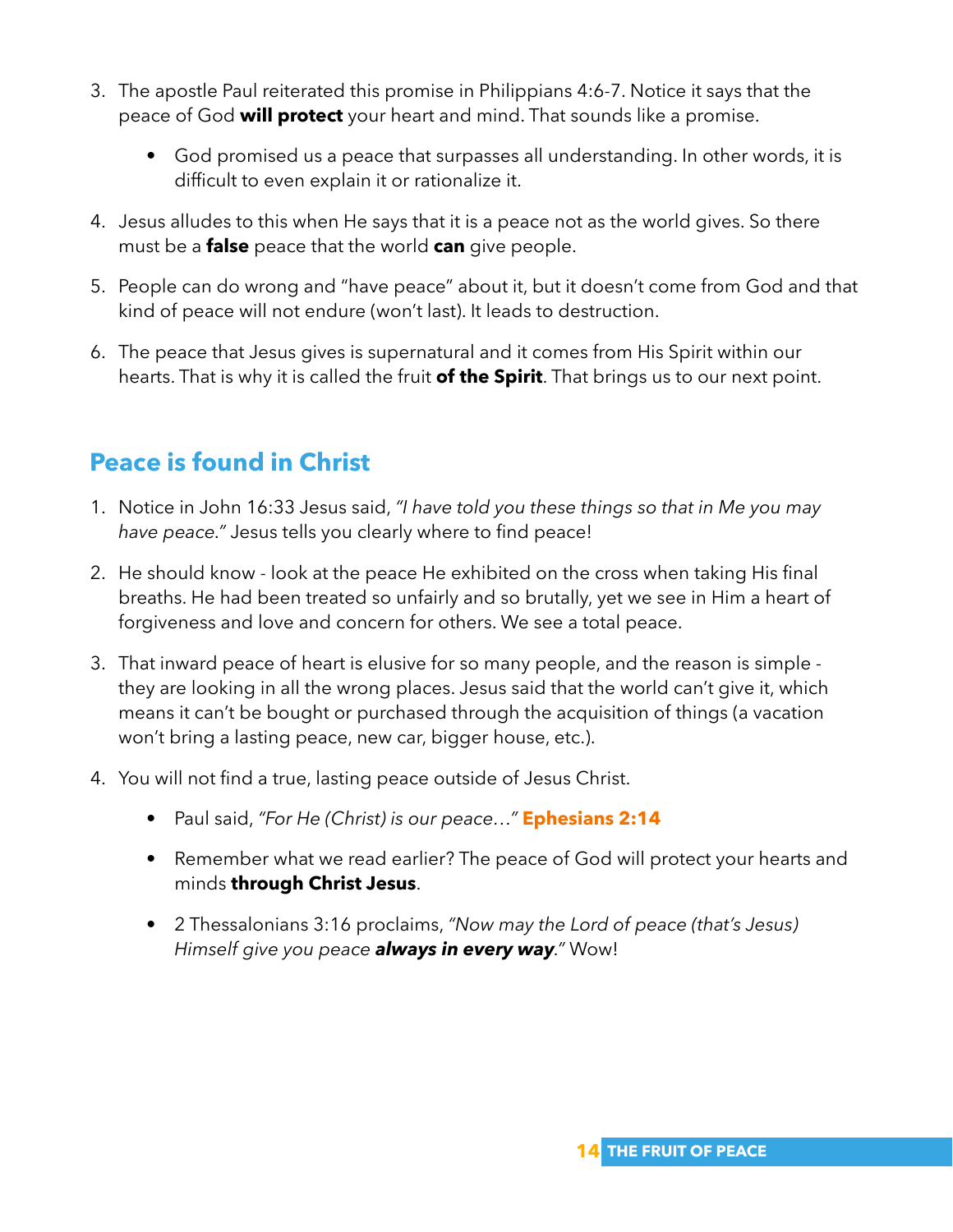## **Peace is possible through problems**

- 1. Jesus told His disciples *"In the world you will have tribulation…"* **John 16:33**
	- It is as if He doesn't want them to misunderstand what He is saying about peace. His peace does not mean a perfect, trouble-free, pain-free life.
- 2. His Spirit gives us internal peace and puts our hearts and minds at rest. Jesus talked about going away and sending back a Comforter which is His Holy Spirit.
- 3. Isn't it interesting that two of the main functions of the Holy Spirit is to help us pray and to teach us and remind us of spiritual truth.
- 4. This ties in with Philippians 4:6-8 prayer (vs. 6) and filling our minds with truth (vs. 8 the Word) and what is in between? An unexplainable peace!
- 5. In so many ways, peace is a daily decision the things you've learned or do and the God of peace will be with you. **Philippians 4:9**
- 6. If we are not attempting to connect with God through prayer and through His Word, how can we expect an internal peace at any level in our daily life?
- 7. But when we put Christ at the **center** of our lives and seek Him daily, peace will flood our hearts and minds. What does this mean for us? A heart at rest, better and stronger relationships, a better outlook on life.
- 8. Remember, peace is a fruit of His Spirit working in our lives. You can't get true peace any other way. It's all about Jesus!!
- 9. Read John 14:27 and 16:33 one more time.

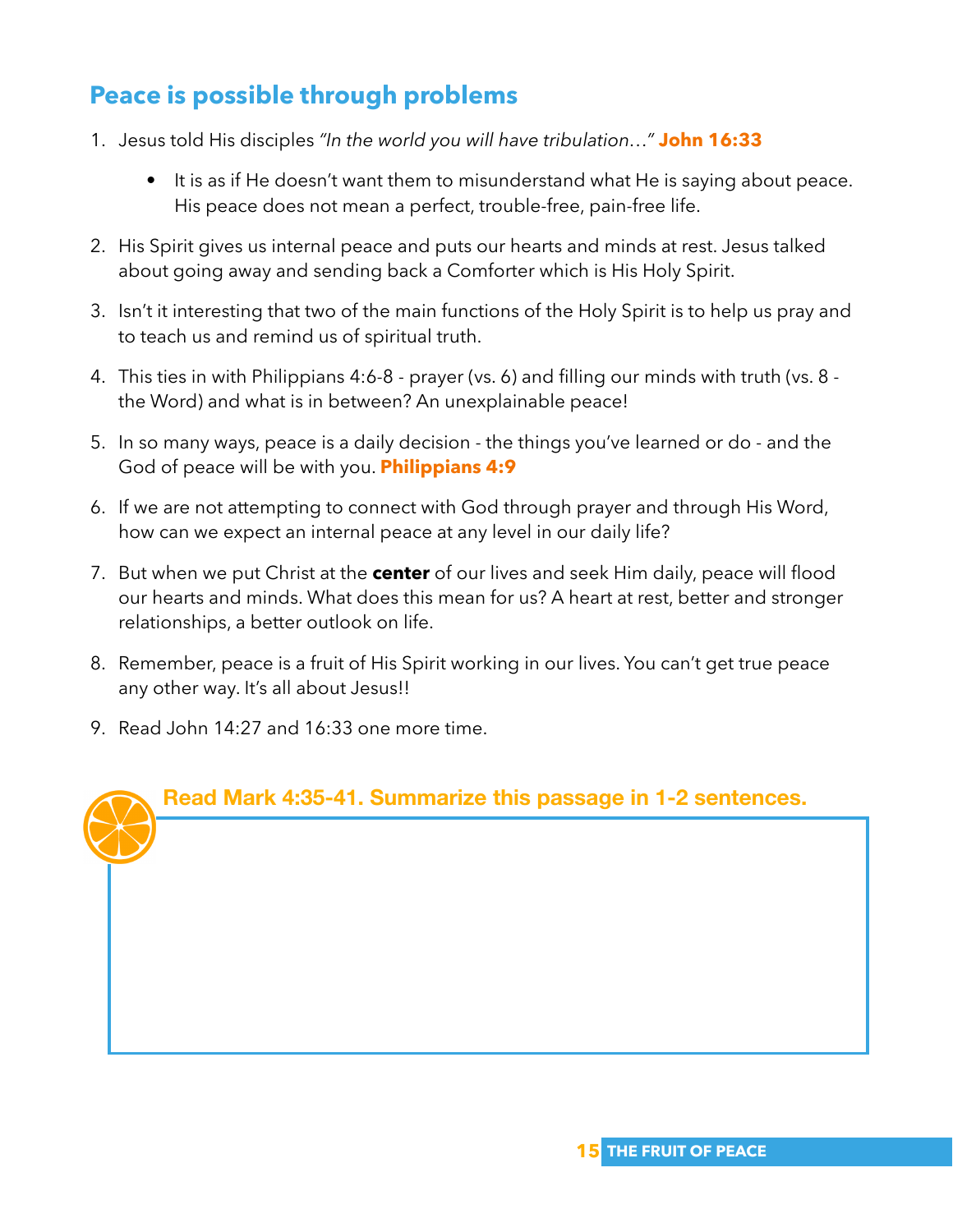**Look closely at verse 40. Jesus says, "Why are you so fearful?" Jesus' question assumes that the disciples have no need to fear. Why is that?** 

**If you have Jesus living inside of you, how does that affect your level of fear? How should that affect your level of peace?**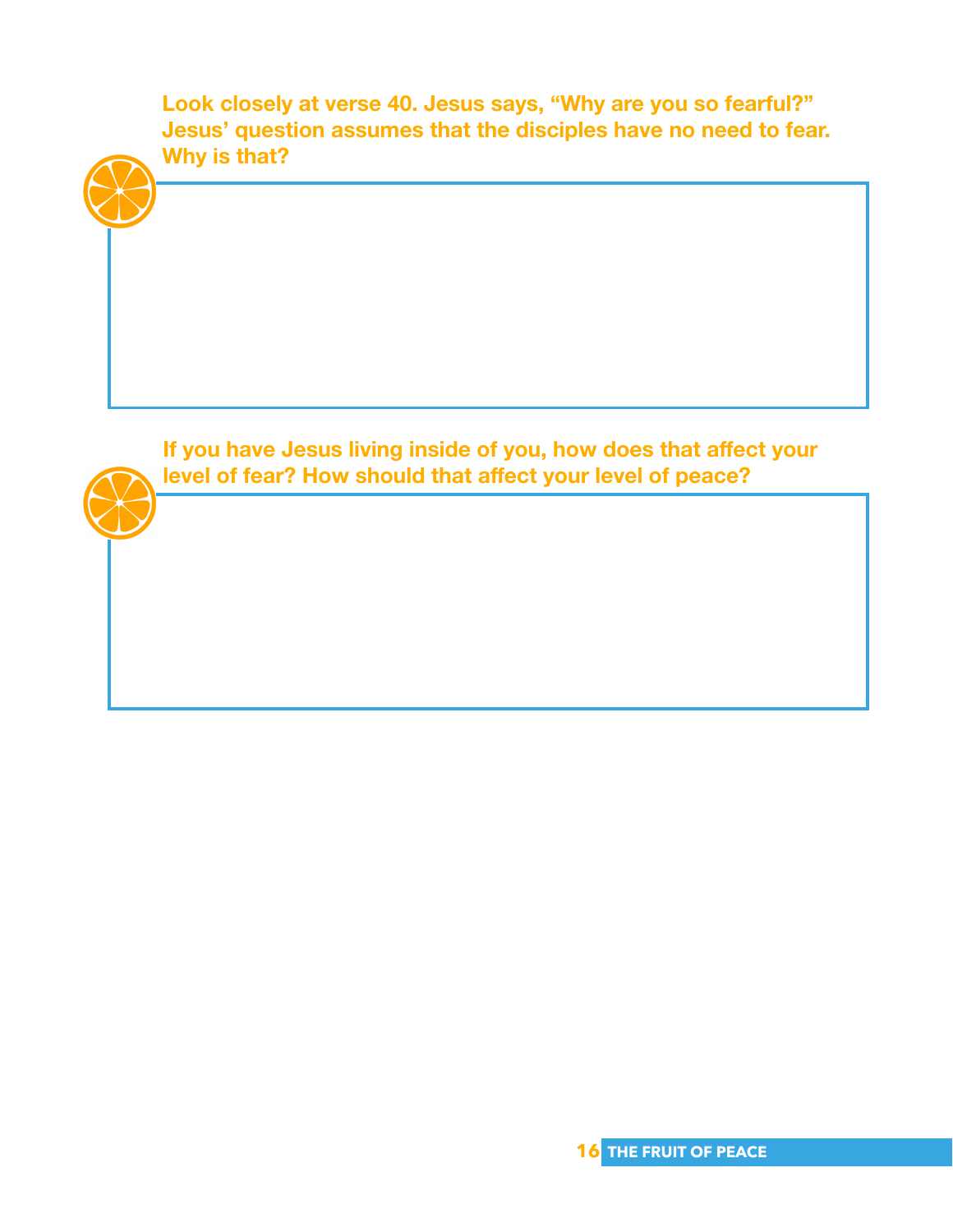## **The Fruit of Peace - Part 2 (Psalm 3-5)**

- 1. It's when problems come that our peace is truly tested and threatened. When tragedy strikes, when people hurt you, when life throws you a curveball, when grief overtakes you… that's when the challenge comes for peace.
- 2. Many of the Psalms were written during times of terrible distress. Such is the case with Psalms 3, 4, 5. They were written by King David during some of the darkest days of his life. **Psalms 3:1, 4:1**
- 3. David had been forced to flee Jerusalem because his own son, Absalom, had rebelled against him, led a coup, seized his dad's throne, totally disrespected his dad publicly, and was even contemplating killing his own father.
- 4. Yet in the midst of all this turbulence and unrest, David experienced peaceful rest within (3:5-6, 4:8). David didn't miss a wink of sleep. Isn't this amazing? What peace of heart and mind!
- 5. Is this kind of peace and rest available to every believer today? The answer to that question is "absolutely." We have been given a promise.
	- *"Be careful for nothing; but in every thing by prayer and supplication with thanksgiving let your requests be made known unto God. And the peace of God, which passeth all understanding, shall keep your hearts and minds through Christ Jesus."* **Philippians 4:6-7**
- 6. How can we find peace within when there is unrest and turmoil all around us? Peace is the fruit of His Spirit working in us. How can we cooperate with the Spirit's work instead of quenching it? Let's learn from David's life. Let's examine three principles, one from each of these Psalms.

## **Focus on the Lord; don't fear the enemy - Psalm 3**

- 1. Sometimes people's answer for a lack of peace is to tell you to simply think positive and don't accept that anything is bad.
- 2. David was not living in denial. He was well aware of his problems. He knew they existed and what they were. In fact, he begins this Psalm by looking at his discouraging circumstances. Vs. 1-2
	- David, the true king, was rejected, and a usurper was on the throne.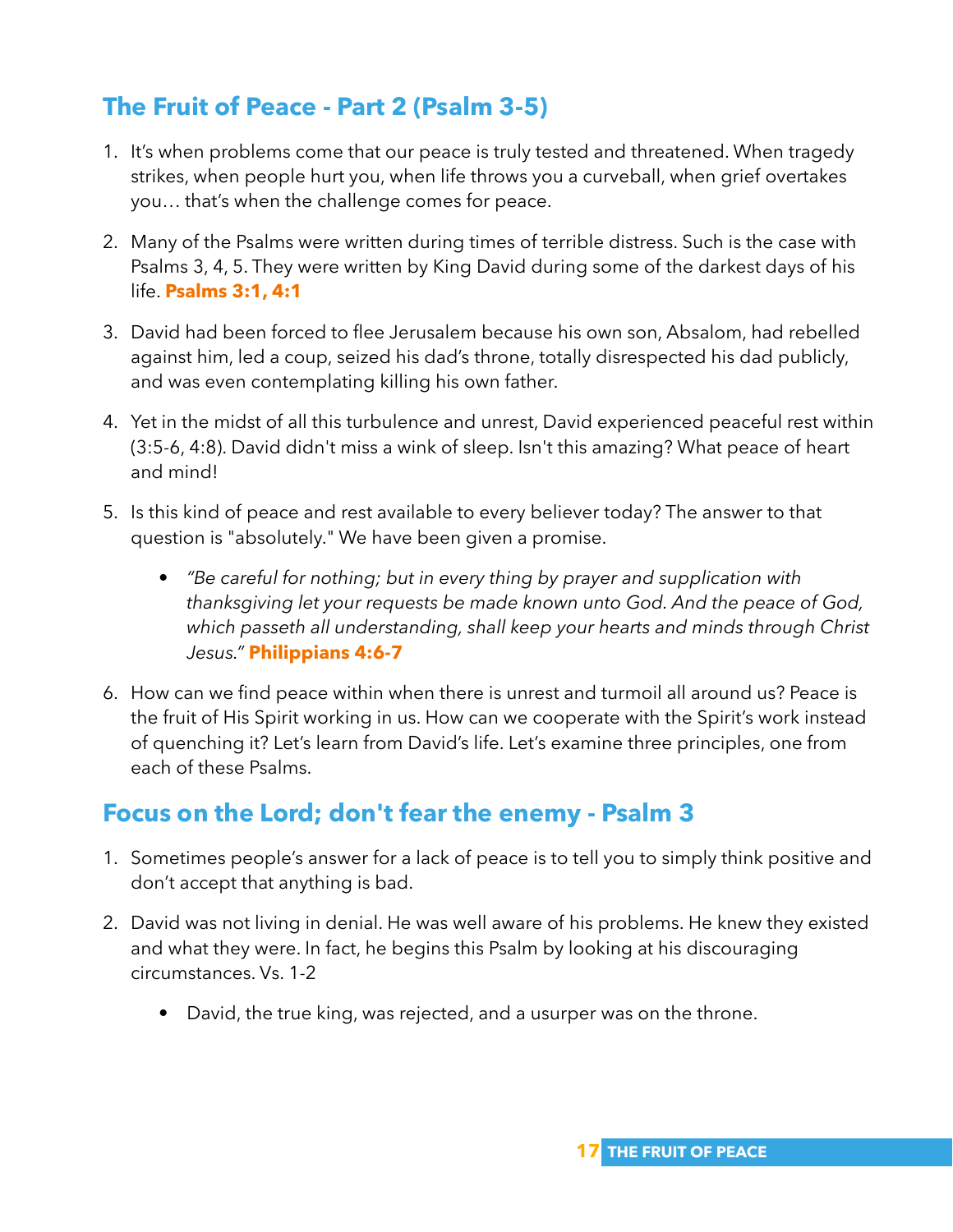- What a picture of today! Christ, the true and legitimate King of this earth was rejected by mankind. He left this earth as the rejected and exiled King. There is a usurper on this earth today. His name is Satan. Paul calls him the "god (not the true God) of this world." **1 Peter 5:8**
- 3. Satan is our enemy, and just as Absalom hated and persecuted those who believed in King David, Satan hates and persecutes those who believe and trust in King Jesus, the true Christ.
- 4. We have an enemy. And as long as he is loose, there will be problems and distresses in this earthly life. He deceives and devours. **1 Thessalonians 3:3-4**
- 5. But here is the key David turned his focus immediately from his problems (he didn't deny them) and began to focus on the Lord and who He is. Vs. 3-4
	- *"You are a shield for me"* in other words, you are my protector from the strikes of the enemy. **Ephesians 6:11**
	- *"My glory"* this is a reference to the presence of God.
	- *"The one who raises up my head"* In other words, we have the ultimate victory. Satan may win some battles, but we will win the war! We are on the side of the King of kings. **1 Corinthians 15:57**
- 6. When David contemplated that he had God's protection, presence, and power, notice how the fear began to dissipate and gave way to trust and confidence. Vs. 5-8 cf. **2 Timothy 1:7**
- 7. We can either focus on our problems or focus on the Lord. One results in peace the other stress and inner turmoil.

We can either focus on our problems or focus on the Lord.

## **Trust in the Lord; continue to do right - Psalm 4**

- 1. When problems come into our lives, Satan wants to convince you of two things:
	- God doesn't care.
	- God's Word is not true.
- 2. If Satan can undermine your trust in God and His Word, he can have his way with you. What possible defense do you have?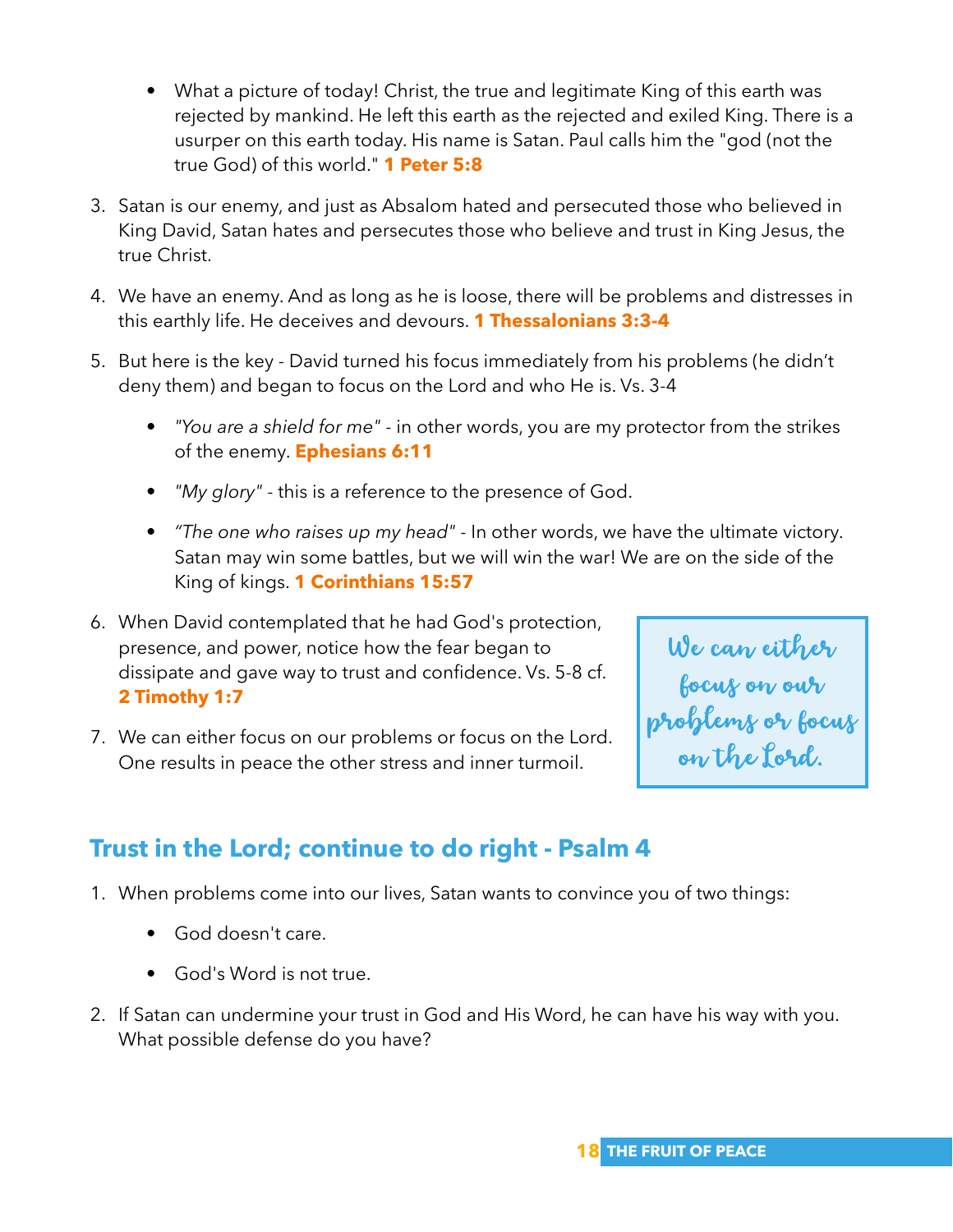- 3. David was being attacked and dodging bullets from everywhere:
	- From without (vs. 2) wicked unbelievers. Cf. 57:4
	- From within (vs. 6) people in David's own camp were doubting God's goodness. Satan loves to do this.
- 4. David absolutely refused to accept the enemy's lies and affirms his trust in the Lord in this Psalm.
	- God hasn't forgotten me. Vs. 3 (God is not unfair, unrighteous, or unjust.)
	- I will continue to do right and trust Him. Vs. 4-5
- 5. What an inspiration for us today. We live in this wicked world that is controlled by Satan, yet we are not **of** this world. We are citizens of heaven.
- 6. Satan will do all he can to neutralize our influence for Christ. He does this by casting doubt on God's character and God's Word. The Bible says we must stand against the wiles of Satan. **Ephesians 6:17**
- 7. When you begin to doubt God and His Word, you will forfeit that inner peace (you may have happy moments, but not a true, sustained inner peace). As you stand upon His Word and continue to trust it, obey it, and do right, it brings a sustaining peace to your heart. **Colossians 3:15-16a**

## **Call upon the Lord; stay connected to Him - Psalm 5**

- 1. David was in the deepest valley of his life. What did he do? 3:4, 7; 4:1; 5:2-3, 7
- 2. David stayed intimately connected to God through prayer and worship. This was how he could sleep at night and find peaceful rest. He was seeking God.
- 3. There is a principle that we see throughout the entire Bible. God desires for people to call upon Him.
- 4. What a challenge it is to our hearts to see David's prayer life. 5:1-3
	- David said, "I am going to begin every day by calling upon the Lord." David didn't just pray a quick prayer on the run. He was very thoughtful in the words he spoke to God. 5:1
- 5. And God gave David a peaceful joy in the midst of these dark days. 5:11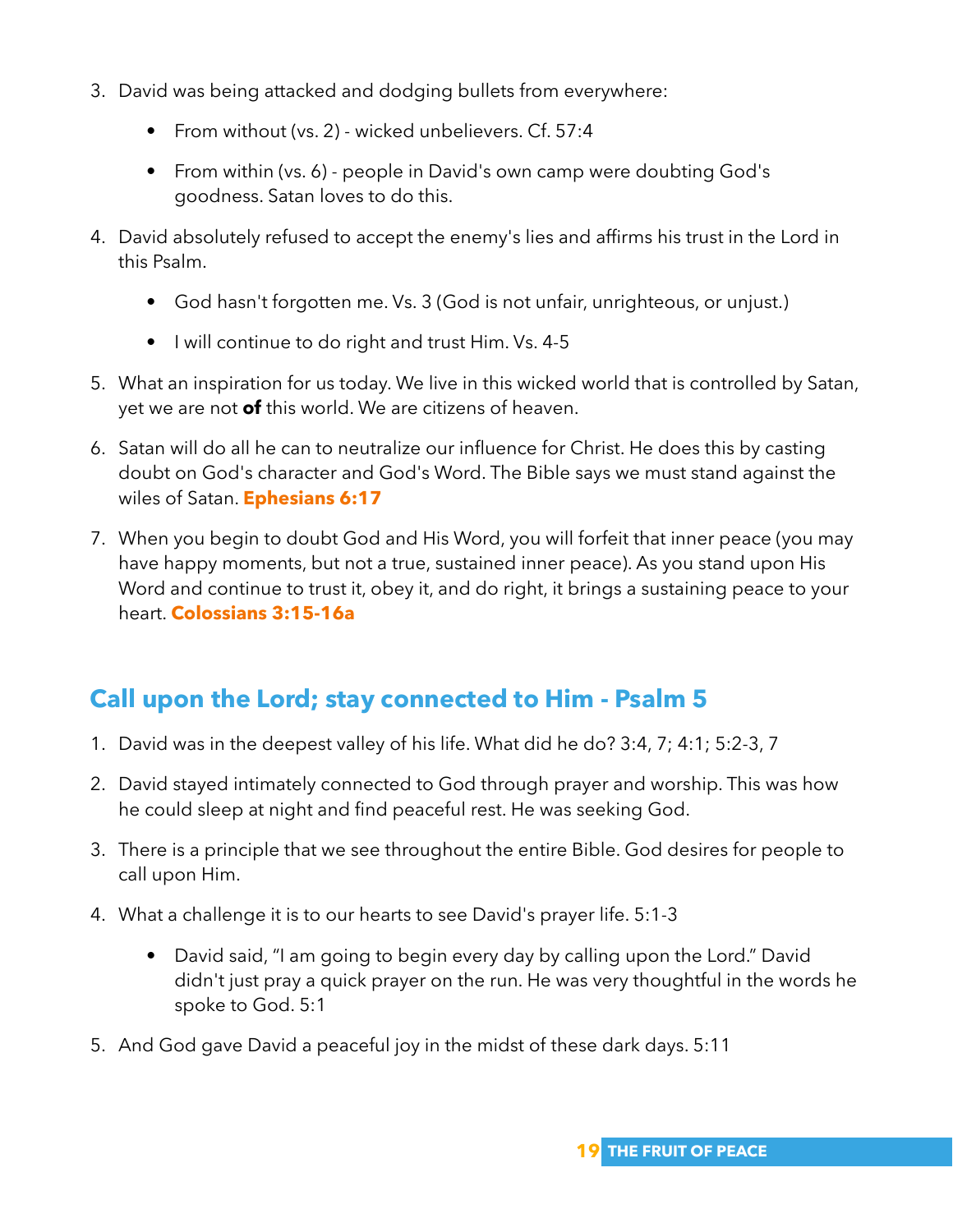- 6. Did you know that there is an indescribable joy and sustaining peace that comes to our hearts when we call upon the Lord? Peace comes through prayer (talking to God). Remember Philippians 4:6-7?
- 7. Prayer doesn't always change the circumstances and take all of our problems away, but prayer changes **you** and our perspective as we talk to God.
- 8. God desires to give us peaceful rest even in the midst of unrest. It isn't something that you stumble onto accidentally. It comes from within. It is a fruit of the Spirit. It comes as we grow and cooperate with the Spirit's working in our lives.



**Describe a time in the past week when you felt a lack of peace. Why did you struggle to find peace in that situation?** 

**How can you find peace within when there is unrest around you?**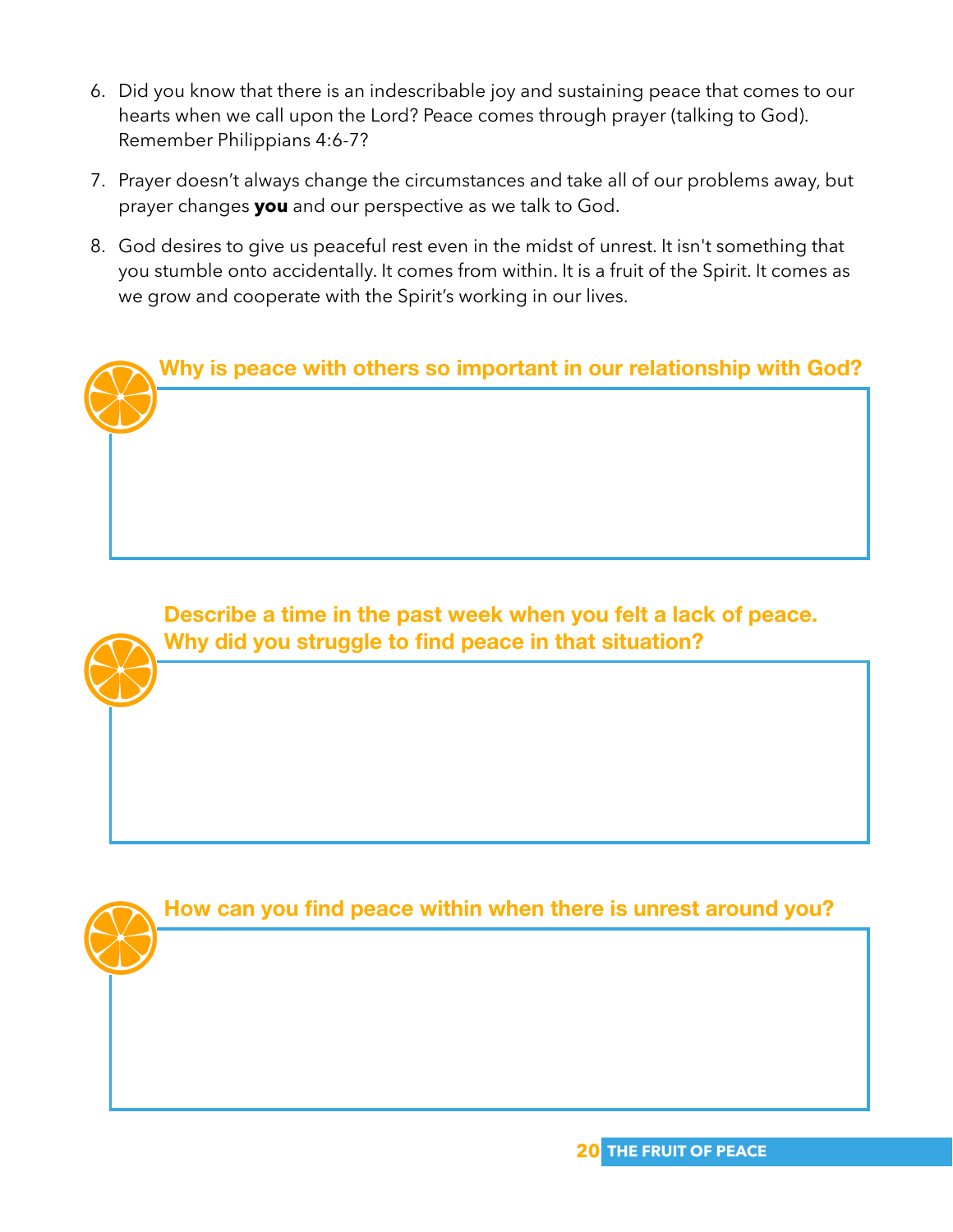

## **THE FRUIT OF PATIENCE** *Psalm 145:5-9 & James 5:7-11*

#### **Introduction**

- 1. Patience means long-tempered. The old English word is "longsuffering" which Webster's defines as "patiently enduring lasting offense or hardship." In the Bible, patience carries the idea of two things:
	- The ability to endure for a long time whatever opposition and suffering may come our way, and to show perseverance for God through that suffering (adverse circumstances).
	- The ability to put up with the weaknesses and failures of others (adverse people) and to show forbearance towards them, without getting quickly irritated or angry or seeking revenge.
- 2. The word "patient" is used in both these ways in the New Testament.
	- Patiently enduring **problems**. **James 5:10**
	- Patiently enduring **people**. **Ephesians 4:2**
- 3. Patience demands strength and stamina. It means we are able to **control** our emotions and responses.
- 4. Patience doesn't come naturally to most of us, which is why we need the Spirit of God to make it grow in our lives.
- 5. Patience comes out of the fruit of peace that preceded it in verse 22. Patience is when the peace of God rules your heart and it shows in your dealings with others and in how you handle adverse circumstances or people.
- 6. Before we think about how **we** should behave, let's contemplate God's patience. Because remember, the fruit of the Spirit is when God's own character is displayed in and through us in our daily lives.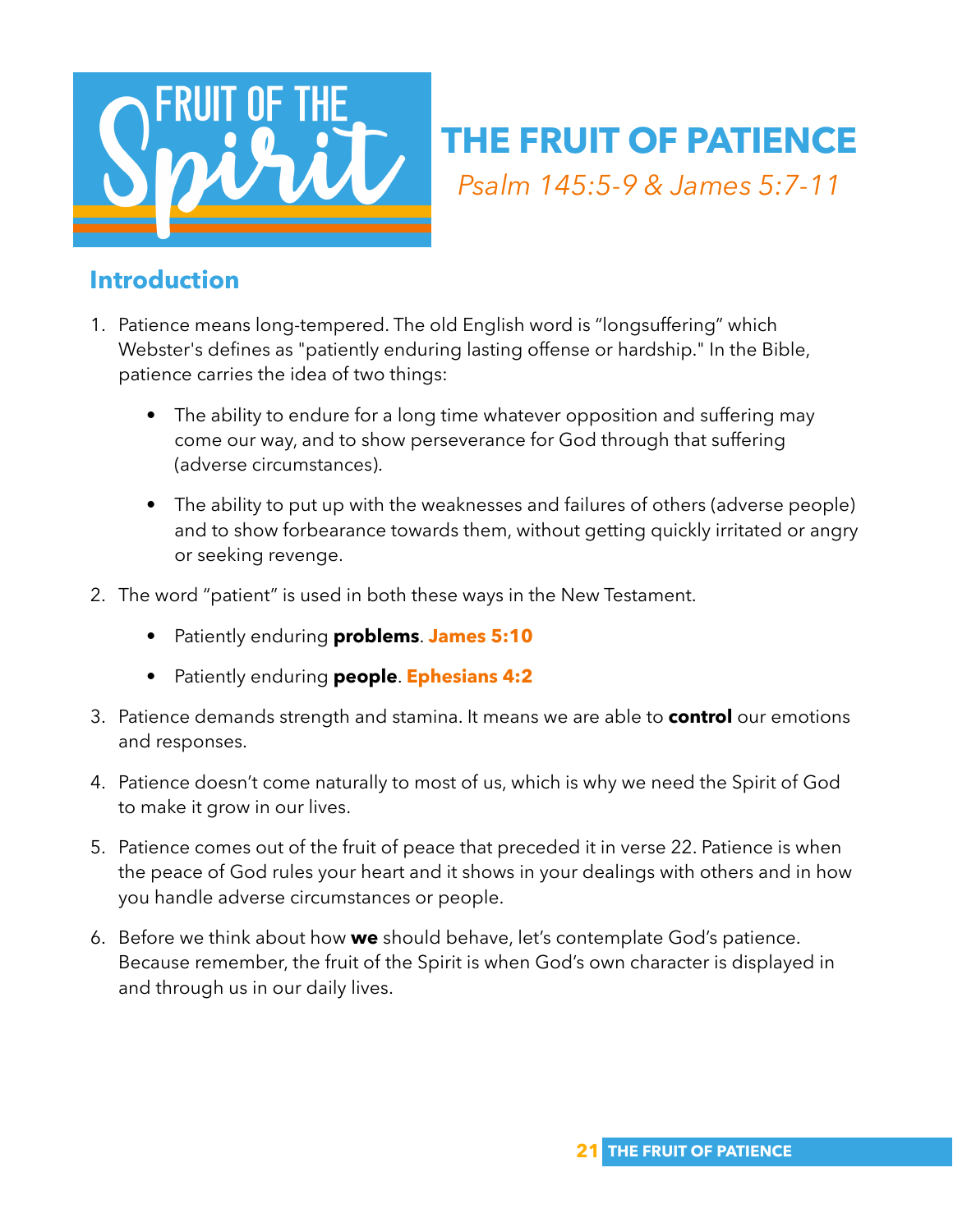## **The Patience of God** (this is what we want to live in and through us)

- 1. Have you ever thought about God's patience and how amazing it is?
- 2. We think of God as being more harsh in the Old Testament, and the meek, lowly, and patient Jesus in the New Testament, but patience is part of God's character throughout the entire Bible.
- 3. Read what Exodus 34:6 proclaims about God. *"Slow to anger"* is a great way to express the fruit of patience. God has a long fuse.
- 4. Psalm 78 this chapter details how good God was to Israel and how they constantly provoked God and sinned against Him and basically trampled upon His grace and goodness. Yet look at vs. 37-38. What divine patience!
- 5. Another illustration of God's amazing patience is the story of Nineveh - a pagan, wicked city. God was going to destroy them after years of patience. But God would give them one more chance, and Jonah delivered the message to them. They repented, and God did not bring judgment. Look at Jonah 4:2. "I know you!"
- 6. The patience of God does not mean that He excuses sin, sweeps it under the rug and acts like it doesn't exist. It just means that God is not swift to anger and judgment. His patience and compassion give people time to repent and turn to Him. Romans 2:4 explains it well.



- 7. Romans 2:5 is a warning that God's patience does not negate His judgment and justice. God is patient, but He's not permissive.
- 8. This entire dispensation that we live in today is a testimony to the patience of God. It is called the dispensation of grace. Why? Because the world deserves the wrath of God. We crucified Christ, but God, in His patience has extended grace. He is giving people in this world the opportunity to turn to Him and be saved.
	- This is the only reason He allows sin to go unchecked.
- 9. When you think about the incredible patience of God, it kind of makes you feel small when you fly off the handle for the smallest things at people, hold grudges over petty offenses, get angry when you feel slighted, etc.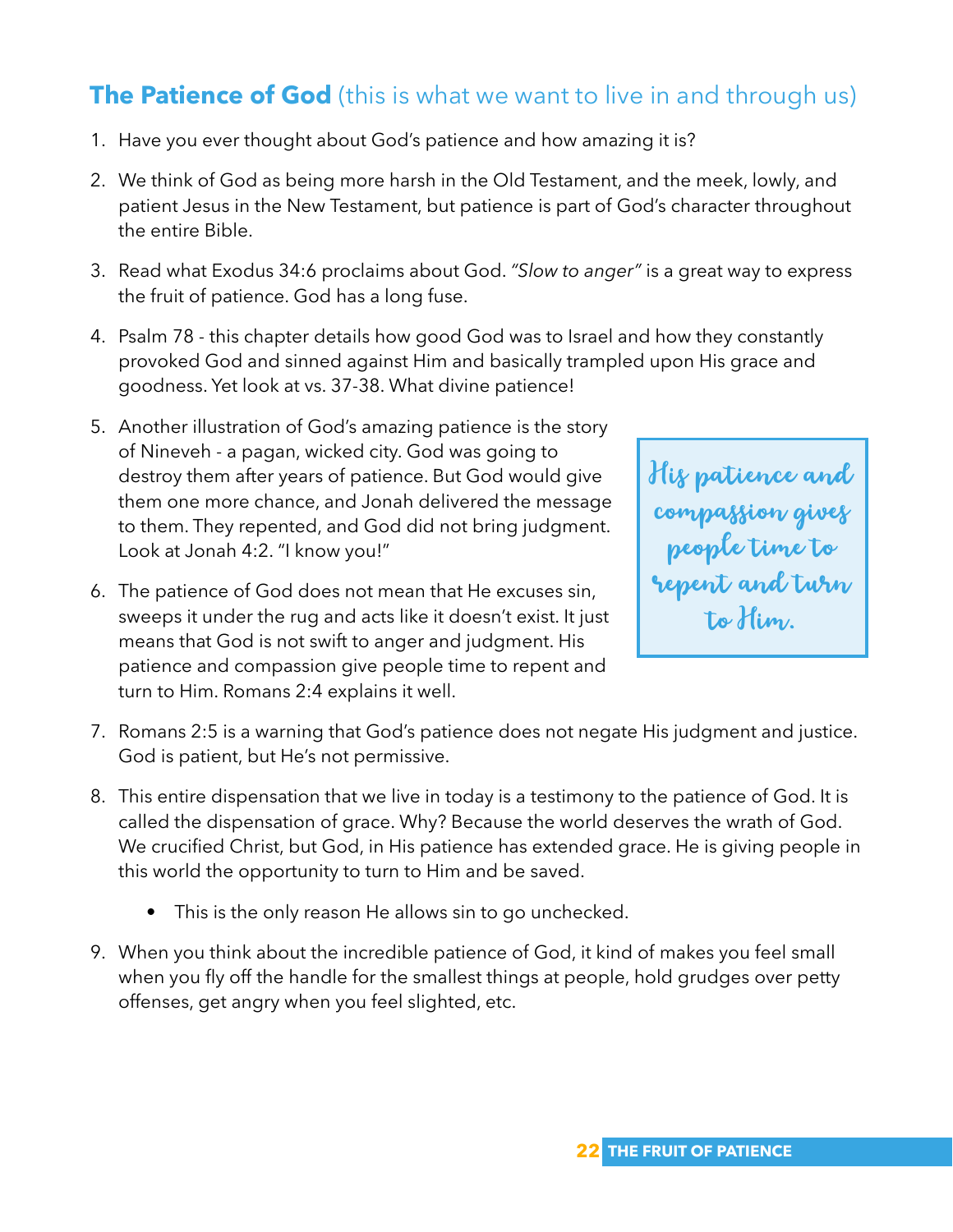10.Look up this verse from the book of Isaiah. **Isaiah 43:24**

- God talks about how Israel had neglected to serve Him and bring the appropriate sacrifices. Patience has a lot to do with how much you are able to bear or carry.
- This doesn't mean that God was literally, physically tired, but it means that when God is being patient it is because He is carrying the heavy load of human sin. He is doing the heavy lifting.
- 11.When God is patient and forgives, it is only because God chooses to carry our sins Himself, to bear the weight and cost of them on His own shoulders.
- 12.That is precisely what Jesus did for us on the cross. Hebrews 12:2 talks about how Jesus endured the cross. This speaks of patience. **Isaiah 53**
	- Vs. 4 surely he has borne our grief and carried our sorrows
	- Vs. 6 the Lord has laid on Him the iniquity of us all
	- Vs. 12 thus he bore the sin of many and made intercession for the transgressors
- 13.That same Spirit of Christ lives in us and desires to bear the fruit of patience in our lives daily. He wants us to have that same grace and patience with our spouse, kids, parents, friends, people who irritate us that Jesus had on the cross as He bore our sins.

14.In the Bible patience carries the idea of two things:

- The ability to endure adverse **circumstances** for a long time whatever suffering may come our way, and to show perseverance for God through that suffering.
- The ability to endure adverse **people** the weaknesses and failures of others and to show forbearance towards them, without getting quickly irritated or angry or seeking revenge.
- 15.To put it simply, patience (in the Bible) is that ability to patiently endure problems and people. Let's examine both of these areas.

## **Patiently enduring problems (James 5:7-11)**

1. How do we know if we are growing in the fruit of patience? We really **don't** know until we're tested... and problems are one of the things that will reveal where we are at in the fruit of patience.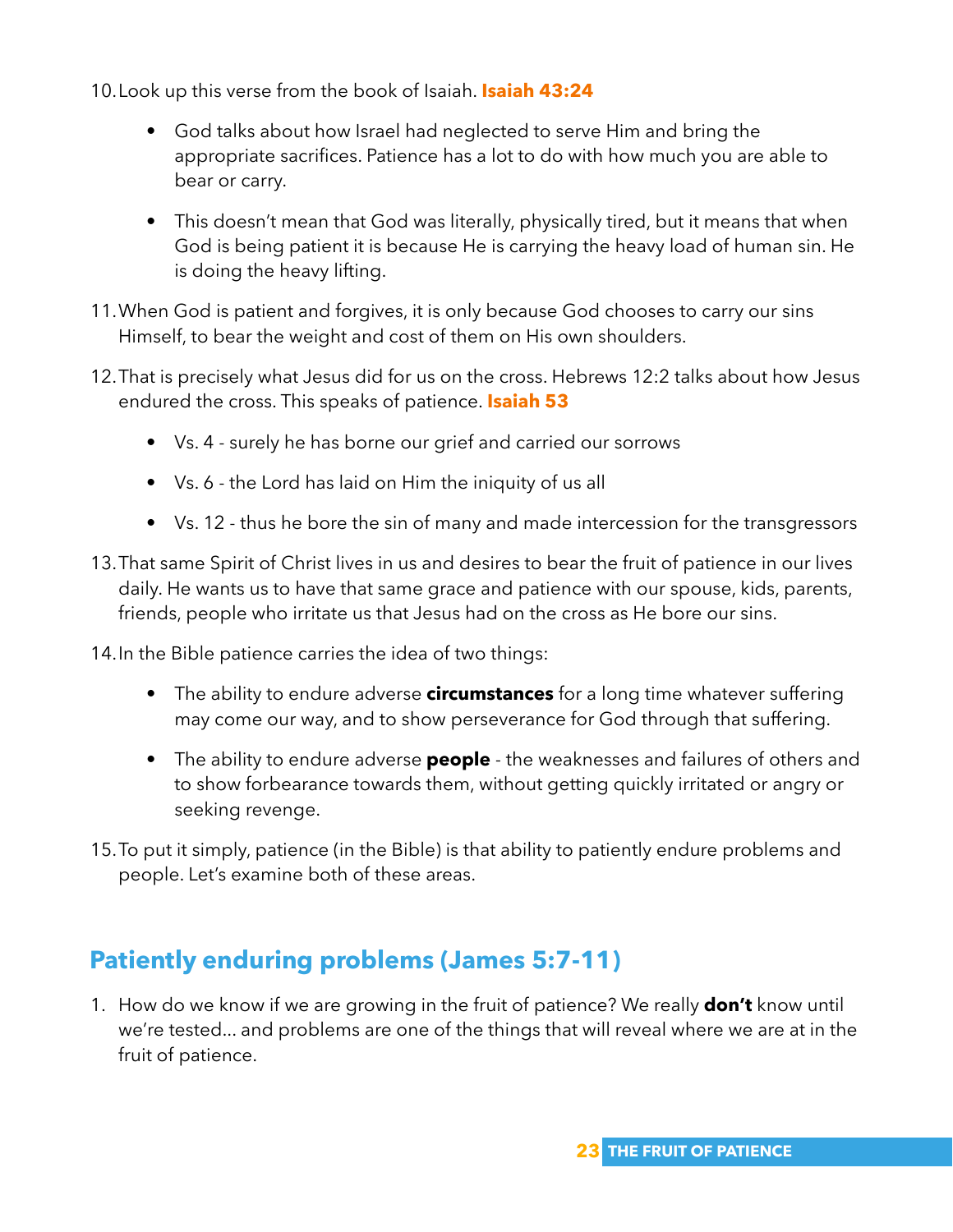- 2. Do we handle problems and suffering with grace or (when we feel like we got a raw deal) do we get angry, bitter, or mad at God. Do we spout out pessimism and griping? Problems put us to the test. They reveal our patience level.
- 3. Look at **James 5:10-11**. Notice again that suffering and patience are correlated.
	- He uses the prophets and Job as examples of suffering and patience. And James is writing this to encourage believers who were suffering great affliction for their faith in Christ.
- 4. What do we learn from this text about patience?

## **Patience grows in us as we understand the principle of delayed gratification (vs. 7)**

- 1. Look at James' uses of patience in vs. 7-8a. What a fantastic illustration of a farmer. He has to be patient, doesn't he? You don't plant seeds in the morning and get fruit and veggies in your fields that night. It takes months of patience and doing the right things day after day.
	- If you do the right things and you are patient, you will reap a wonderful harvest.
- 2. James is teaching these believers the principle of delayed gratification and it is such an important Biblical principle. It is the opposite of immediate **pleasure**.
- 3. Delayed gratification means that I will **follow** God's Word even if it means temporary discomfort or displeasure so that I can eventually experience true, godly, gratification.
- 4. It's also the gratification that comes from an internal peace knowing that I obeyed God and did right. I was patient. **Psalm 37:1, 7-9, 16-17, 34-39.**
- 5. Moses understood the principle of patience and delayed gratification. **Hebrews 11:24-26**
	- Think about all he would have missed had he lived for immediate and temporary pleasure. The reason why he chose suffering rather than having immediate pleasure and power is because *"He looked to the reward."* What patience! Keep in mind, it was 40 years before anything meaningful began to happen in his life. Then he wandered in the wilderness for 40 years!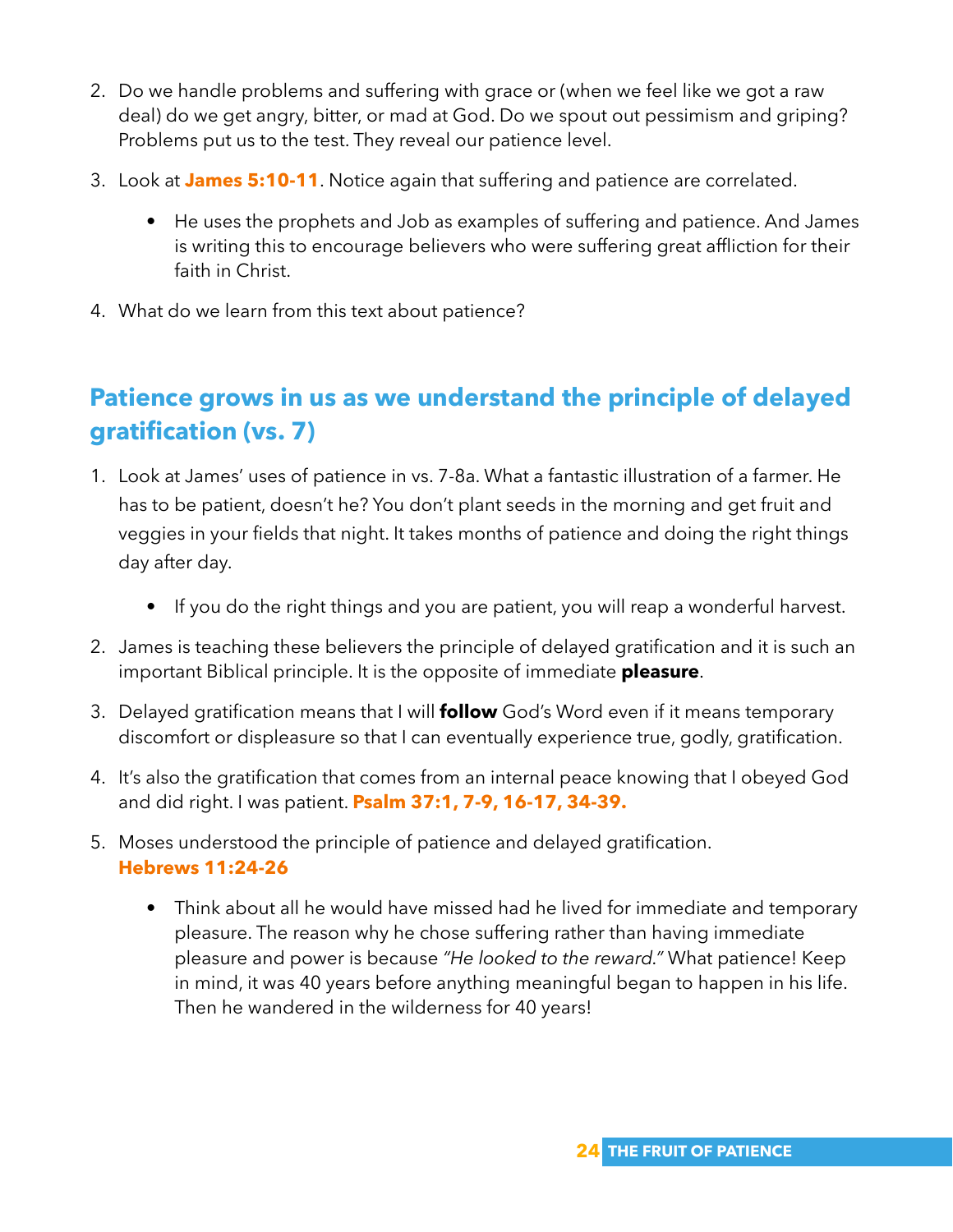**Problems and people are the two things that try our patience. When problems occur, do you find it difficult to remain patient? How can you stay patient during difficult circumstances?**

**Think about the last time you lost your patience with someone. How do you think that person felt when you lost your temper? How can you make it right and prevent it from happening in the future?**

#### **Patience grows in us as we look for the Lord's return (vs. 8)**

- 1. Notice how James ties in patience with the coming of the Lord in vs. 8.
- 2. The Bible teaches that there will be a distribution of rewards when Christ returns. **Colossians 3:23-24, Matthew 16:27, Revelation 11:18, 22:12**
- 3. James is trying to get across the idea of, "It may not feel good now and it may even result in suffering for me right now, but I will be glad I did it when I see Jesus." Jesus taught the same thing. **Matthew 5:11-12**
	- For example, generosity. In the moment, it feels better to spend everything on yourself and your needs and wants… but the Bible promises that our generosity will result in treasures in heaven we will enjoy for all eternity when Jesus comes.

#### **Patience grows in us as we believe in God's purpose (vs. 11)**

1. When problems come in our lives and tragedy strikes, the temptation is to turn on God, blame God, and quit serving God with our lives.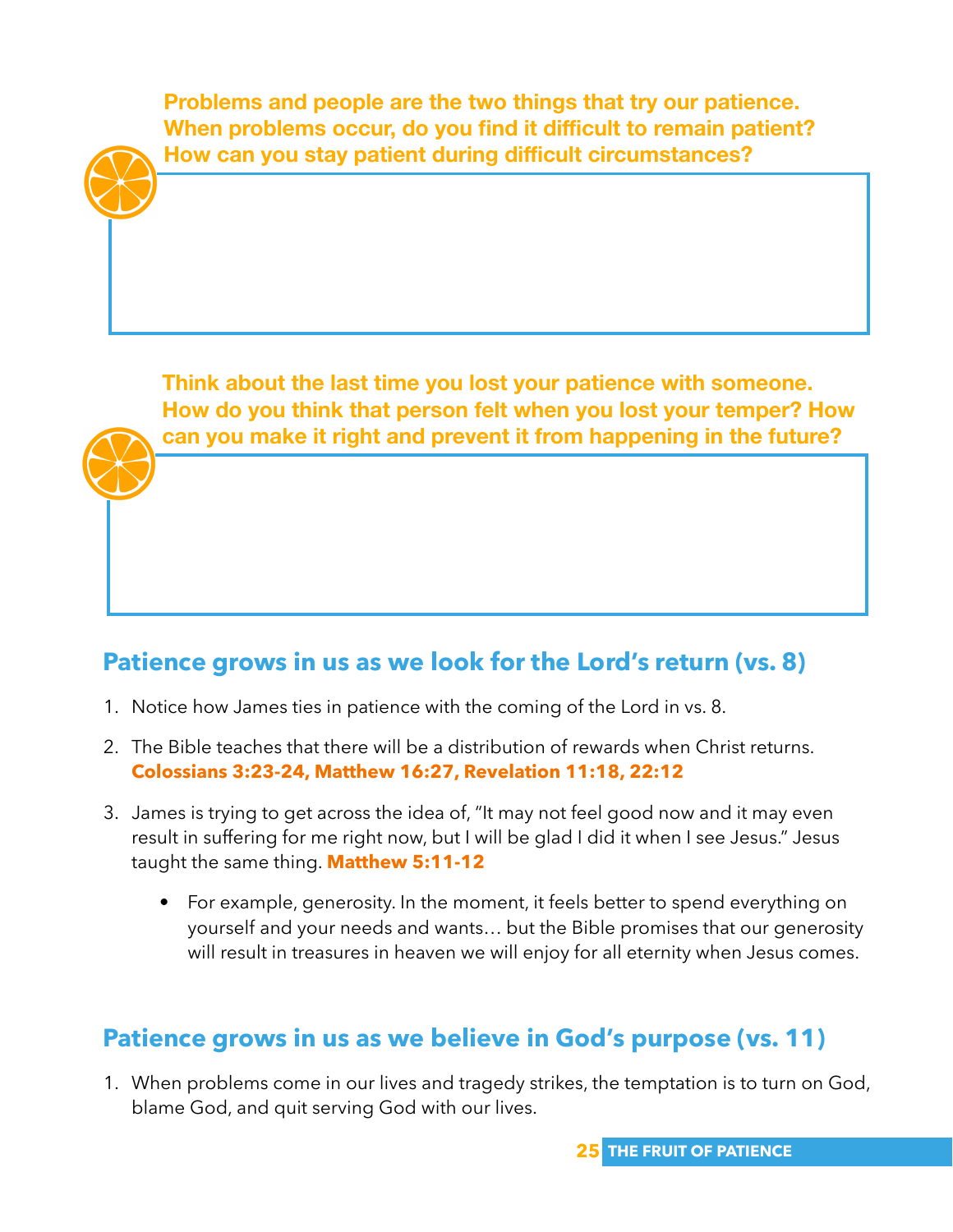- When we see the Lord at His return, we will be sorry we did that. God's purposes don't involve sending problems and tragedy into our lives. These things come to us naturally by living on a sin-cursed earth.
- God's purpose for our lives is very simple: to help us to grow and be more like **Christ** and show forth Christ and His gospel to this world. God is for us, not against us. **Romans 8:28, 31**
- James uses the Old Testament illustration of Job. Satan attacked Job and tried to destroy him, but Job would not let go of his faith in God. Job learned that the Lord is very gracious and merciful, and God turned all that around for good in Job's life.
- Just like Job, we have to believe in God and believe in His purpose.
- 2. So patience has to do with patiently enduring problems, but then there is also the idea of patiently enduring people.

## **Patiently enduring people (vs. 9)**

- 1. James alludes to this in vs. 9. It's so easy to demonstrate a lack of patience with people.
- 2. Sometimes we can handle **life** problems better than we can **people** problems!
- 3. There is a Bible word for when we are patient with people, and it's the word *"forbearance."* **Ephesians 4:2 KJV**
	- Forbearance the ability to control yourself when others provoke you. Through the Holy Spirit, you do it in love. **1 Corinthians 13:7**
	- Forbearance means you are patient with others, mainly because you are very well aware of your own shortcomings and weaknesses. It means you remember that other people are probably having to forbear with you!
- 4. Another word for it is "longsuffering." This is the opposite of a person who has a short fuse. A person who is longsuffering is able to put up with other's shortcomings and have a gracious spirit and not be quick to retaliate.
- 5. It is not easy to be forbearing, longsuffering, or patient with people. It's hard to be like Christ in this area and allow this fruit to ripen in our lives. This is especially hard if we have been misunderstood, misinterpreted, falsely accused, or if we find out people are gossiping and spreading rumors about us.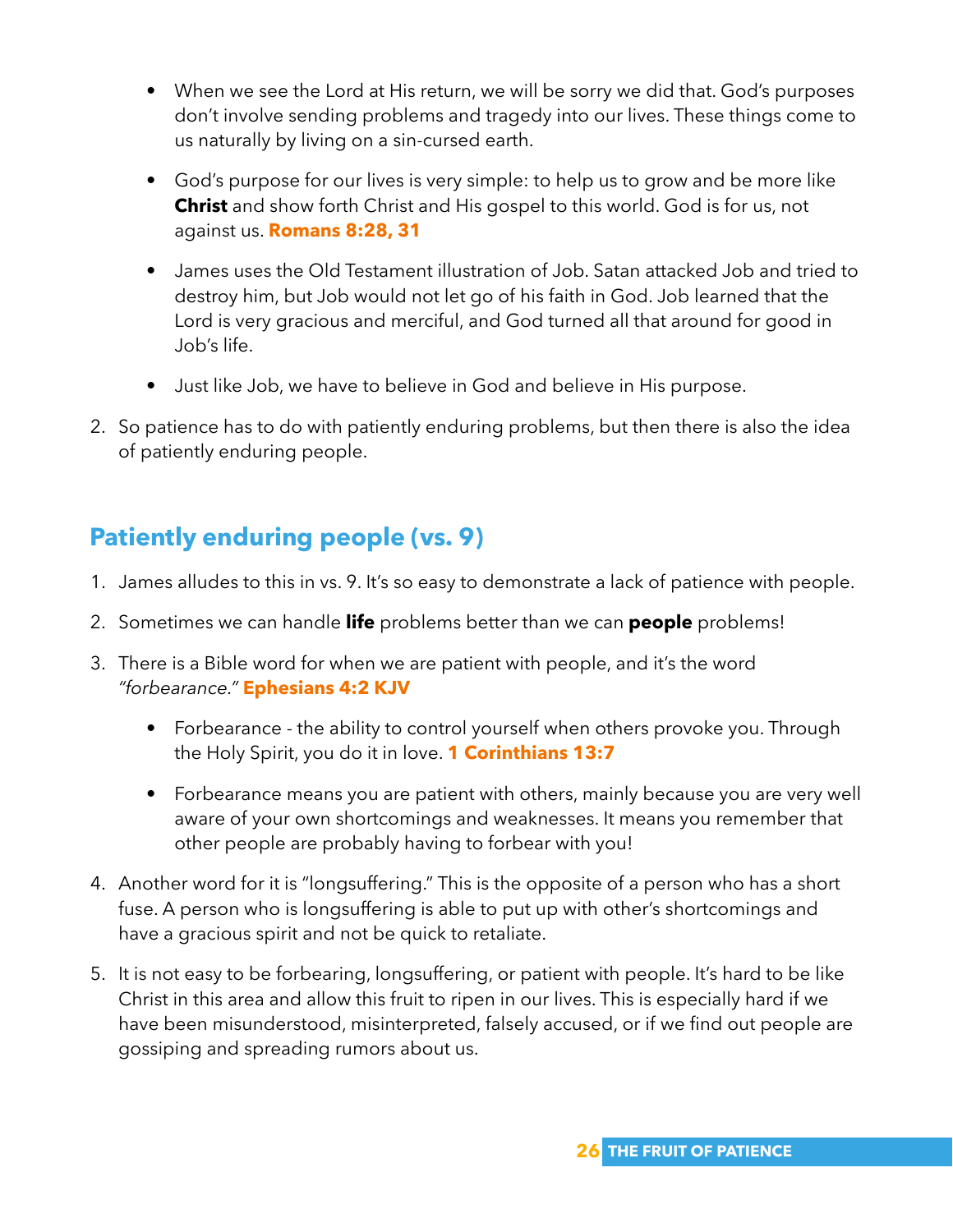- 6. This is when patience is really put to the test in our lives. But that's when we know we are really growing in Christ. We refuse to get bitter and angry and persevere in our service and walk with Christ.
- 7. Too many believers want to quit when circumstances become difficult. This is when you need to be strengthened by God's Spirit and allow God's **Spirit** to produce the fruit of patience in your life.

**How does knowing Jesus will return help you remain patient when you're experiencing problems? How does believing in God's purpose help you remain patient?**

**1 Corinthians 13:4-5 MEV says,** *"Love suffers long and… is not easily provoked."* **When we're patient with others, it shows that we love them. Think about Jesus' sacrifice on the cross. He endured the cross without lashing out in anger. How does that apply to you?** 

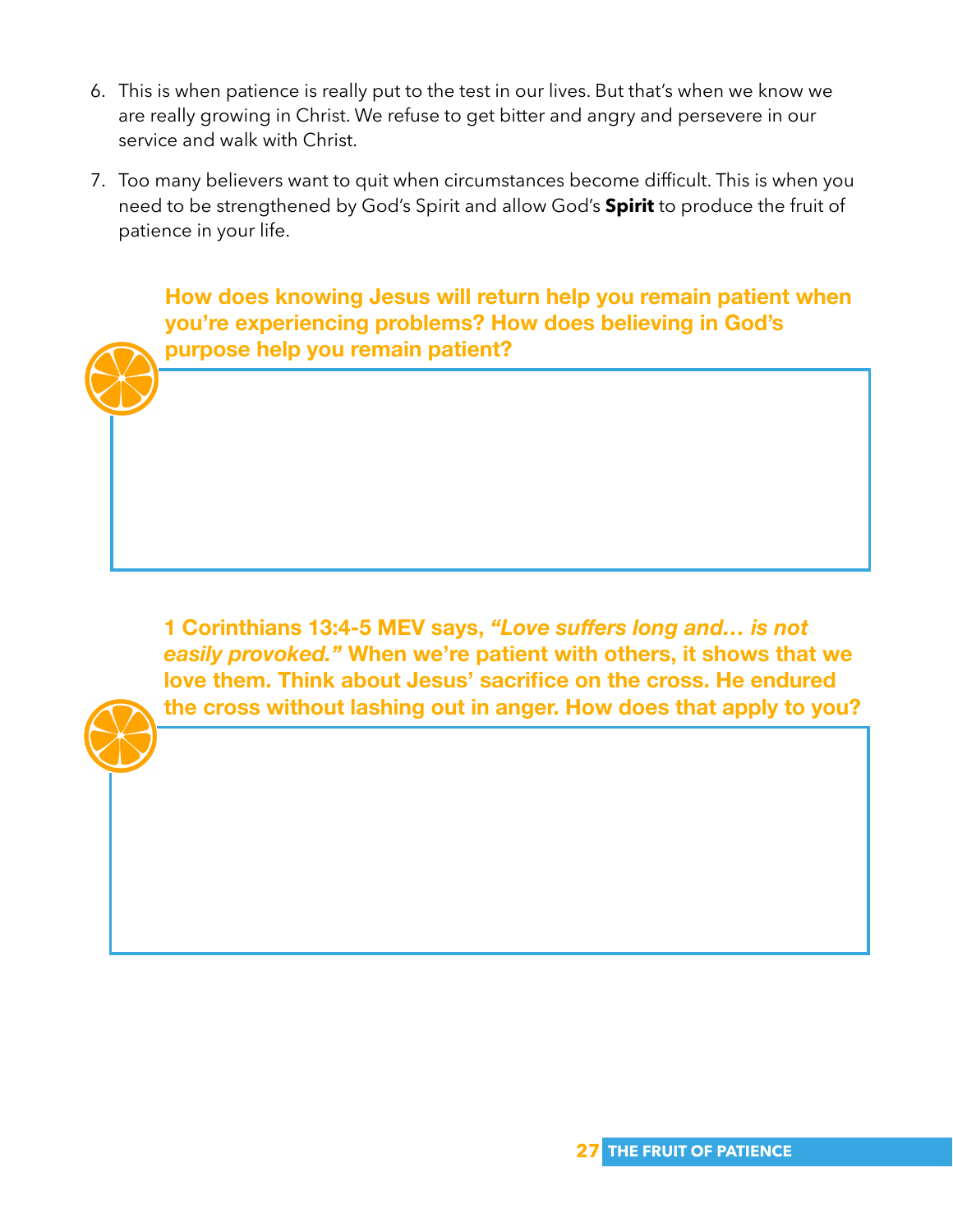

## **THE FRUIT OF KINDNESS** *John 13:1-17*

#### **Introduction**

- 1. The fifth fruit is gentleness. Today, we don't use the word "gentle" very much to describe people, but we use it to describe being soft or delicate. So you may be confused and think, "God wants me to go around and handle things gently?"
- 2. Actually the Greek word that Paul uses here is most often translated (by KJV translators) as "kindness." **Ephesians 2:7; Titus 3: 3-4; Colossians 3:12**
- 3. Christian people should be the kindest people on earth. Why? Because we know Jesus Christ. We are Christ followers. So let's consider our heavenly Father and our Savior.

## **God's Lovingkindness**

- 1. God is a God of great kindness. In fact, Jesus told His disciples to love their enemies and be kind to them. What was Jesus' basis for this instruction? He said *"God is kind to the unthankful and the evil. Be therefore merciful, even as your Father is merciful."* **Luke 6:35-36 MEV**
- 2. We can think of God as being harsh in the Old Testament, but over and over God is praised for His kindness. In fact, there is an old English word used in the Bible and that is the word *"lovingkindness."* **Psalm 63:3, 138:2**
	- It links the first fruit of the Spirit (love) with this thing of kindness; and it is so true! Kindness is thoughtful love in action. If you love God and love people, it leads you to be kind to others.
	- When God is kind, He is acting in generous and merciful love. Praise the Lord for His lovingkindness!
- 3. After David committed a terrible sin against God with Bathsheba, notice that he appeals to God's lovingkindness (**Psalm 51:1**). Notice he links God's lovingkindness with the abundance of His compassion.
	- Hard-hearted, cold people are not kind people. Compassionate warm-hearted, tender-hearted people are kind.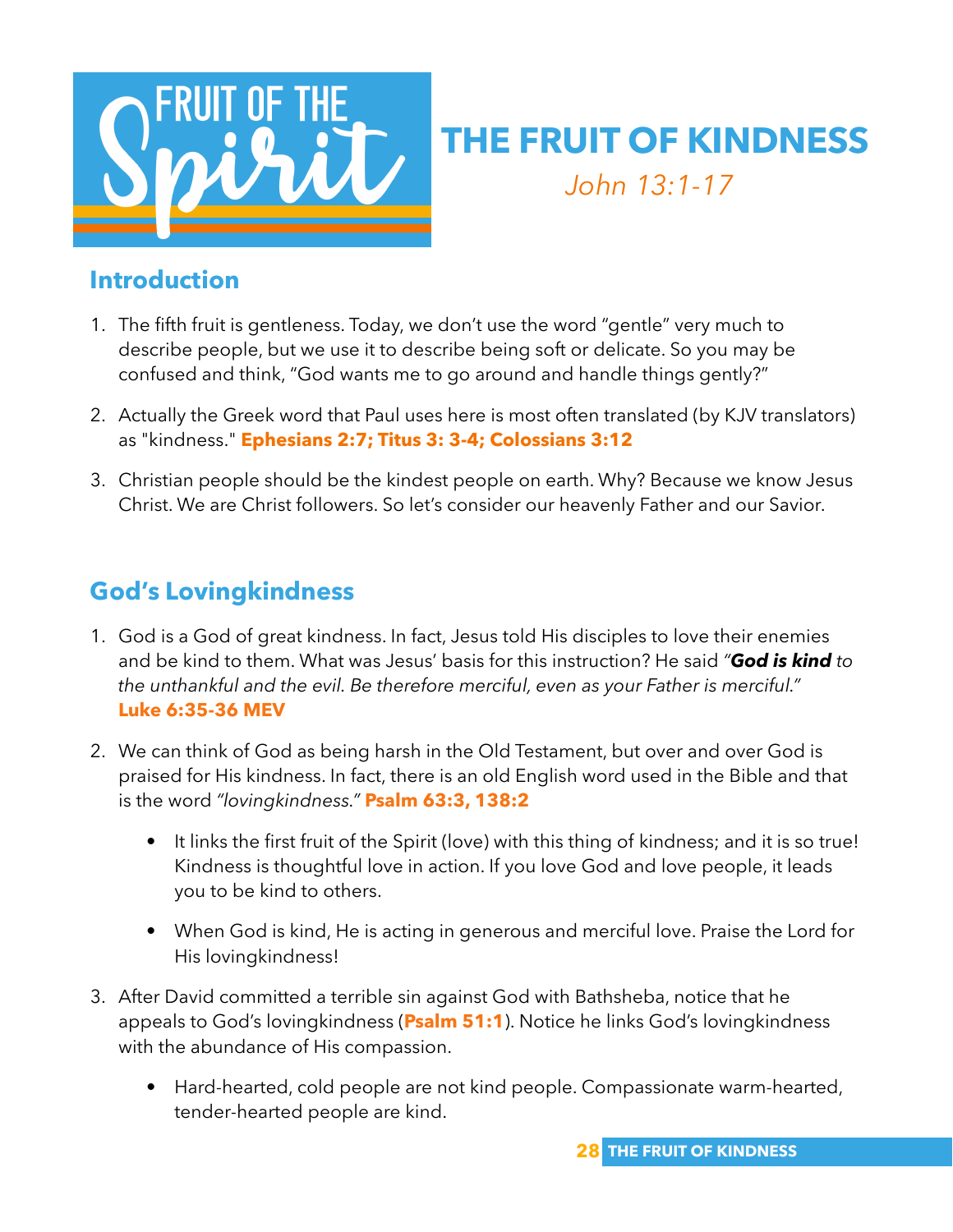4. Jeremiah 9:24 says that God delights in exercising lovingkindness. Kindness is part of God's very nature. He delights in showing kindness.

## **The Kindness of Christ**

- 1. We said that all of this fruit is a beautiful and accurate description of our Savior, Jesus Christ.
- 2. Let's look at just a couple of examples of the kindness of Christ and ask ourselves if we would have responded in a similar situation. Ask God to change us and ripen the fruit of kindness in our lives.
- 3. Washing of the disciple's feet **John 13:1-17**
	- The disciples met in an upper room to have one last supper together before Jesus would die on the cross. The roads were dusty, dirty, and filthy. They wore open sandals, so it was a custom to have your feet washed when entering a home.
	- But the host would not typically do that. It was a job reserved for a hired hand or a servant. What would you have done?
	- Jesus got up and grabbed a towel and started washing the dirty feet of all 12 of the disciples. The one who held all power in His hands was so kind.
	- This is amazing when you consider the fact that Peter was about to deny Him, Thomas would doubt Him, the others would run away right when He needed them, and Judas Iscariot would betray Him.
	- Jesus knew they would do these things, yet Jesus was so kind.
	- This is the kindness that He wants to live in and through us daily.
- 4. The healing of a servant's ear **Luke 22:49-51**
	- They are arresting Jesus. Peter quickly draws his sword and begins to brandish it wildly. Malchus (servant to the High Priest) is struck with blood gushing from his head. The blade has sliced his right ear clean off (probably trying for his head). Can't you see it? He clutches at his head to stop the bleeding and drops to one knee. Blood is pouring down his neck, drenching his shirt. He probably began to wobble and faint.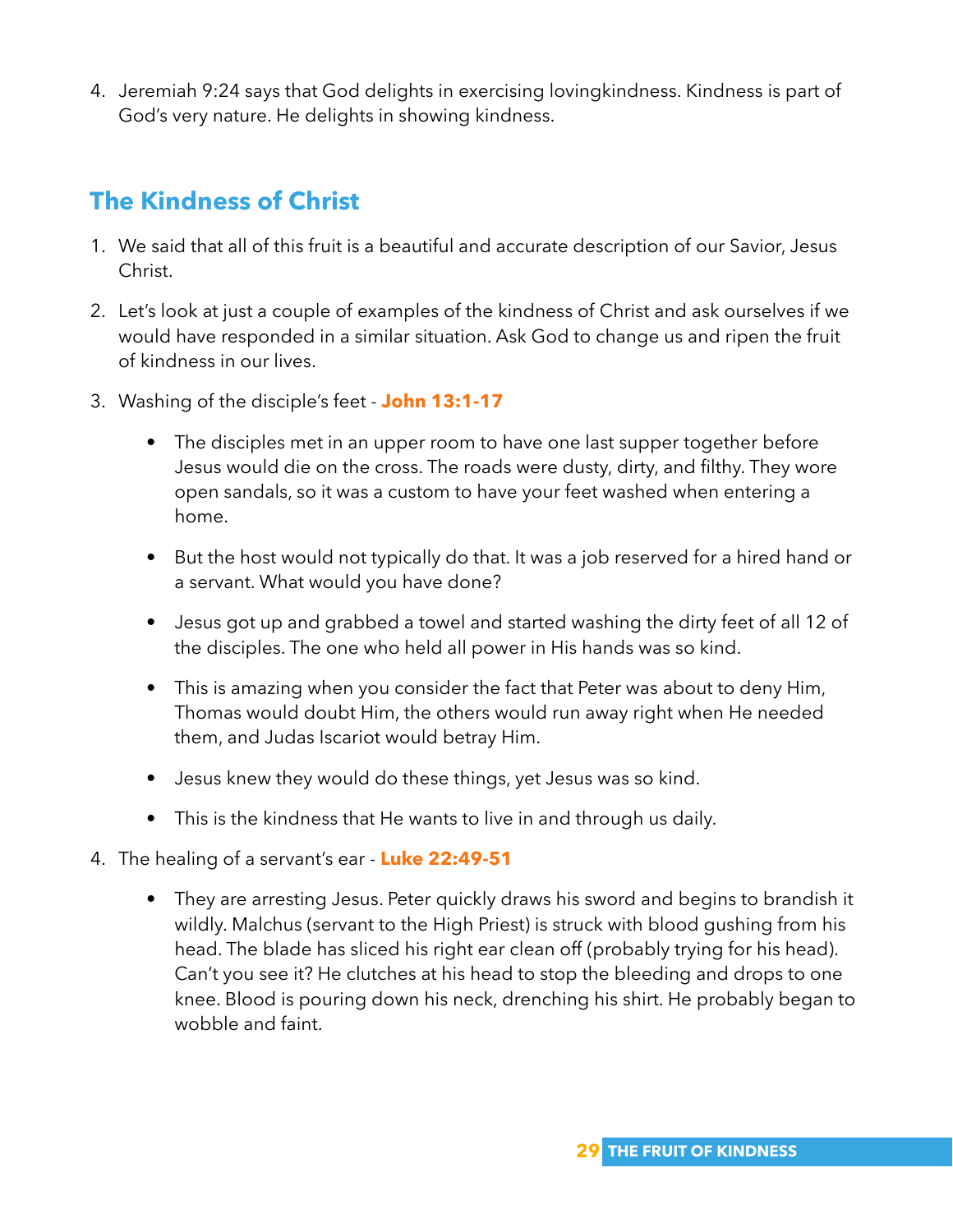- Then there is a sudden warmth. The pain ceases. This man Jesus is kneeling before him, His hand covering his wound. All Malchus can see is the man's eyes filled with a gentleness and kindness that melt all enmity. "You'll be alright, now," Jesus assures him. Malchus reaches up to feel his head. The ear is there - all of it. His ear is whole, the bleeding has stopped, and only the blood on his clothes is there to indicate that there ever was a wound.
- This has to be one of the most amazing acts of kindness. Malchus is there to arrest and kill Jesus, to do Him great harm, but Jesus treats with complete gentleness, kindness. Jesus said to even be kind to your enemies, and He was. He was such an example.
- This is the same kindness He wants to grow in you and me.
- 5. Do the words out of our lips show kindness? The Bible says that people wondered at the gracious words that proceeded out of Jesus' mouth.
	- Think about the Proverbs 31 woman. It says that *"in her tongue is the law of kindness."* In other words, kindness rules her tongue and words.
- 6. Kindness is not just a term to describe actions, but a characteristic that describes **people**, people that habitually behave in a way that blesses and benefits others.
- 7. **Philippians 2:4-5** Kind people are people who unselfishly look to the interests of others. And that's Jesus! That is our God! He is full of lovingkindness. God wants to grow in us that generous heart of kindness.

**Read Philippians 2:4-8. Jesus set the example for what kindness looks like. What makes it difficult to show kindness to others?**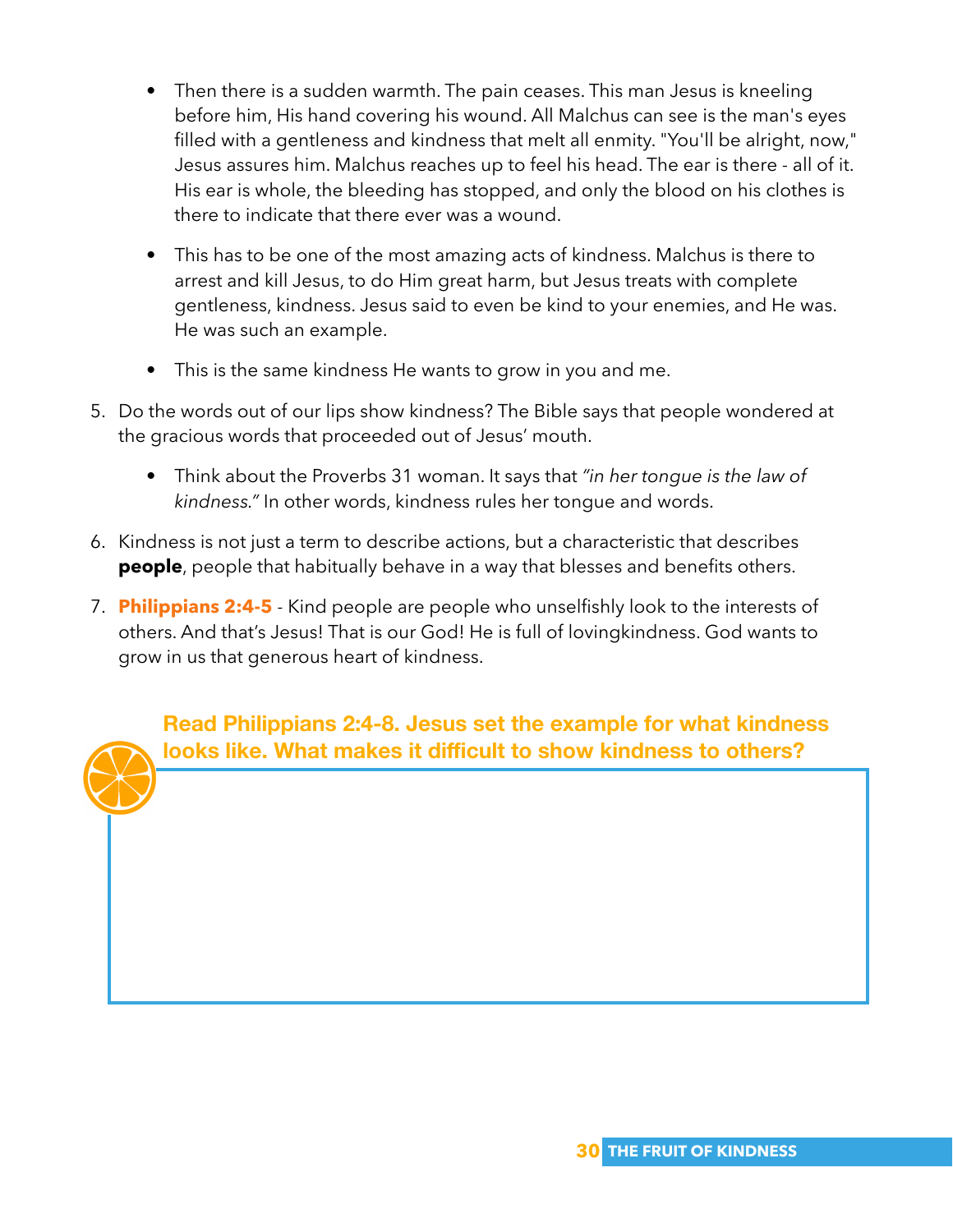**How was Jesus' sacrifice on the cross the ultimate example of kindness?** 

**Think of one person in your life. How will you show kindness to them this week?** 

## **Examining other stories from the life of Christ**

- 1. The woman who touched Jesus' garment **Luke 8:40-50** 
	- This is an amazing story because Jesus is a man on a mission. He is heading somewhere to do something very important.
	- But Jesus allows Himself to be interrupted and to help this poor woman who is at the end of her own rope. Jesus cared about her and was so kind to her.
	- When little children wanted to be close to Jesus and threatened to interrupt His busy schedule, the disciples tried to shoo them away. Jesus said, "Don't forbid the little children to come to me." **Matthew 19:14 MEV**
- 2. The crazy man from Gadara **Luke 8:26-39** 
	- This man is full of Satan, homeless (lives in the graveyard), shrieking, cutting himself with stones, and not a stitch of clothing on.
	- Jesus and the disciples arrive and they see this wild man running toward them.
	- The disciples saw a crazy man, but Jesus saw a soul in need. Jesus was so kind to this guy - a guy that nobody else would have anything to do with. It is not natural to be kind to somebody like this - somebody that is an outcast of society.
	- That's why we need a supernatural work of the Spirit of Christ within us the fruit of His Spirit!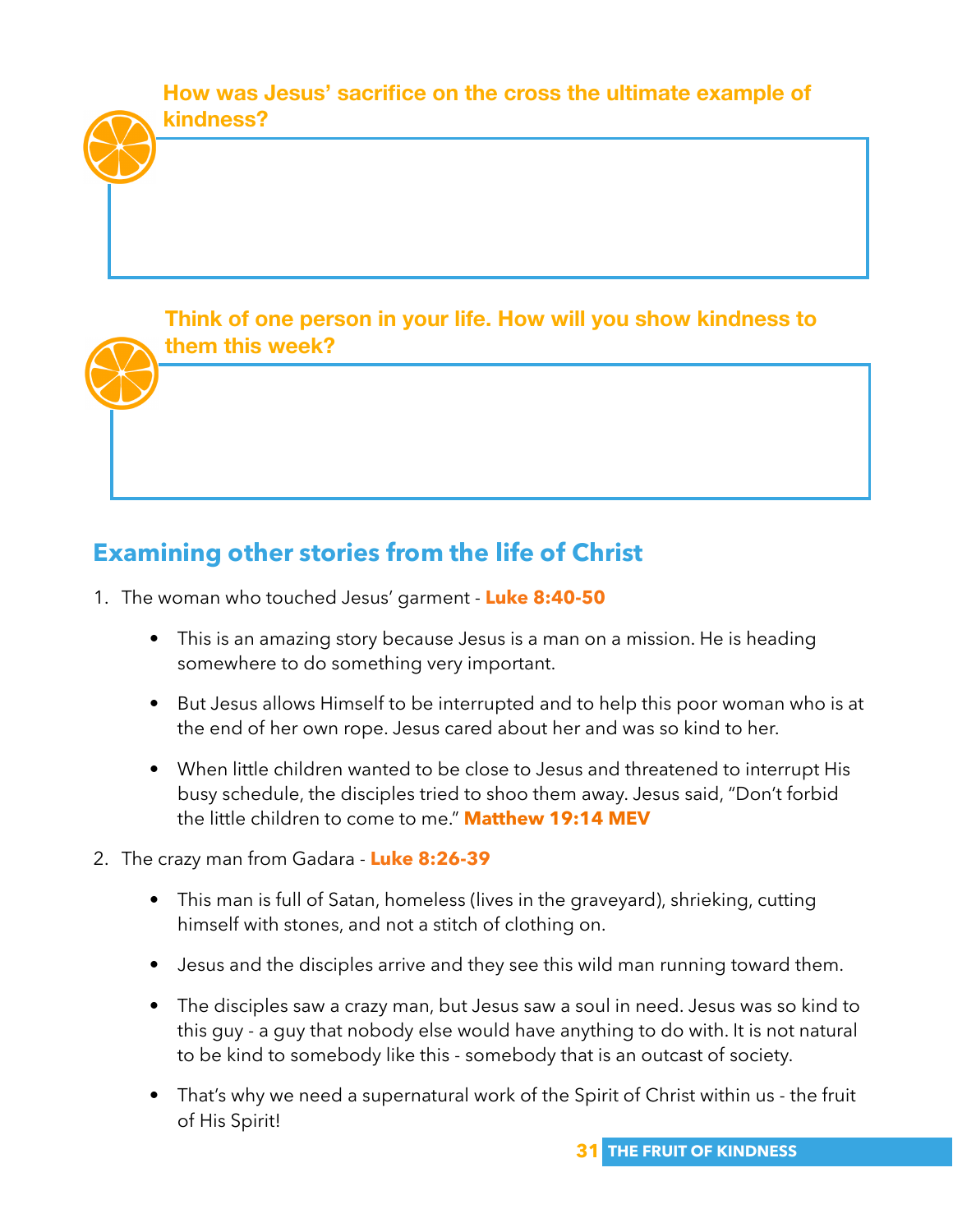- At the end of the story, this man is sitting, clothed, and in his right mind. He wanted to stay with Jesus, but Jesus said, "Go home to your friends and tell them all that the Lord has done for you and how He has had compassion on you." Compassion is a big part of kindness.
- 3. Crippled man at the pool of Bethesda **John 5:1-8**
	- This man had been sick for 38 years. Verse 6 says, *"Jesus saw him lying there."* Jesus had eyes to see hurting people who needed help.
	- This man is obviously very sick and very alone. Can you imagine the joy in this man when he was able to stand, pick up his pallet and walk? His life was finally important to someone else.

## **Three basic principles of what kindness really looks like**

- 1. Kind people allow for interruptions in their life. **Luke 8:40-50**
	- In this story, this woman in desperate need interrupted the Savior who was on a mission to help another person.
	- Yet Jesus responded to these interruptions, not with irritation or dismissal, but with kindness and warmth.
- 2. Kind people don't stop to decide who deserves their kindness. **Luke 8:26-39**
	- Some people have very selective kindness. They are kind to people they want to impress or people who can help them, but this is not the fruit of kindness at work. This is pride.
	- When the Spirit of Christ truly bears this fruit of kindness in and through us, it isn't something that just happens randomly, it is a way of life. We are kind to the most powerful person we meet and the lowest beggar. We treat the person flipping our burgers at a fastfood restaurant like we do our doctor or attorney with the same kindness.
	- James said that if you treat a wealthy person who comes into church differently than you do a person who is poverty stricken in tattered clothes, you have sinned against God. God is kind to everybody. **James 2:1-4**

God is kind to everybody.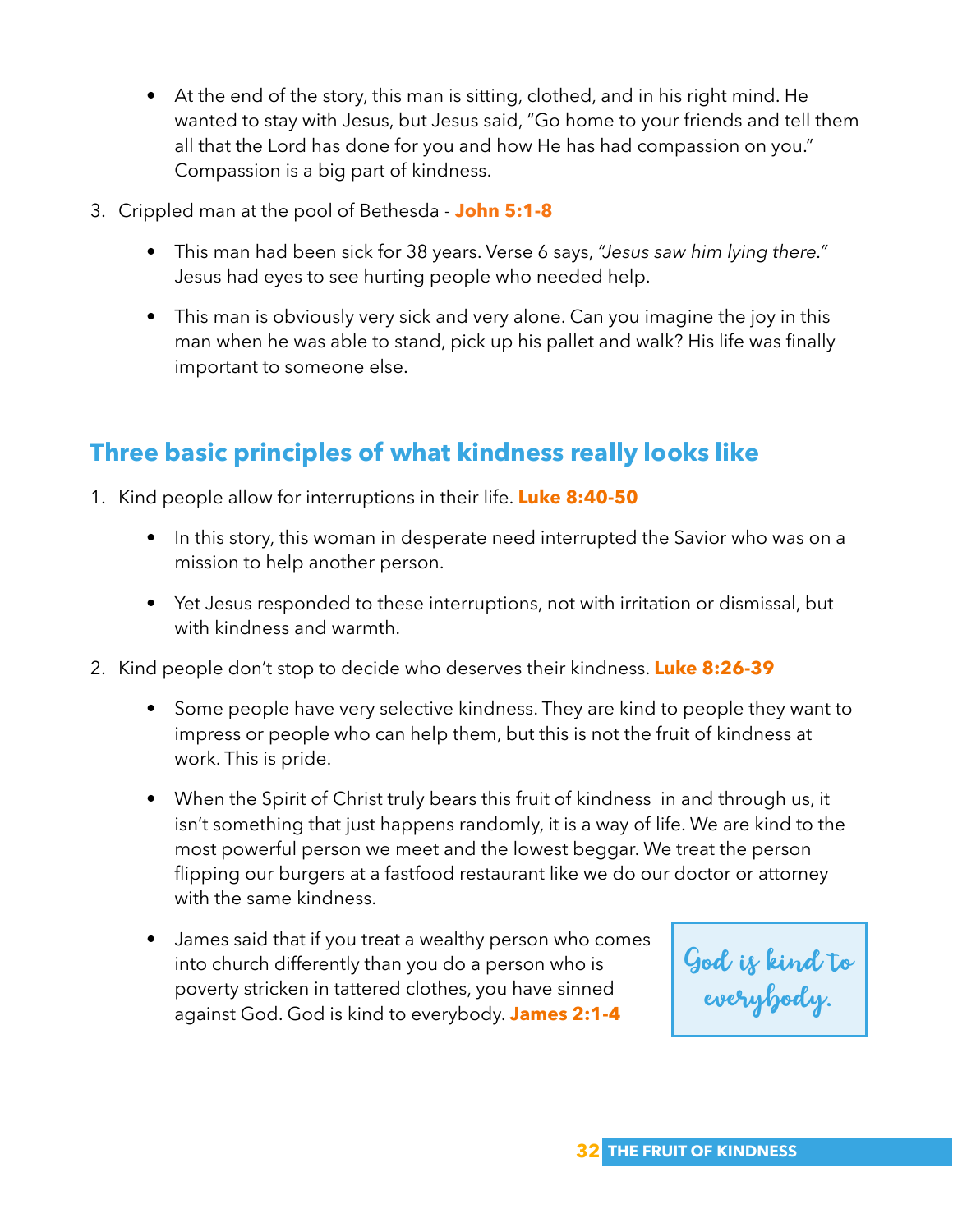- 3. Kind people are tenderhearted, seeing and meeting needs. **John 5:1-8**
	- Someone with a hard heart would have never been at this pool to begin with. Around it lay a great crowd of invalids, blind, lame, and paralyzed people. Is this a place you would have gone and walked around and hung out? Jesus did.
	- Jesus saw this man. He had been there for 38 years. He had nobody to help him.
	- Jesus cared deeply, and Jesus' heart was moved with compassion.
	- Kind people give of themselves and go beyond duty. They do something for others, not because they **have** to but because they **choose** to. It means doing something you won't get paid to do. You do what is kind for its own sake and for the sake of the other person.

## **In Conclusion**

- 1. Being a Spirit-filled Christ follower means that I follow His example, and I bear the fruit of kindness. Why do we often fail? We probably all have opportunities to show kindness, but we don't always do it.
- 2. Sometimes we are just self-consumed, or don't want to be interrupted or bothered. Sometimes we are just oblivious. Sometimes we just get cold hearted.
- 3. At these times I have to remind myself (since Christ lives in me) how I should be treating others around me - even strangers and even when I'm tired or under pressure. This challenge of showing kindness has to be faced.
- 4. Let's begin praying every day that the fruit of kindness will ripen in our lives!

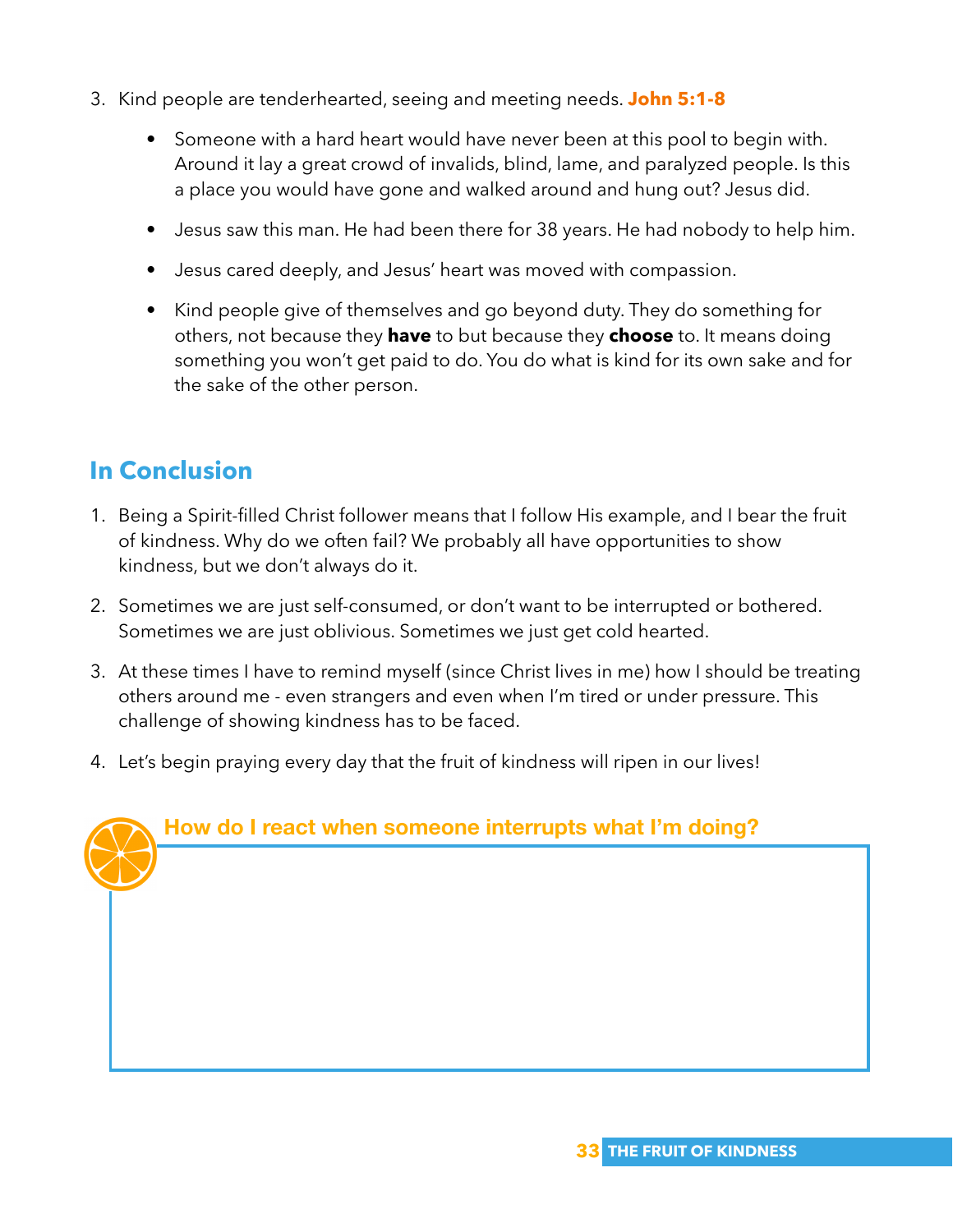

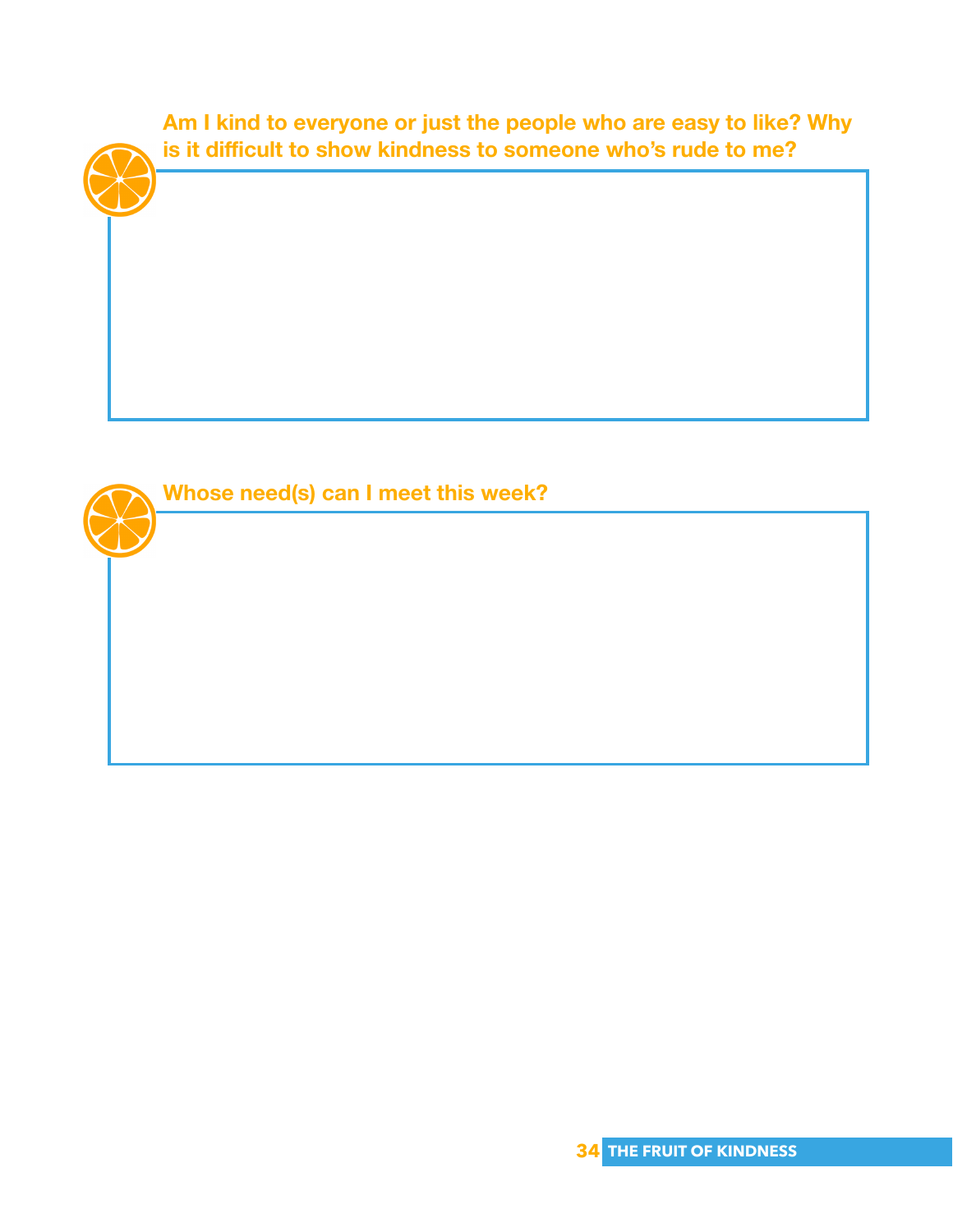

## **THE FRUIT OF GOODNESS** *Mark 6:30-44*

#### **Introduction**

- 1. Goodness comes from the life of God within us. Goodness is a heart thing. It comes from inside.
- 2. Then it works its way out in the form of good works. Colossians 1:10
	- As the believer is filled with the fruit of goodness, he finds himself being fruitful in every good work.
- 3. Let's begin our study of this fruit of goodness by examining the goodness of our God, because like we said, goodness comes from the life of God within us.

## **God is good**

- 1. Goodness is a very central part of God's character. God is good!
	- *"The Lord, the Lord God, merciful and gracious, slow to anger, and abounding in goodness and truth."* **Exodus 34:6 MEV**
	- *"Oh, give thanks to the Lord, for He is good; for His mercy endures forever."* **1 Chronicles 16:34**
	- *"Oh, that men would praise the Lord for His goodness, and for His wonderful works to the children of men! For He satisfies the longing soul, and fills the hungry soul with goodness."* **Psalm 107:8-9 KJV-ER**
	- *"The Lord is good, a stronghold in the day of distress; and He knows those who take refuge in Him."* **Nahum 1:7 MEV**
- 2. Christ was God in the flesh and was a living demonstration of God's goodness. Jesus was a man of goodness. **Mathew 15:30-31**
- 3. In fact, when Peter was describing Him to some Gentiles who would not have known Christ, Peter said, *"how God anointed Jesus of Nazareth with the Holy Spirit and with power, who went about doing good and healing all who were oppressed by the devil, for God was with Him."* **Acts 10:38 MEV**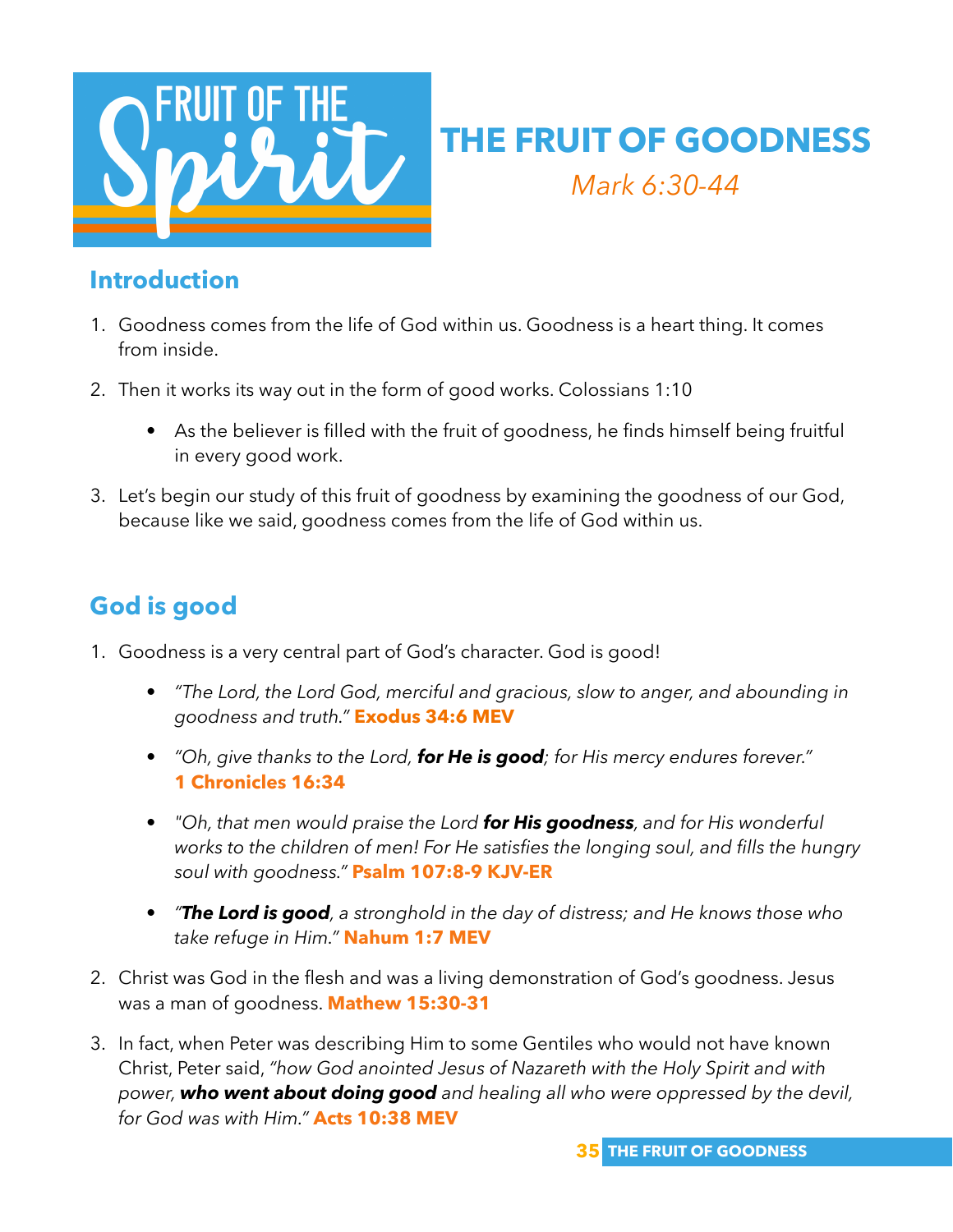- 4. Jesus went about doing good. We saw how kind Christ was, and this fruit of goodness is closely related to that. Kindness and goodness is love in action. Example: Feeding of the 5,000. **Mark 6:30-44**
	- Jesus did good even when He was exhausted and hungry (vs. 30-32). That takes the filling of God's Spirit for sure!
	- Jesus' goodness flowed forth from His compassion. Vs. 34
	- Jesus' goodness extended to spiritual **and** physical needs. Vs. 34-37
	- Jesus was willing to be inconvenienced for others.

## **The Cross - goodness exemplified**

- 1. Why is goodness such an important part of God's working in our lives?
- 2. It is because this fruit of goodness is a marvelous picture of the gospel the cross-work and resurrection of our Savior!
- 3. Paul said, *"not be overcome by evil, but overcome evil with good."* **Romans 12:21 MEV**
- 4. This is exactly what Christ did at the cross. Jesus bore our sins and all of our evils in His own body on the cross.
- 5. We have done sin and evil towards God, but He responded by bearing our sin debt and dying our death for us. **Romans 5:8**
- 6. The cross is the ultimate expression of the goodness of God! The resurrection proved its victory. Goodness overcomes evil. This is the story of the Bible and the heart of the gospel.
- 7. Jesus' sacrifice on the cross for us is not just proof of God's goodness, but it is the source and pattern of any and all goodness we can do as believers.
- 8. We don't do good works to **be** saved, but we demonstrate good works because we **are** saved, and Christ's goodness is living through us! **Ephesians 2:8-10**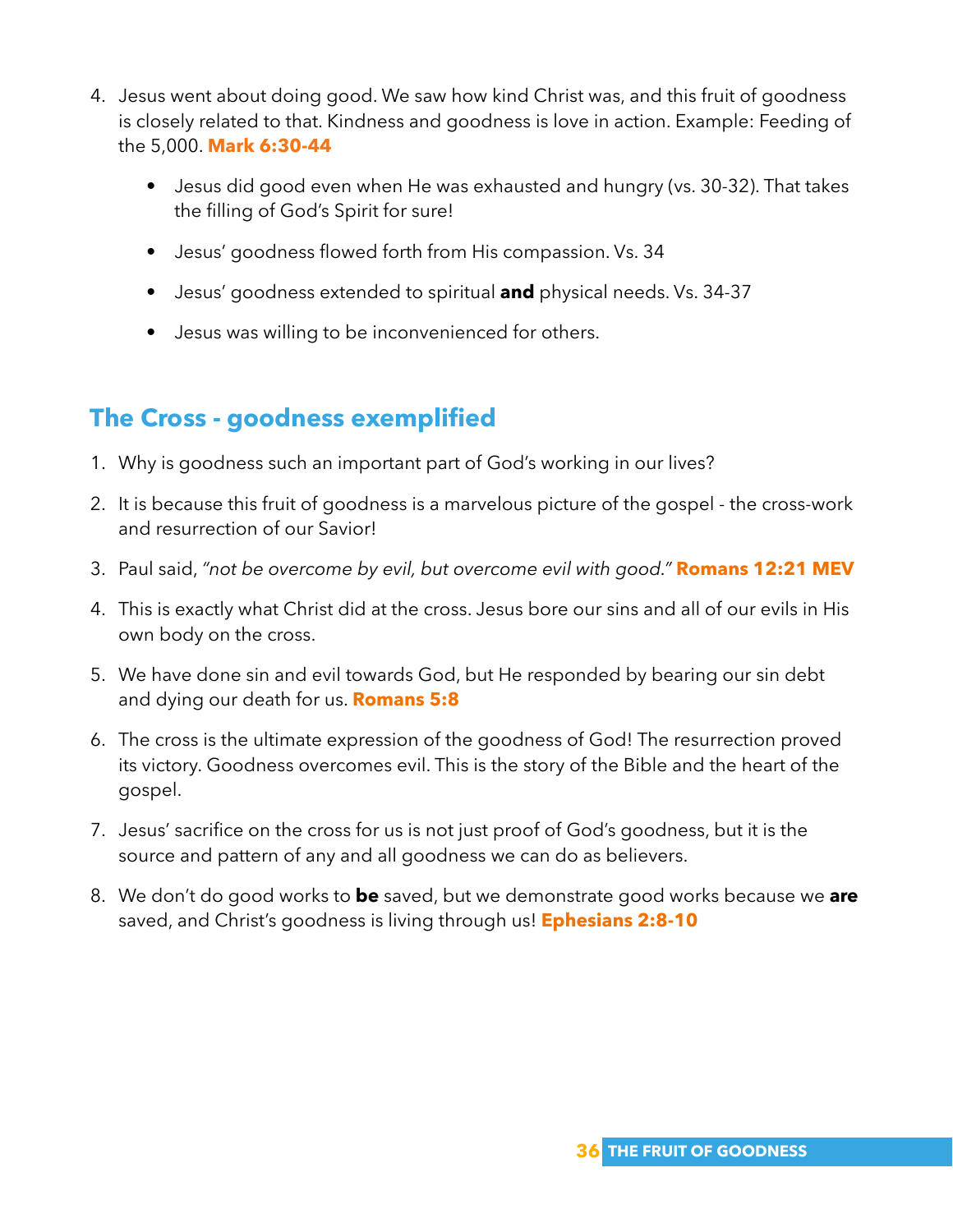

**How did Jesus show goodness? How does God continue to show goodness?** 

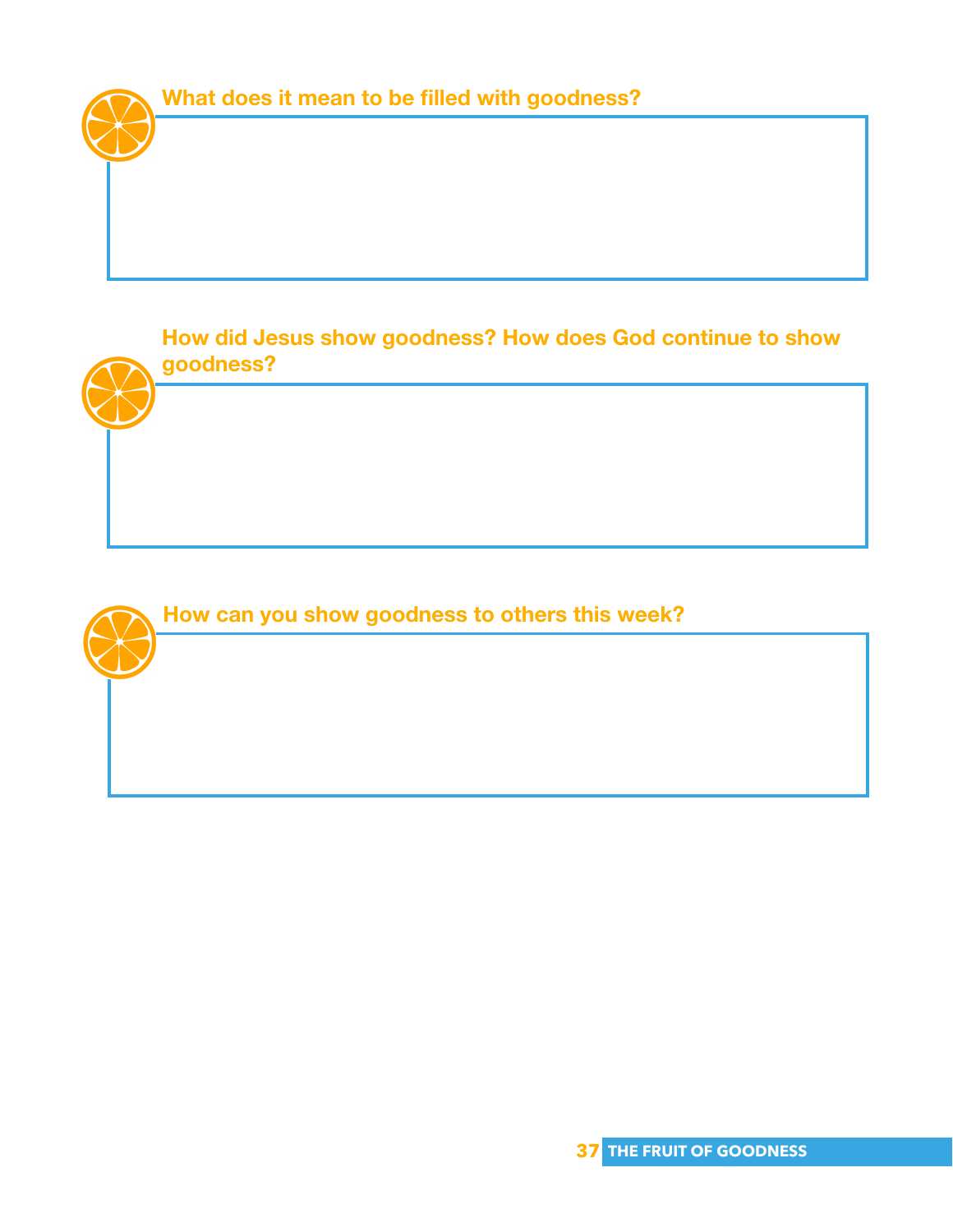## **What does it look like when you are filled with the fruit of goodness?**

- 1. It starts with a good attitude. **Titus 3:1**
	- **Good** works proceed from a **good** attitude. Goodness comes from a person with a right heart, a right attitude. We use the phrase, "out of the goodness of his/her heart." This is exactly what Jesus taught. **Luke 6:43-45**
	- Notice Titus 3:9. People who are contentious and argumentative are going to struggle with this fruit of goodness.
	- How does this apply to our lives (our attitudes)?
	- We may have the right **position**, but our **disposition** stinks. That turns people off. But when we do good works and display goodness, this makes the gospel attractive to others.
	- Paul said to Titus that when the people of the church are doing good works, they "exemplify" the doctrine of God our Savior in all things. **Titus 2:10**
	- That word "exemplify" means "to decorate, to beautify." You beautify your beliefs (the gospel of Christ) when you bear the fruit of goodness. So the fruit of goodness starts with a good attitude.
- 2. We look for opportunities to serve others. **Titus 2:14**
	- After Christ saves you, you should be **zealous** of good works.
	- When Paul says to be zealous of good works, he is saying that you are looking for opportunities to serve people and do good. Not just at church, but all week long.
	- Do we look for opportunities to serve others and do good? **Galatians 6:10**
	- *"As we have opportunity, let us do good…"* The problem so many times is not that we don't have opportunities; it's that we don't **see** them and recognize them.
	- Our brothers and sisters in Christ should be the first place we serve and do good. Why? They're family. It starts with our physical and spiritual family, but our goodness should extend to all people, every day, no matter where we are.
- 3. We strive to make good works a daily part of our lives. **Titus 3:8** 
	- Titus 3:8 says that we need to **maintain** good works. Maintain means that it is a regular practice.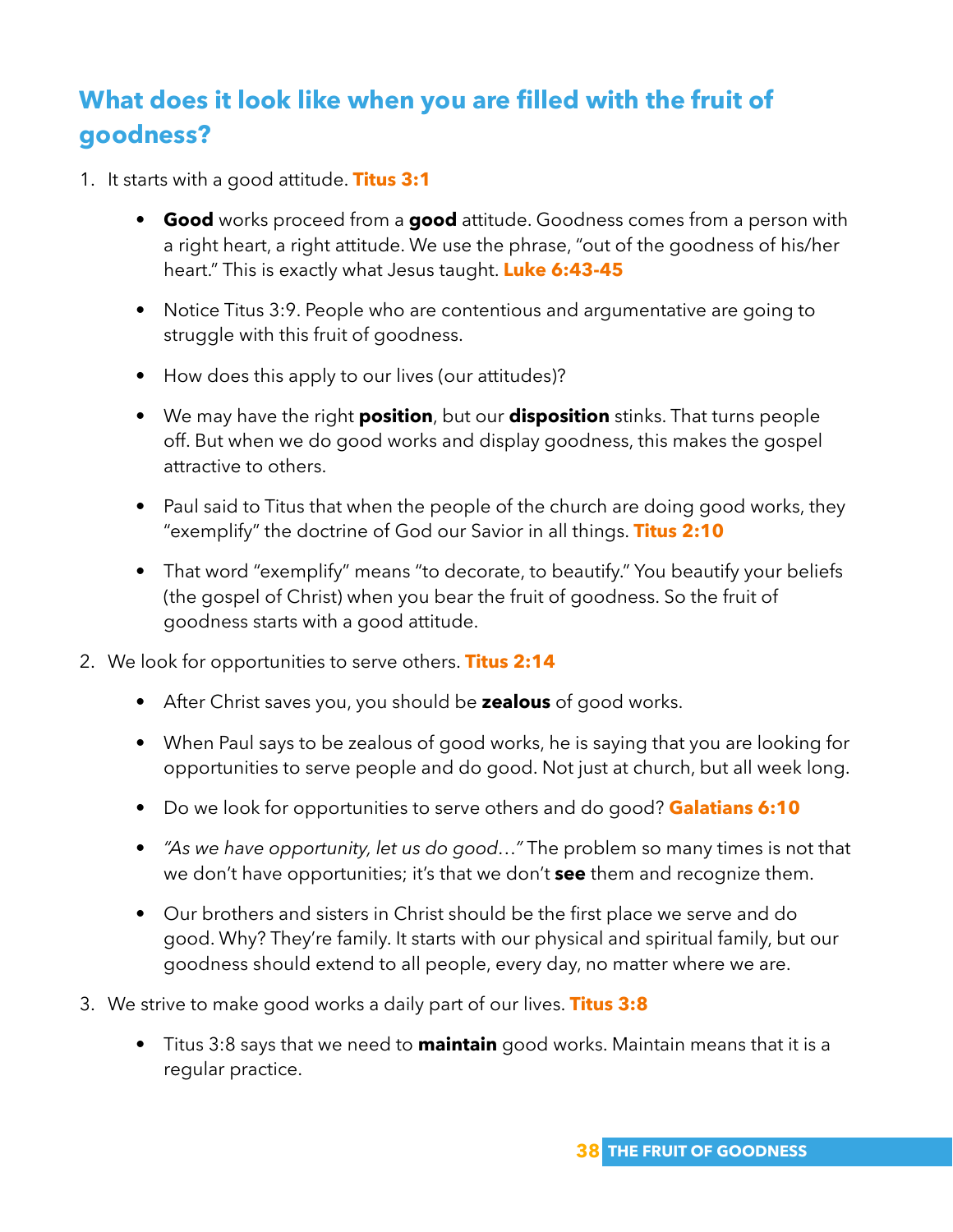- We need to strive to extend goodness to people each and every day. Doing good is not just an occasional random act.
- If we maintain good works, this means that goodness comes to describe who we are as a person.
- **Example:** Barnabas (Acts 11:23-24). Barnabas was a good man and as a result had a great influence for Christ and the gospel.
- We aren't doing good just for the sake of doing good. No, there's a higher purpose, and that purpose is the gospel. We want people to come to Jesus and know Him. We want people to see **His** goodness through **our** good works.
- This is exactly what Jesus taught (**Matthew 5:16**). In this context, Jesus is encouraging His followers to do good works, and they will be like salt and light on this earth.

We want people to come to Jesus and know Him.

- Salt was used to stop meat or fish from rotting or spoiling. It counteracted that natural process of decay and corruption. Jesus is teaching that in a world that is full of corruption, His followers stand against that by the way they live and speak, by doing the right thing, by their goodness.
- Through our good works we are like a light in the darkness. **Ephesians 2:10** cf. **Ephesians 5:8-11**
- We have a new identity. It's no longer darkness but light. So we should walk as children of light. What does that mean? Look at vs. 9. The first thing there is "goodness." Our lives and actions now align themselves with the goodness and truth of God.
- Vs. 10 we do what is pleasing to the Lord. Instead of doing unfruitful works of darkness, we do good works of light. Vs. 11
- In **1 Thessalonians 5:15**. Paul says to do good "to one another and to all." This means that doing good is a daily part of our lives. It's not compartmentalized.
- Serving others and doing good is not just a church thing we do on Sunday or during outreach events. No, we are the same good person at home or at work that we are at church. Our goodness extends into every part of our lives.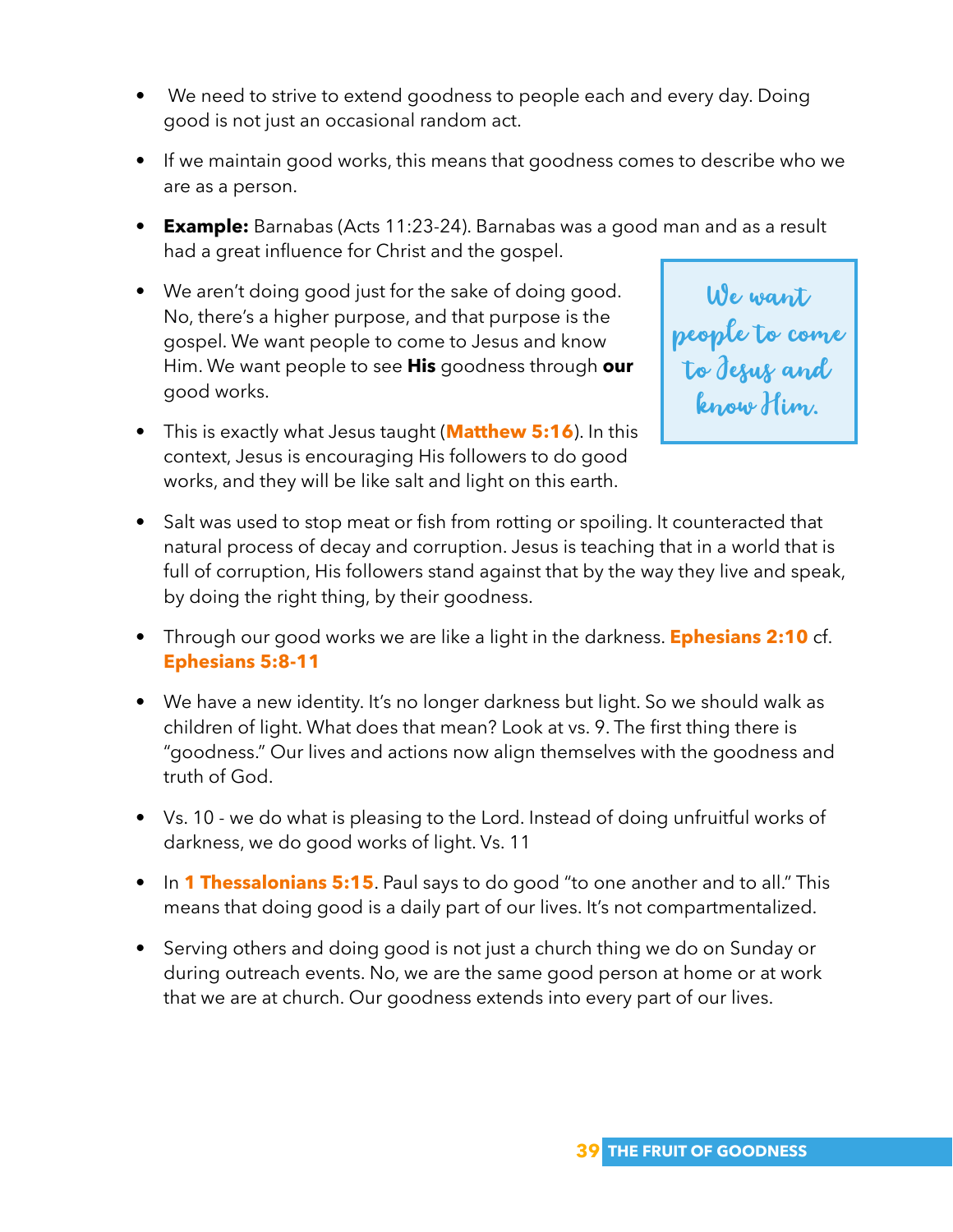## **In Conclusion**

- 1. We do good works to meet needs in peoples' lives. When we see needs, our first instinct is to meet that need, if at all possible. Some can do more than others when it comes to monetary assistance, but there are many other ways you can do good works for others.
	- It may just be: an encouraging word; a cup of coffee together; helping them carry a heavy load; their car needs a jump and you have cables; something is broken and you know how to fix it; you babysit for a young couple; you give the garbage men a cool drink, etc.
	- It brings such joy and meaning to every day! Who can I be good to today?
- 2. I have to **learn** to exercise goodness on behalf of others, be generous, and give of myself.
- 3. When you do good works it always costs you something, and that's what makes it so **Christ**-like.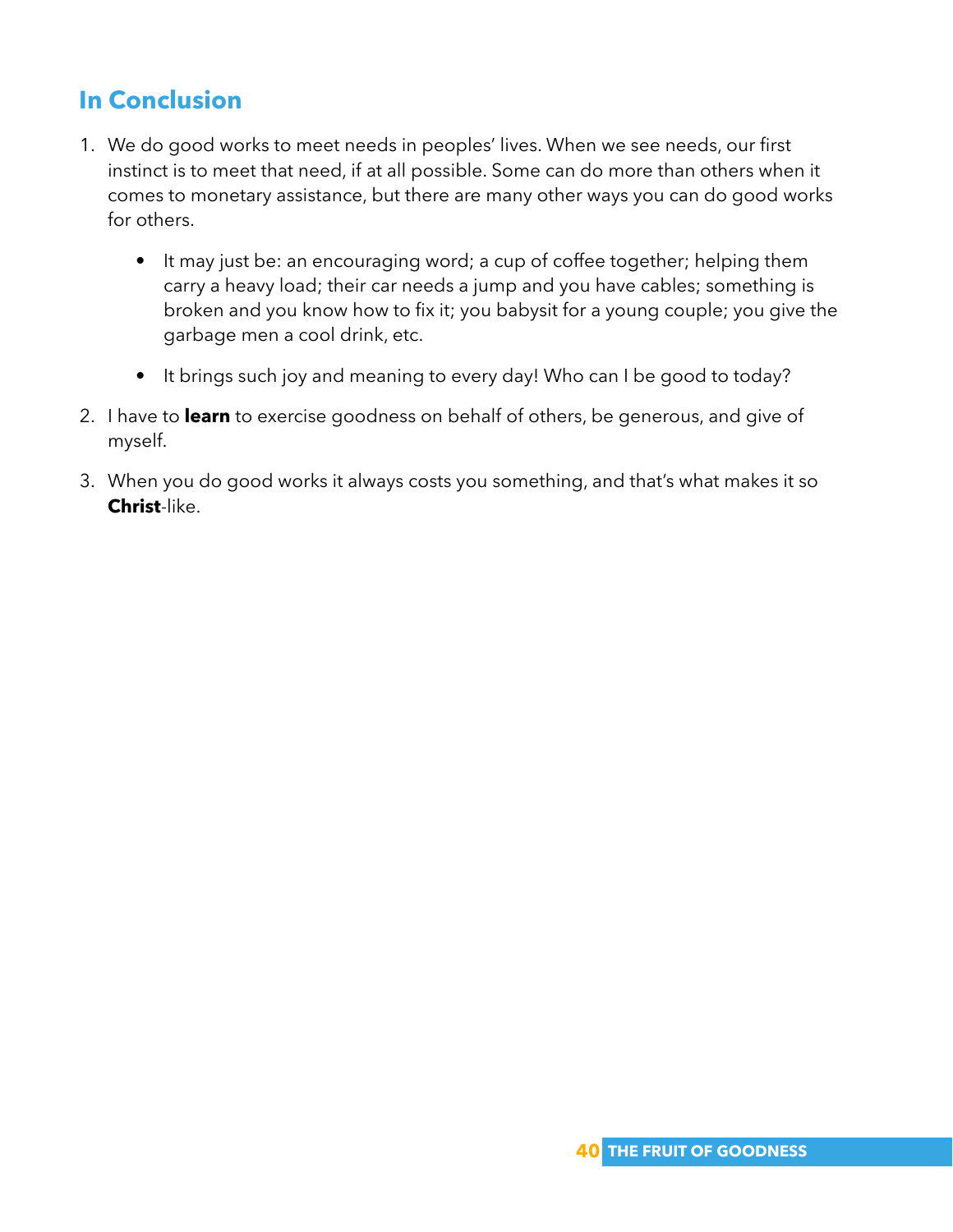

## **THE FRUIT OF FAITH** *Galatians 3*

#### **Introduction - What is Faith?**

- 1. When you look up various definitions of faith, you come away with this thought faith is belief or trust in something.
- 2. Everyday people exercise faith or trust (eating at a restaurant, flying, driving, taking prescriptions, getting married, roller coaster, giving your credit card to a waitress).
- 3. We don't know everything, and we don't have all the answers and even statistical data, but we trust and believe, and therefore we act.
- 4. So faith is trust or belief in something. Every day we exercise faith.

## **Faith as a fruit of the Spirit**

## **Galatians 5:22-23**

- 1. Faith as a fruit of God's Spirit deals with the choice to believe **God**, and believe what God has said and asked us to do. **Hebrews 11:3**
- 2. Faith is a vital part of the Christian life from beginning to end. We enter into a relationship with God and become His child by faith. **Galatians 3:8, 9, 14, 22-26**
	- We trust and believe what God has said about us (we are sinners and deserve death - separation from God - it is not our inherent right to be with God). But we also believe what God has said about His Son Jesus Christ. He died for our sin, paid the wages of our sin, and rose from the dead to give us life - eternal life, never ending life, life in God's presence forever. Salvation comes when we believe God's Word. **2 Timothy 3:15**
	- Not blind faith there is plenty of outward evidence, but at some point faith has to be exercised because you weren't there to observe it, and even if you were, how do you interpret His death and resurrection? What does it mean? What kind of response does it require? That is where faith comes in - we trust what God has said about it.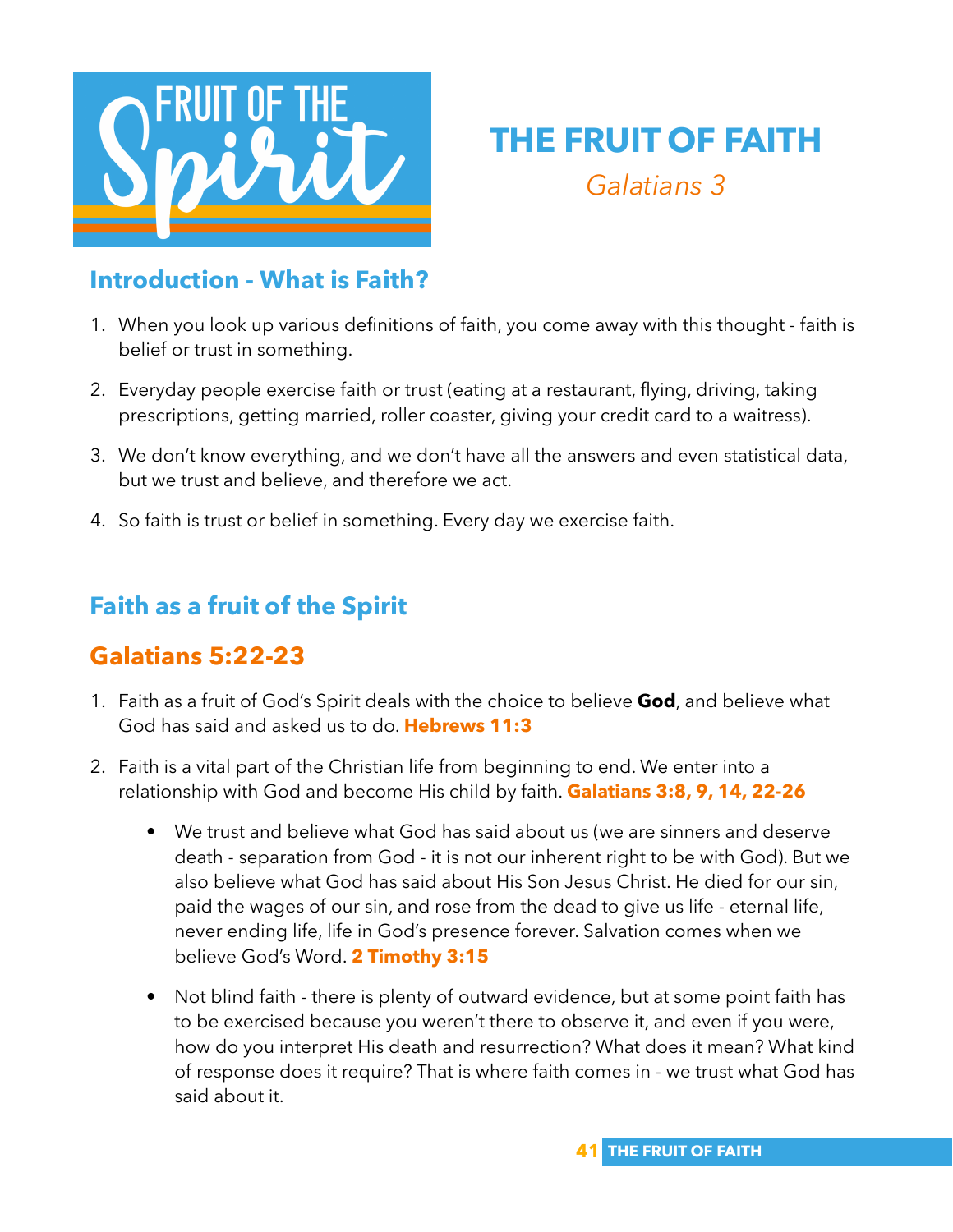- **Illustration:** Thomas **John 20:26-29**
- 3. After we enter into God's family, again, it is all about walking in faith trusting and believing what God has said. **Galatians 3:11, 5:6, Colossians 2:6**
	- It is through faith that we overcome the deceptions of Satan. **Ephesians 6:16**
	- It is through faith that we overcome the world. **1 John 5:4**
		- The world tells us things that are diametrically opposite of what God has said. Which will we believe? The fruit of faith grows as we trust God.
	- Without faith, we cannot please God. **Hebrews 11:6** (We can talk all day long about loving God, but if we aren't willing to trust in what He has said, we cannot please God. Jesus said, *"If you love me, keep my commandments."*) cf. **Romans 14:23**
- 4. Look at how Solomon (the wisest and most brilliant man on earth at that time) says it. **Proverbs 3:5-6**
- 5. Faith says, "I will trust in the Lord with all my heart..."



#### **Why is faith the foundation of everything?**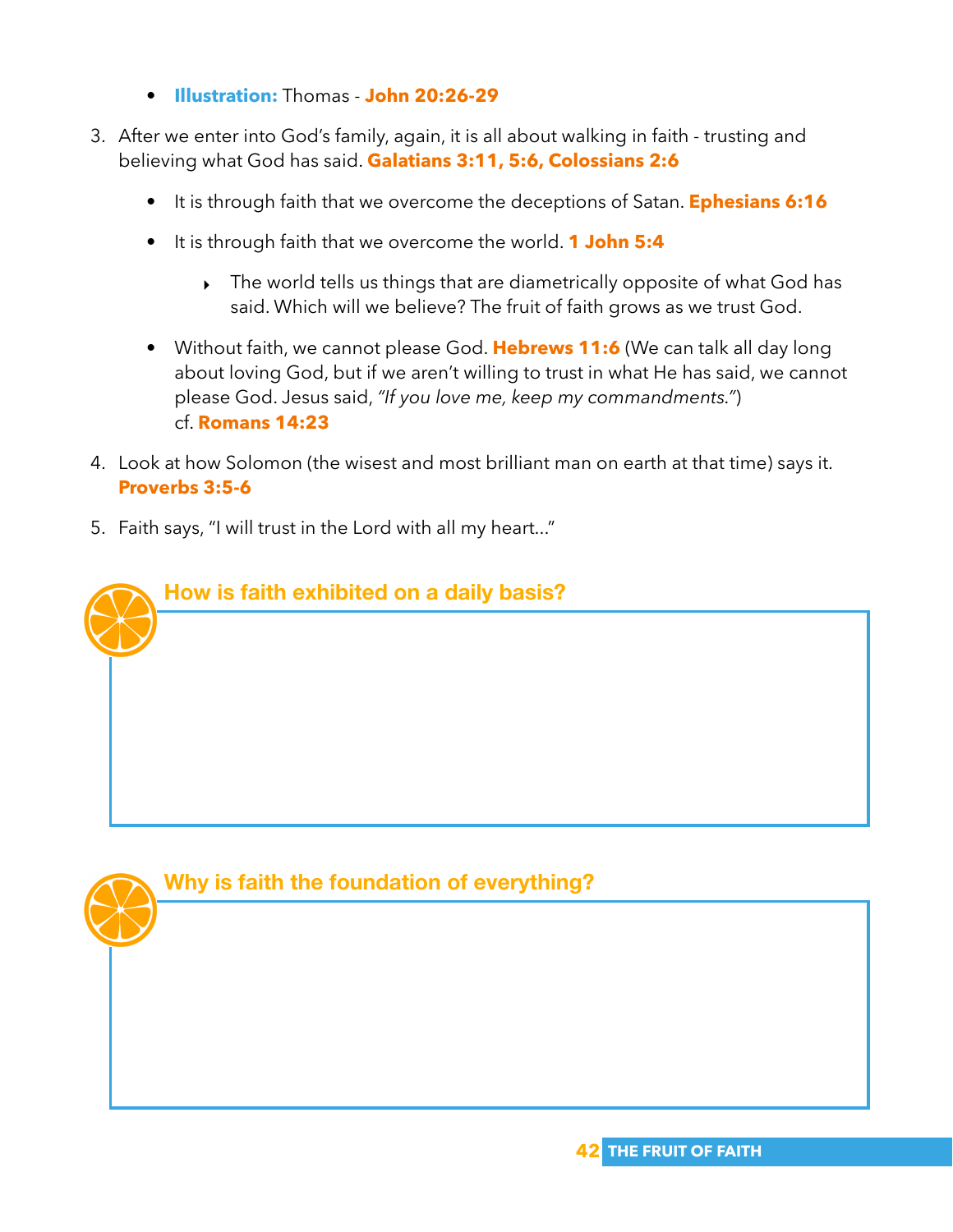**What does it mean to walk in faith? How can you make a daily choice to walk in faith?**

## **Where is your faith?**

- 1. Everybody's faith rests in one of two places. **1 Corinthians 2:6-7** 
	- There is worldly wisdom or the wisdom of this age. It is also called man's wisdom. It's earthly.
	- And then there is God's wisdom. That's heavenly.
- 2. Worldly wisdom is focused on man; God's wisdom is focused on God. Worldly wisdom loves to leave God out; godly wisdom **begins** with reverence and humility before God. It starts there.
	- **Proverbs 9:10** says, *"But the fool has said in his heart there is no God."*
- 3. The world is filled with teachings and ideologies that sound like great wisdom, but will ultimately lead us away from God. Proverbs 14:12 warns that there is a way that seems right to a man, but its end is the way of death (it leads you away from God and the life of God).
	- Earthly wisdom says follow your heart, godly wisdom says that the heart is deceitful above all things (follow God).
	- Earthly wisdom says seeing is believing, godly wisdom says blessed are those who have not seen and yet have believed.
	- Earthly wisdom says there is nothing more important than loving your family and friends (people), godly wisdom says to love God more than anybody or anything.
	- Earthly wisdom says there are many ways to God, godly wisdom believes Jesus when He says, "I am THE way..."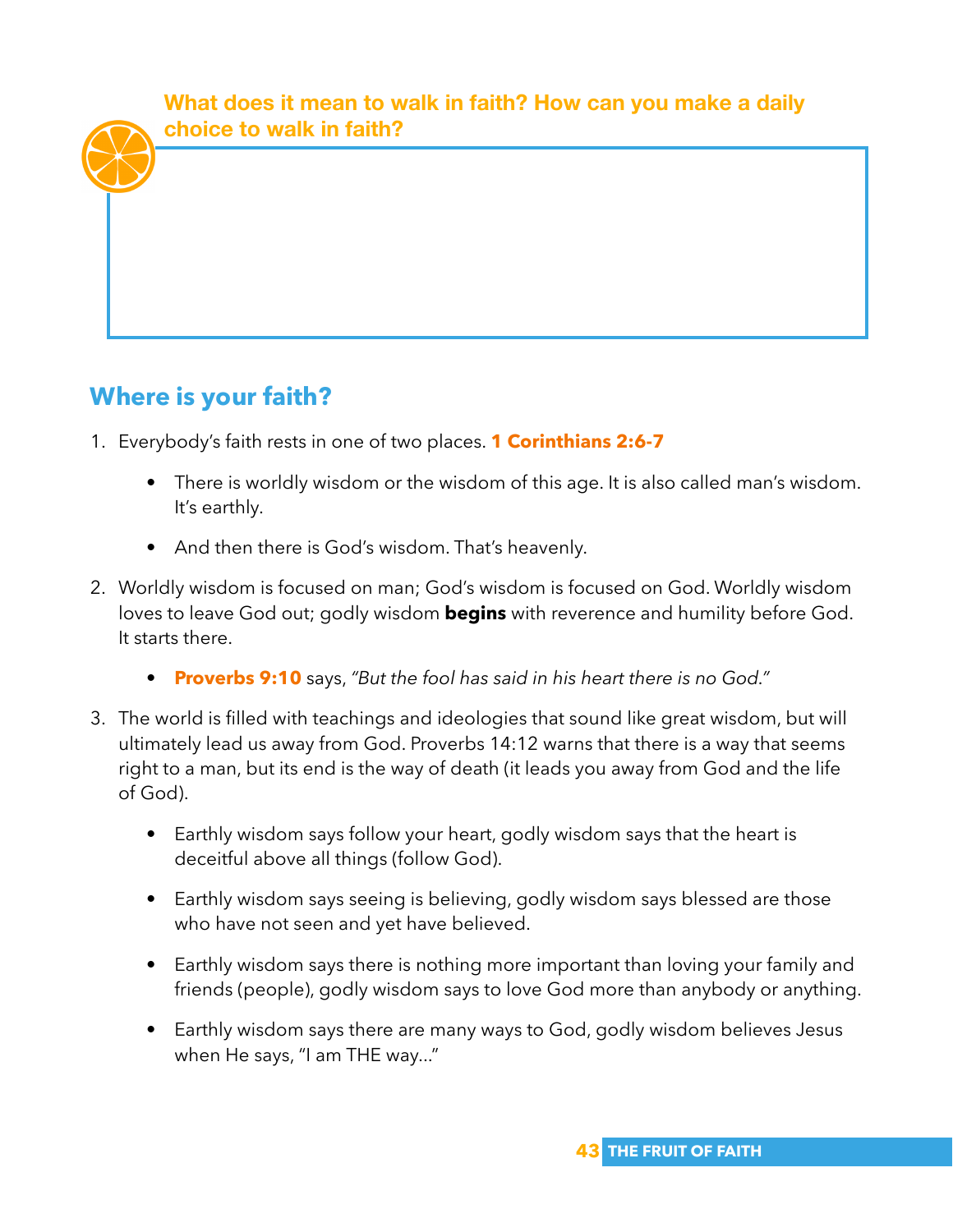4. For example, you read a book or listen to something on-line, or watch a talk show, and it sounds great, but it doesn't match what God has said. You have to decide which you will believe. Does your faith stand in the wisdom of men or the power of God?

## **How is your faith doing?**

## **2 Thessalonians 1:3**

- 1. Not every person's faith is at the same level. The Bible uses phrases like *"strong in the faith," "you of little faith," "great faith."* So when it comes to the fruit of faith, we are all at different levels.
	- If you are saved, you have been given a measure of faith, but what are you doing with that measure of faith?
- 2. We are all at different faith levels, but there is one aspect that should be true of all of us. We should all possess a **growing** faith. We should be growing in the fruit of faith. Maybe you are not where you want to be but you are moving in the right direction.



- 3. This was the apostle Paul's desire for the Thessalonians. **1 Thessalonians 3:10**
	- The word *"perfect"* has the idea of bringing to maturity, adjusting.
- 4. Paul's desire and prayer was answered. Look at **2 Thessalonians 1:3**.
- 5. These believers are such an example of a growing faith. But how did it happen? Our faith does not grow by accident. Some of you, your faith is really growing and you're getting stronger in the faith, and there are definite reasons why. How does our faith grow?
- 6. First, you believe and receive God's Word. **1 Thessalonians 2:13**
	- This is the number one reason why people's faith grows. These believers received the Word of God **as** the Word of God. The result is that it was powerfully working in their lives.
	- There is a direct correlation to your relationship to the Word of God and to your faith. **Romans 10:17, 1 Thessalonians 1:8**
	- If you are strong in your faith it is because you believe in God's Word and you are getting a steady diet and intake of God's Word.
	- The Bible is the key component to your faith.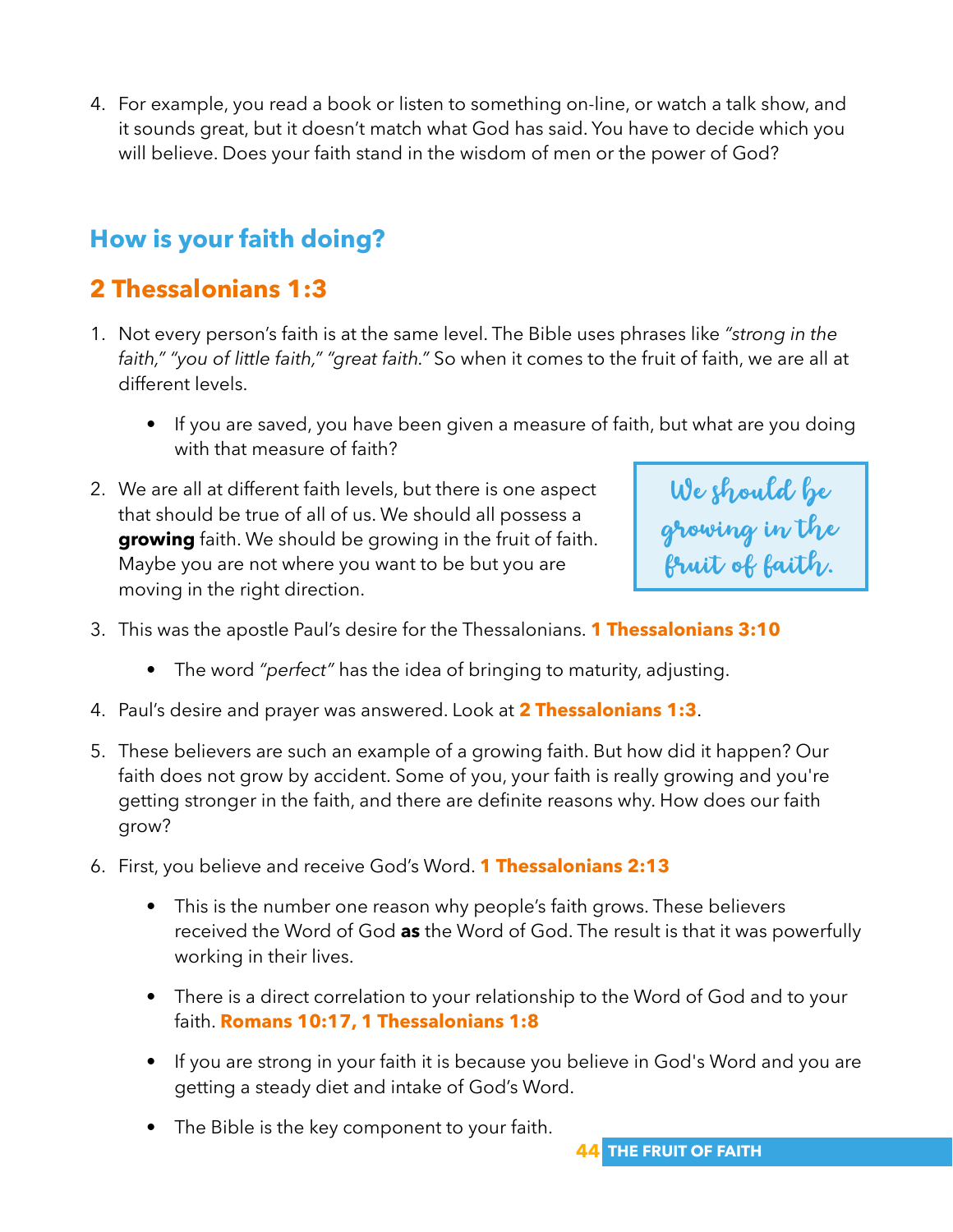- 7. Second, your focus is on Christ. **1 Thessalonians 1:3, 6, 9-10**
	- A great faith is centered on a person Jesus Christ. Repeatedly in this letter, Paul encourages them to keep looking for Jesus and His coming.
	- Faith is only as valid as its object. Your faith will only be as strong as the object of your faith.
	- Satan's strategy is to move your faith away from Christ to something else. He says, "Have faith in yourself, have faith in others, have faith in circumstances, have faith in the wisdom of men." But true wisdom says, *"Looking unto Jesus, the author and finisher of our faith…"*

## **In Conclusion**

- 1. If you will focus on God's Word and Jesus Christ, your faith will grow, **even** through trials and tribulations.
- 2. In fact, whenever Jesus commended someone for having a great faith, it always started with a problem. Every problem we have is an opportunity for God to show Himself strong and increase our faith.
- 3. Problems alone won't increase your faith. The reason why our faith grows so many times through problems is that problems have a way of humbling us and causing us to look to Christ and look to His Word - that's when our faith grows! **2 Thessalonians 1:3-4**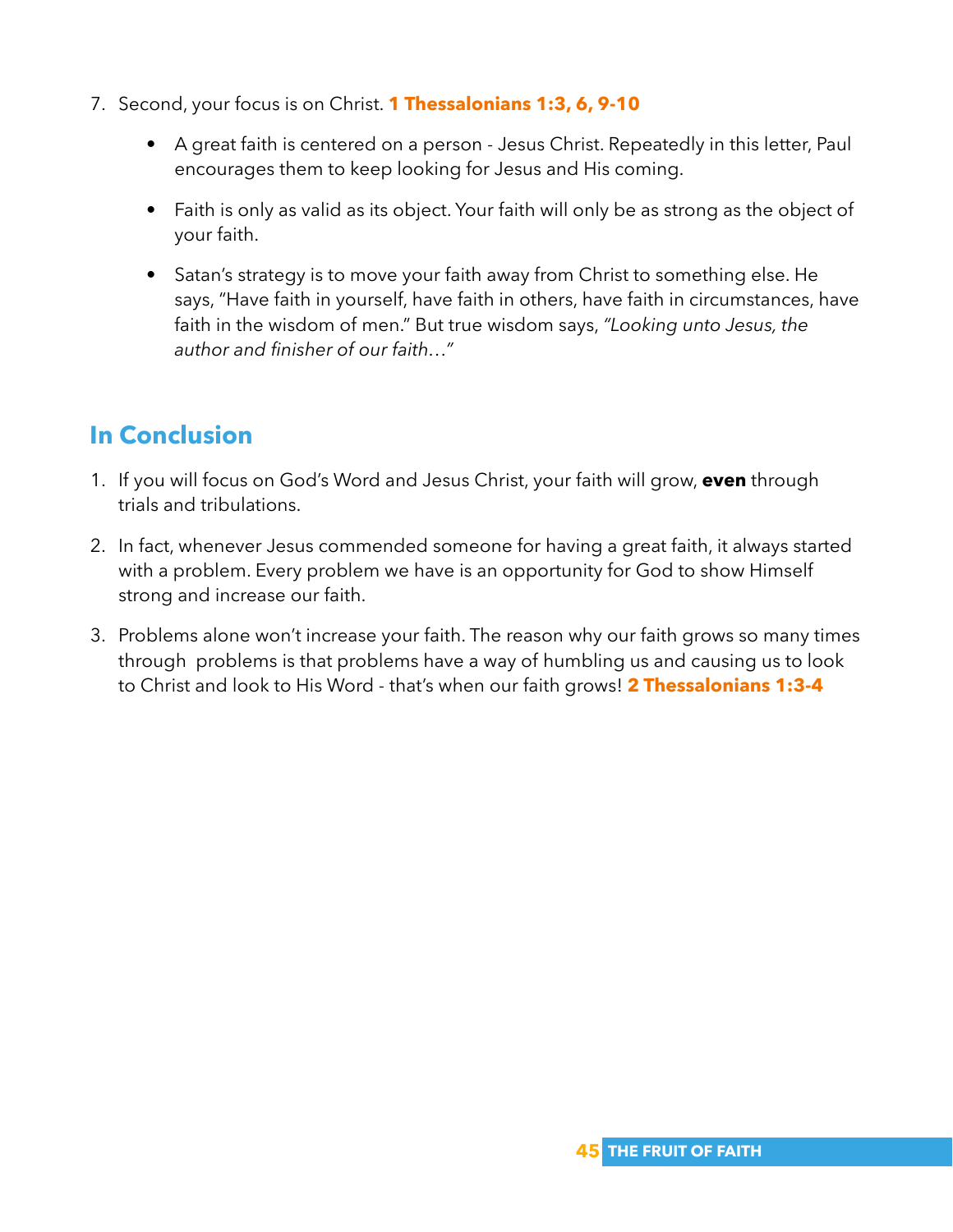

# **THE FRUIT OF MEEKNESS** *Galatians 5:22-23*

#### **Introduction**

- 1. The fruit of meekness is probably the most overlooked of all the fruit listed in Galatians 5:22-23. This fruit often gets completely overlooked in an aggressive, self-centered, self-seeking culture. Meekness isn't something being sought.
- 2. You hear people say, "I need to be more loving, want joy, peace, etc." But, "I want to be more meek?" You don't hear that too much.
- 3. But yet it is so crucial for the health of our everyday relationships at home, work, school, friendships, church life, etc. And meekness is absolutely essential for a right walk with Christ.
- 4. Jesus said in **Matthew 5:5**, *"Blessed are the meek, for they shall inherit the earth."* He is speaking to Israel on the Mount. He's teaching them about what is truly important and what their priorities should be.
- 5. Jesus is referring to those who will enter His kingdom when it comes to this earth and notice that meekness is a prerequisite. Why meekness?
- 6. Because we are going to learn that meekness is the opposite of pride and self-will. God resists the proud.
- 7. Jesus is saying to Israel, "You aren't going to get into **my** kingdom on **your** terms all puffed up and full of yourself. You have to do things my way and submit to me." To have a submissive heart and to humbly do things God's way takes this fruit of meekness.

## **What is the fruit of meekness all about?**

1. Meekness is commonly misunderstood because of modern day definitions. People tend to associate this word with being weak or timid, and if you are meek, you allow people to walk all over you. But this is not what it means at all. That is **not** the Biblical definition.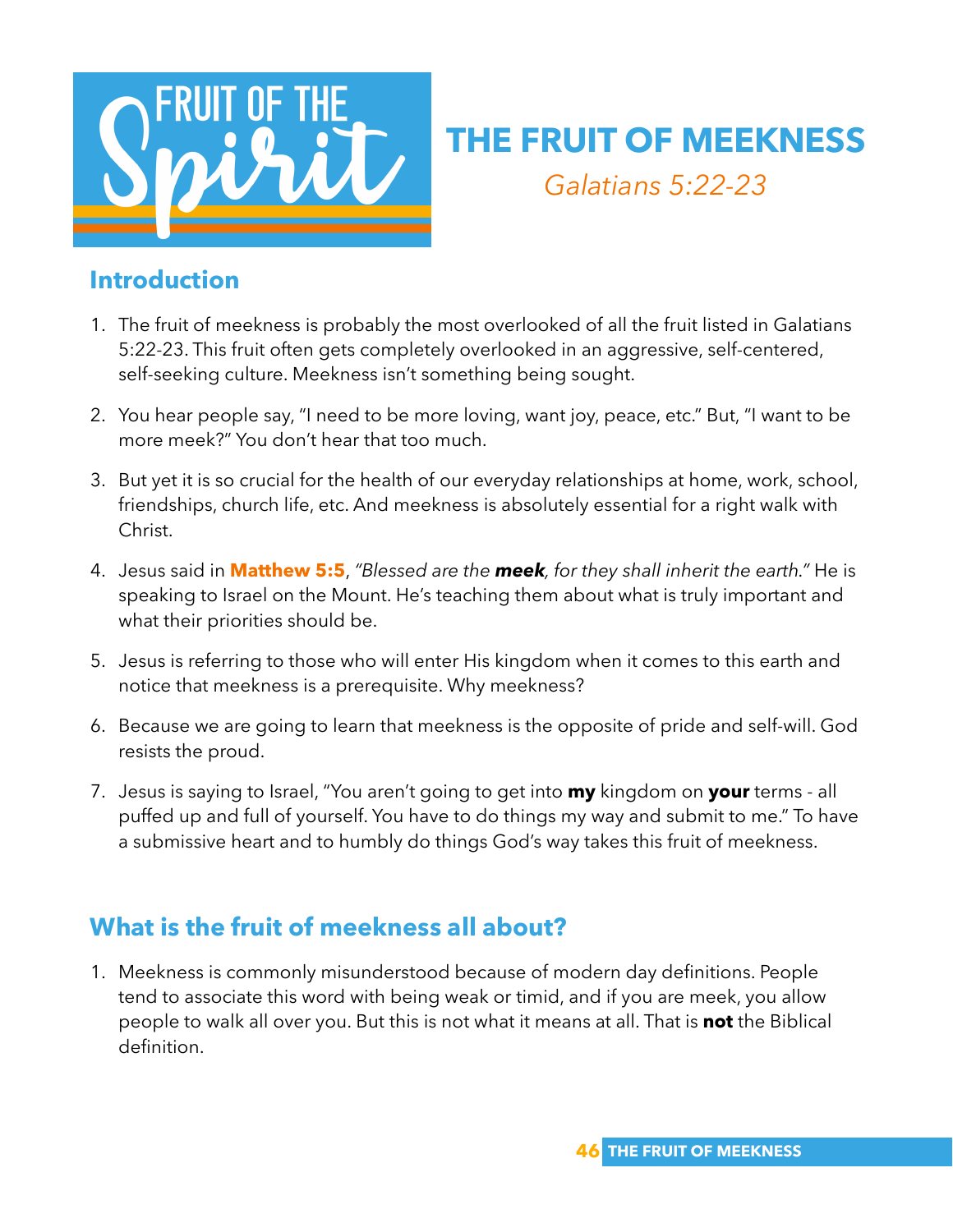- 2. In the Bible, meekness carries the idea of controlled strength.
- 3. Meekness is not **weakness.** Here's how we know Moses (arguably the greatest leader in the Old Testament) and Jesus (without argument the greatest leader of the New Testament) were both two of the most powerful and effective leaders in the Bible, and both were said to possess meekness.
- 4. Let's look at Moses first as we seek to define this fruit of meekness.
	- He was said to be "very meek," above everyone else on the face of the earth (**Numbers 12:3**). This is a man who led an entire nation out of the slavery of another nation and moved them all to their own land.
	- The context was when Aaron and Miriam were criticizing Moses over his choice of a wife and were openly rebelling against his leadership and questioning it. Moses never complained to God about the grief they caused him, and he didn't retaliate against them. He bore that burden and allowed God to handle it, and of course, God rose to his defense. But Moses responded in meekness.
	- Moses' meek disposition was also evident when he was literally wearing himself out trying to help everyone in Israel's camp and solve their daily problems. In spite of this, he never complained. He gave of himself sacrificially. And when his father-in-law gave him advice, he listened and implemented those changes. He was teachable.
	- Moses' meekness was not weakness or timidity or letting other people just run over him. On the contrast, it was a powerful demonstration of disciplined strength beyond what most people could endure.
- 5. So meekness is not weakness. Jesus Christ who lives in us is **power** and wisdom (**1 Corinthians 1:24**). Meekness is **power** that is under control. When it's the **Biblical** fruit of meekness, it is power under the control of **God's Holy Spirit**.
	- **Example:** Most husbands are stronger than their wives physically and could intimidate and even abuse them (which is always wrong and sinful.) But when a man treats his wife humbly and with tenderness (when he could overpower her), this is an example of meekness - controlled strength.
- 6. When a person has meekness, they don't have to go around flexing their muscles and showing off their power and authority. They don't have to fly off the handle and intimidate others with their strength, or position, or authority.
- 7. One of the main reasons that people **fail** when given a leadership position (at work or church) is a lack of meekness.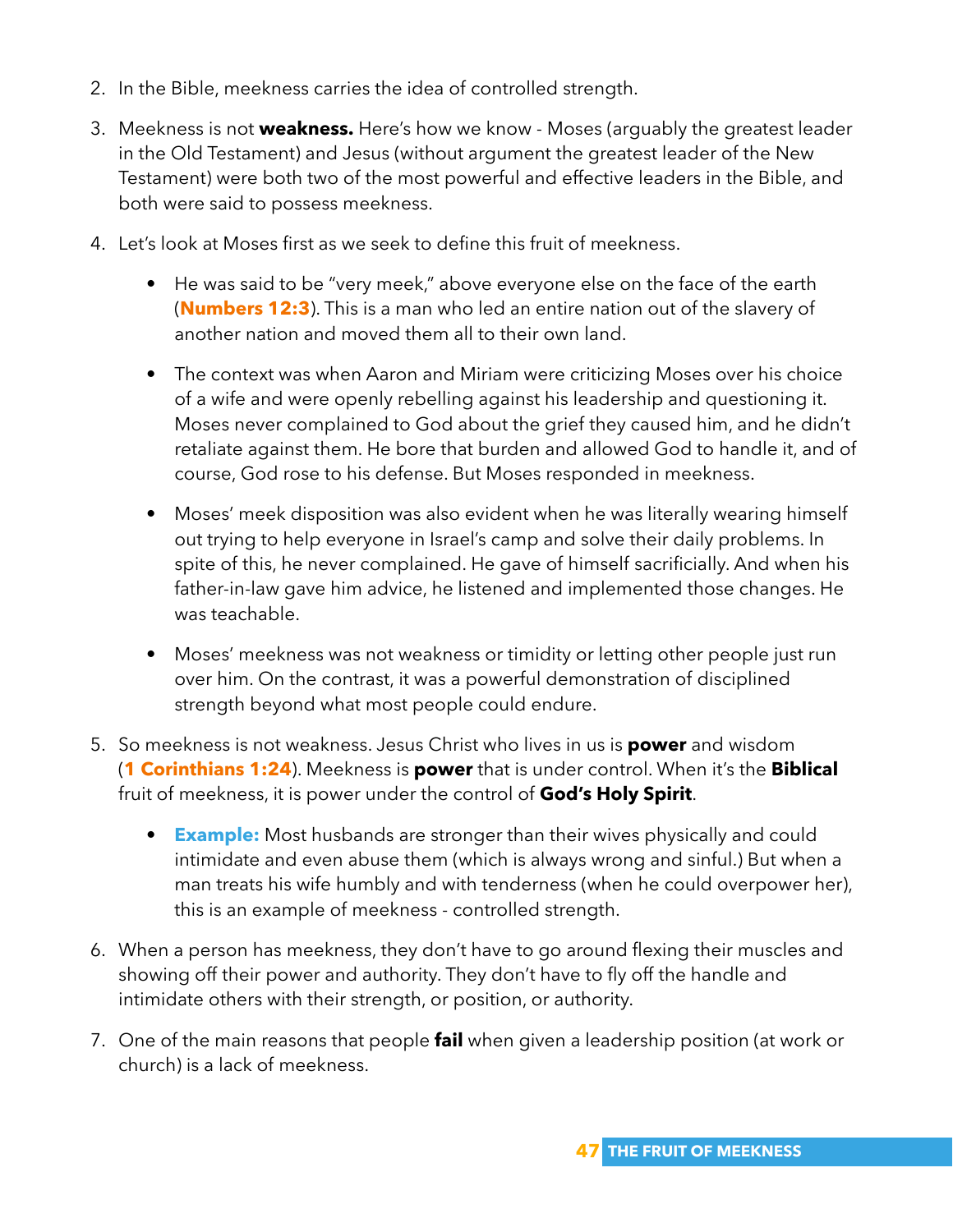- How do you move cattle? You drive cattle get behind them with a whip and by yelling and screaming.
- How do you move sheep? You *lead* sheep (driving them doesn't work). People are like sheep, Jesus said. You can't drive them like cattle. Meekness is when you seek to lead them like a shepherd by example and with humility.
- Jesus is the greatest leader who ever lived, and He is not called the good cattle driver. He is called the Good Shepherd, Great Shepherd, and Chief Shepherd. Meekness is so essential in leadership.
- 8. Most of us have relationships where we lead, and some where we follow. What does it look like when you are meek in both those scenarios?
	- If you are the leader (and you're meek), you lead others humbly. You are not arrogant and intimidating. You don't go around throwing your weight around. You are a servant/leader and always treat others with respect. You can be a strong leader, but also meek. Just means you are humble, listen to others, and treat people with respect.
	- If you are a follower and you are meek, you possess a quiet inner strength that causes you to submit to those in leadership over you with a good attitude. You don't resent them, but respect their position. You don't talk behind your leaders' back and disrespect them.
- 9. And spiritual meekness is when we ultimately submit to God. We follow God's ways. We do things God's way. Some of you may be struggling with that.
- 10.Meekness is when we possess a **humble** spirit and are not full of **ourselves**, but full of Christ! Jesus is overflowing in our lives - a gentle humility. **Romans 12:3**
	- John the Baptist said of Jesus, *"He must increase and I must decrease."* That's meekness. You get a church full of people with the fruit of meekness… unity! The win is when Jesus is glorified, not when I get my way.
	- Read what Paul wrote in 1 Corinthians 15:9-10. He said that it was **His** (Jesus') grace working in me! The only thing good in me is Jesus.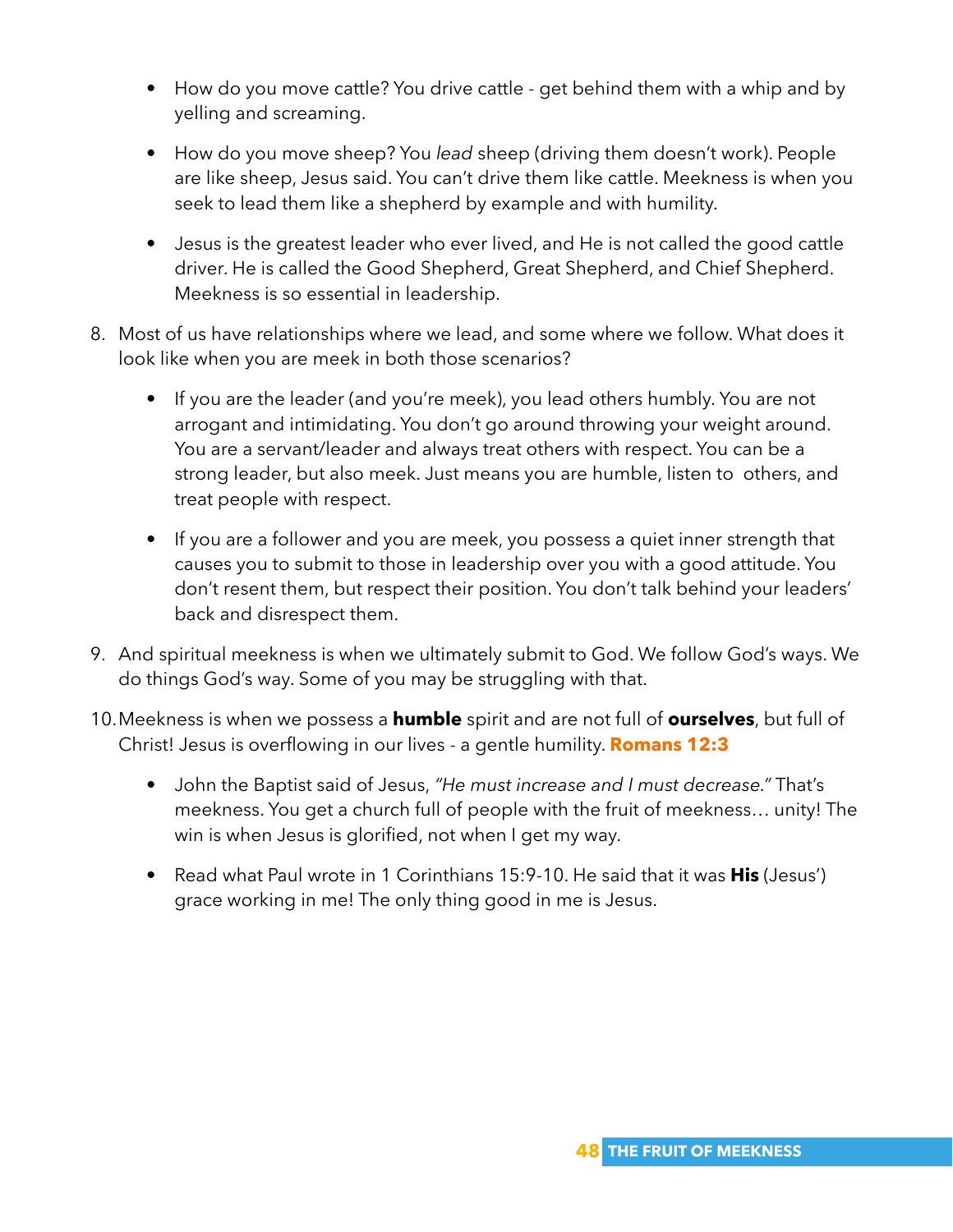**Do you feel that the fruit of meekness is valued and prioritized the same as some of the other fruit, such as love, joy, peace and patience? Why or why not?**

**Why do you think meekness is a fruit of the Spirit? Why is it so important?**

**Read Ephesians 4:1-3. How can meekness help you live in unity with other followers of Jesus?**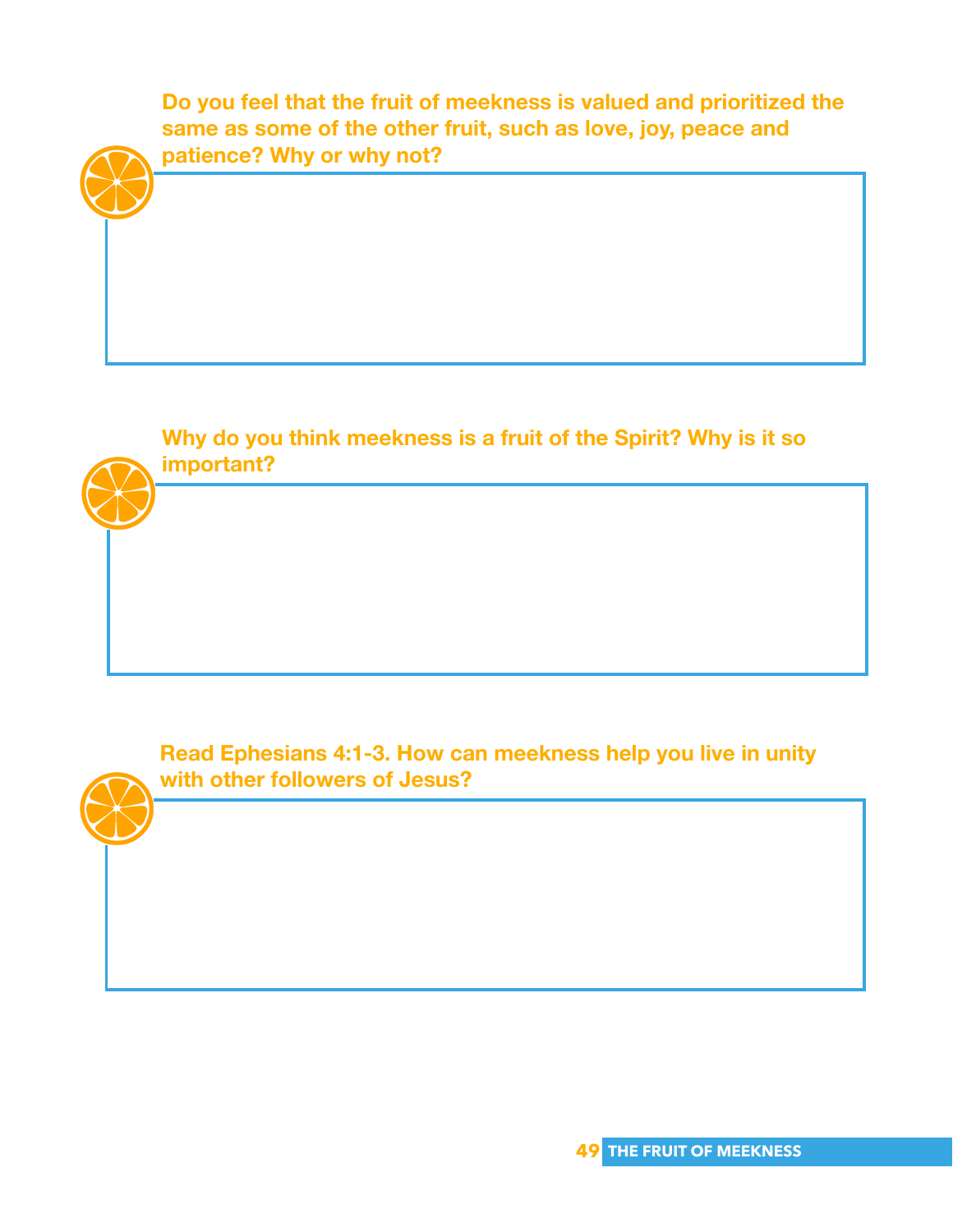## **The Fruit of Meekness - Part 2 (1 Kings 12)**

- 1. Meekness is when whatever power or authority we have is under control of God's Holy Spirit (as a husband who is the leader of his home, wife and mom with kids, employee or a boss or business owner, church member). And meekness also causes us to submit to those in authority over us with a gentle humility.
- 2. Some antonyms for meekness would be words like arrogant, abrasive, domineering, controlling, rebellious, self-willed, prideful, full of yourself, etc. These are opposites of meekness. In other words, meekness is the answer to these issues.
- 3. Do any of those words describe you? Do you struggle with any of those? It's kind of hard to admit, isn't it? It really takes the Holy Spirit to reveal it to us. By the way, many times our insecurities cause us to lack meekness and think we have to "prove" to others how strong and powerful we are. Feelings of insecurity and inferiority are major contributors to a lack of meekness.
- 4. Most of us are insecure at some level (intellect, social standing, looks, job), and that is why we struggle with this fruit of meekness. We fail to see our strength and security in Christ, so we are always trying to prove to ourselves and others how strong, powerful, good, and successful we are - that we do matter.
- 5. Only Christ can change us (make us secure in Him) and bring that meekness (that gentle humility) into our lives. Let's consider Christ.

## **The Meekness of Christ - the Ultimate Role Model**

- 1. Like Moses, there have been many leaders that could be described as spiritually meek. However, the ultimate role model when it comes to this fruit of meekness (controlled strength and power) is Jesus Christ.
	- *"Come to Me, all you who labor and are heavily burdened, and I will give you rest. Take My yoke upon you, and learn from Me. For I am meek and lowly in heart, and you will find rest for your souls."* **Matthew 11:28-29**
	- You get the picture of people who are weighted down internally (in their inner souls) by pressures from outside (to perform) and insecurities from within. So essentially, Jesus was saying that you can find your security and inner peace in Him. You won't find Him intimidating, bullying, or pressuring you to "perform."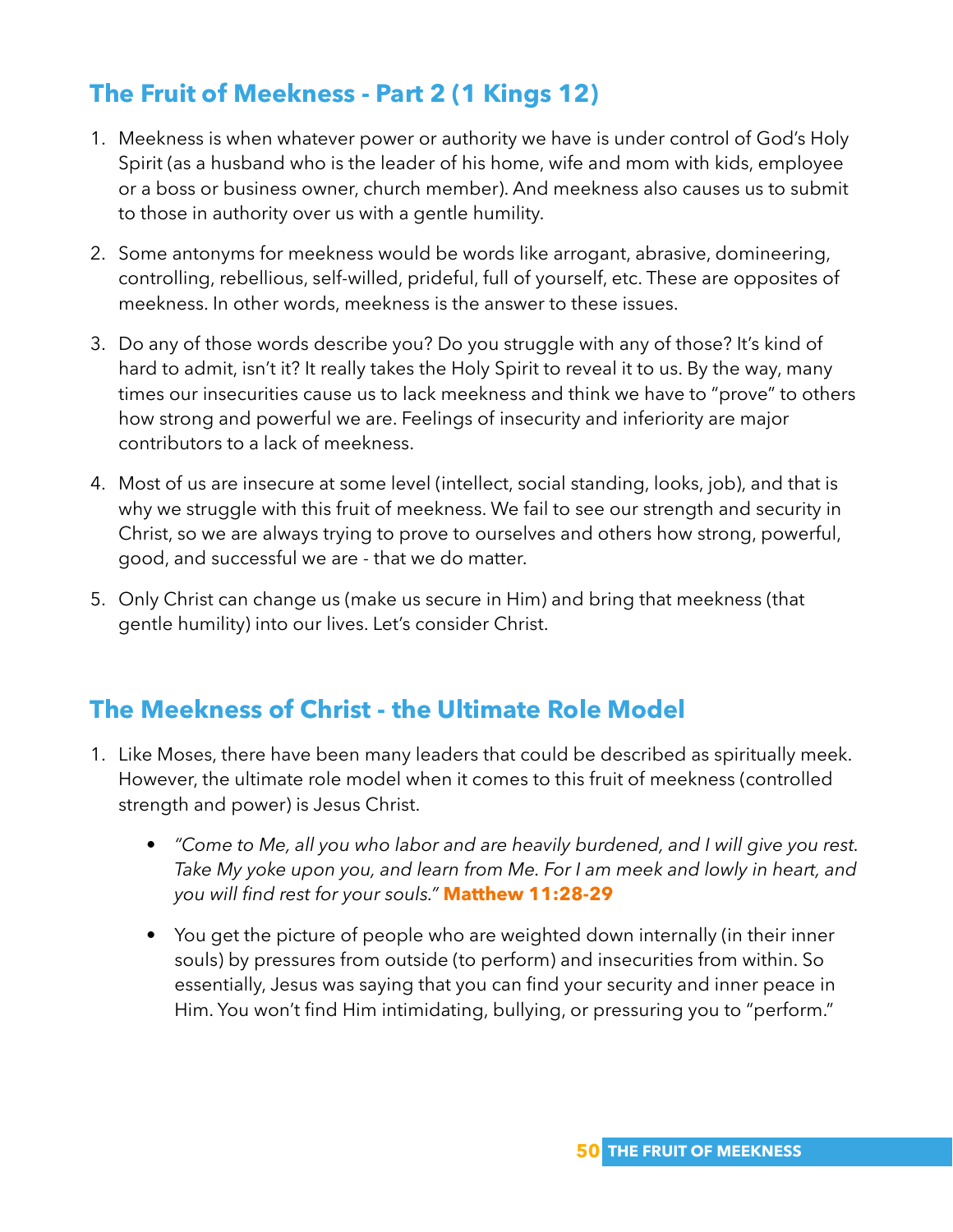- 2. Again, meekness is not weakness. Jesus was the strongest leader this world has ever known. And He was the most successful - He started a movement that has lasted 2000 years and changed countless lives. So Christ was strong, successful, but meek. Why is Christ said to be meek?
- 3. Like we said in Part 1, meekness is power under control. It's **not** exercising dominion over people like a dictator when we could. As a leader, instead of enriching yourself at others' expense, you actually bear others' burdens sacrificially. That's Jesus Christ!
- 4. Jesus was willing to take up our heavy burdens and bear them **for us** when He didn't have to. He didn't create them. We did through our sin and disobedience. **Isaiah 53:4-6**
	- Whenever we get consumed with making sure we get what we deserve, and that nothing gets put on us that shouldn't, we know we are struggling in this fruit of meekness. That is a warning sign.
- 5. In verse 7, the Bible says that He *"opened not his mouth."* This is such a key to help us understand meekness.
	- Why does it say He opened not His mouth? Because we know that Jesus talked and said things from the cross. The context is that this is a reference to the fact that as He was bearing burdens He didn't create, and He had the power and ability to release legions of angels with one word before and during His crucifixion, yet He opened not His mouth.
	- Like we said earlier, meekness is not weakness, but it is power restrained. It is power under the control of God's Spirit and God's will. Jesus refrained from judging and smashing His enemies so that He could fulfill God's will and atone for our sins, bear our sins, and redeem mankind.

Meekness is not weakness, but it is <mark>l</mark> power restrained.

- 6. This selfless act of "power under control" revealed the meekness that filled His heart and life. The latent power that **could** be made manifest, He chose to hold in check in service to a higher and greater cause and for the greater good of others.
- 7. He did not **take control** of this situation for His own benefit when He could have.

## **Meekness - Essential for Leadership**

1. There is another passage that speaks of Jesus' meekness. We see Jesus during His triumphal entry into Jerusalem. Matthew 21:5 (KJV - ER) talks about Jesus coming in as their King, yet meek and humble and riding a donkey.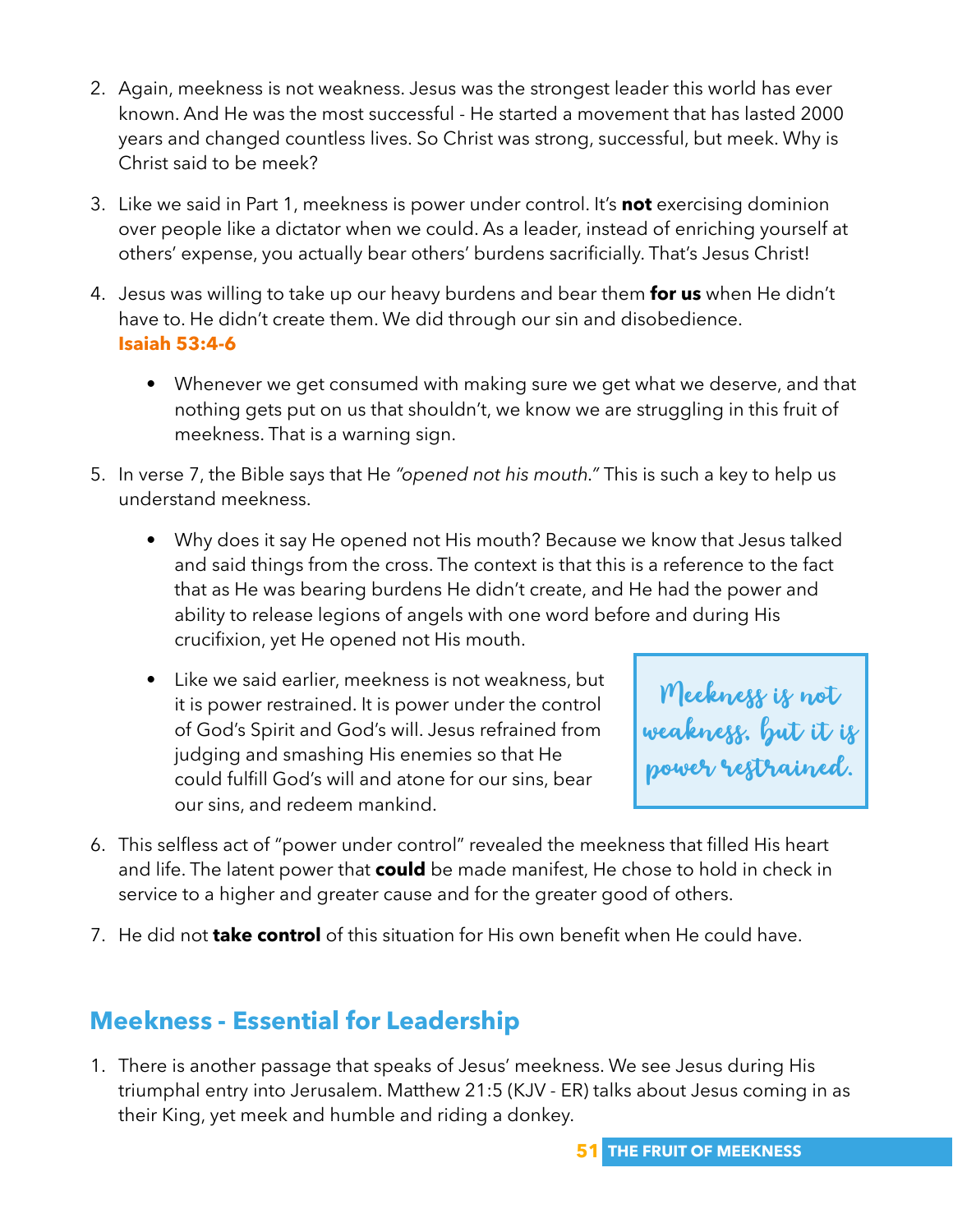- 2. Think about this in contrast to other kings. They would come in riding with great fanfare on a fancy horse or chariot or being carried on a royal palanquin by servants. **Acts 25:23**
- 3. Jesus was the King of kings, but didn't have to go around proving it. That's meekness. Contrast that to bloodthirsty tyrants and dictators who have walked this earth.
- 4. We have already established the fact that Jesus was strong and successful as a leader, but He was humble and meek, which means that those attributes **can** co-exist. You can be strong but humble. You can be successful, but meek.
- 5. Let's read what Jesus believed, taught, and practiced about leadership. **Matthew 20:25-28**
	- So there is lording leadership and servant leadership. There are two styles of leadership. One is based on leading with crushing power (subjugating people and smashing them if necessary). Whereas, servant leadership is based on leading people with meekness and humility.
- 6. There is a story in the Bible that demonstrates both of these styles. It's the story of Rehoboam, the son of King Solomon. After Solomon died, the people came to him and basically said, "lighten the load and treat us right and we will serve you." **1 Kings 12:1-19**
	- So this young man who is the heir apparent to the throne was faced with his first leadership decision. How should he respond to the people's request? He sought counsel from two groups of people - the young men and the older men.
	- The older men basically said, "Be humble, be meek, lead by example, and have a servant's heart." vs. 7 (He rejected this counsel.)
	- The young men basically said, "Be arrogant, brash, and throw your power around. Lord over them with your power and authority." vs. 10-11 (Notice that he answered them roughly - no meekness at or humility at all.)
	- Needless to say, it all blew up in Rehoboam's face. He lost the unity of the kingdom and was a dismal failure as a leader. Why? He lacked meekness. It could have been so different if he would have valued what God values - a humble and contrite heart.
- 7. What is the Biblical solution? Grow in the fruit of meekness.
- 8. 1 Timothy 6:11 wisely tells us to follow after (pursue) meekness. It is essential for leadership, essential for healthy relationships, and essential for a thriving walk with Jesus Christ.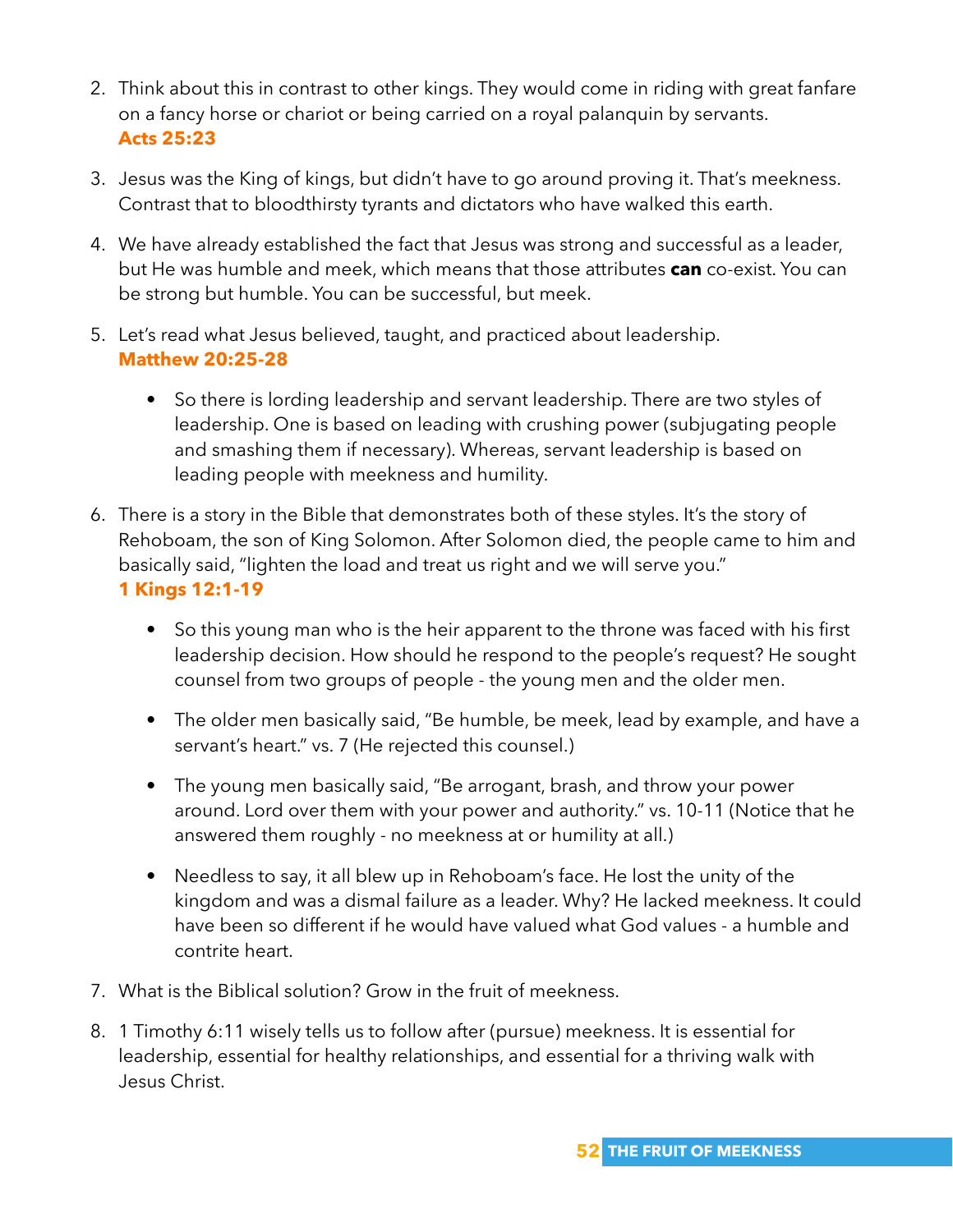**Talk about what meekness looks like. How would you define meekness? Start by saying what meekness is NOT and then talk about what it IS.**



**What things in life make showing meekness difficult?**

#### **Why is meekness so crucial in leadership?**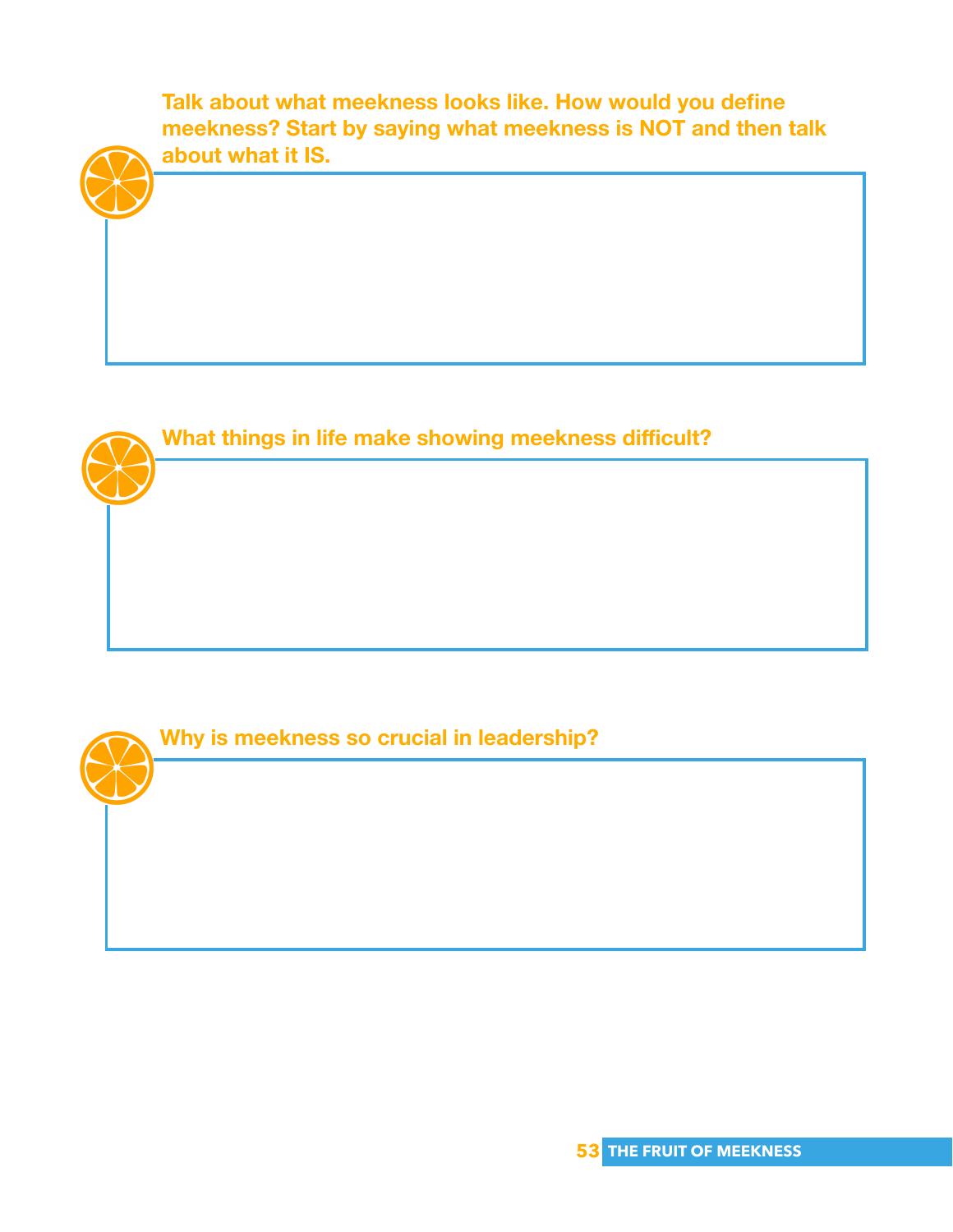

# **THE FRUIT OF TEMPERANCE** *Galatians 5*

#### **Introduction**

- 1. As we wind down this series on the fruit of the Spirit, I want to remind us all that this fruit really is simply a description of Jesus Christ. As I am filled with the fruit of the Spirit, it's Jesus living through me! It is Christ being formed in us.
- 2. But there is something that will sabotage us from experiencing all this wonderful fruit in our lives. It is when we allow fleshly passions and desires to control our lives. **Galatians 5:16-17a**
- 3. That is why this last fruit deals with this issue of **controlling** fleshly lusts. Can anybody relate to this struggle that Paul talked about in Romans 7:18-23? He's talking about the struggle in his flesh.
- 4. In 1 Corinthians 9, Paul likens the Christian life to running a race (against Satan), and we're trying to reach people and have our lives make a positive impact on people with the good news of Christ. He ends with this thought. Vs. 27
- 5. He is speaking here of the fleshly passions that can arise in our bodies and take us out of the race! He knew that if **they** had control, they would end up destroying him sabotaging all of his efforts to live a profitable life for Christ.
- 6. He talks about the need for temperance (self-control) in this context (vs. 25 illustration of an athlete exercising temperance to win the crown).
- 7. Temperance is the final fruit that we want to study and learn about and begin praying for.

## **What is Temperance?**

1. This isn't a word we use a lot today. Webster's defines it as "moderation in action, thought, or feeling: restraint." Another secondary definition they give is "habitual moderation in the indulgence of the appetites or passions."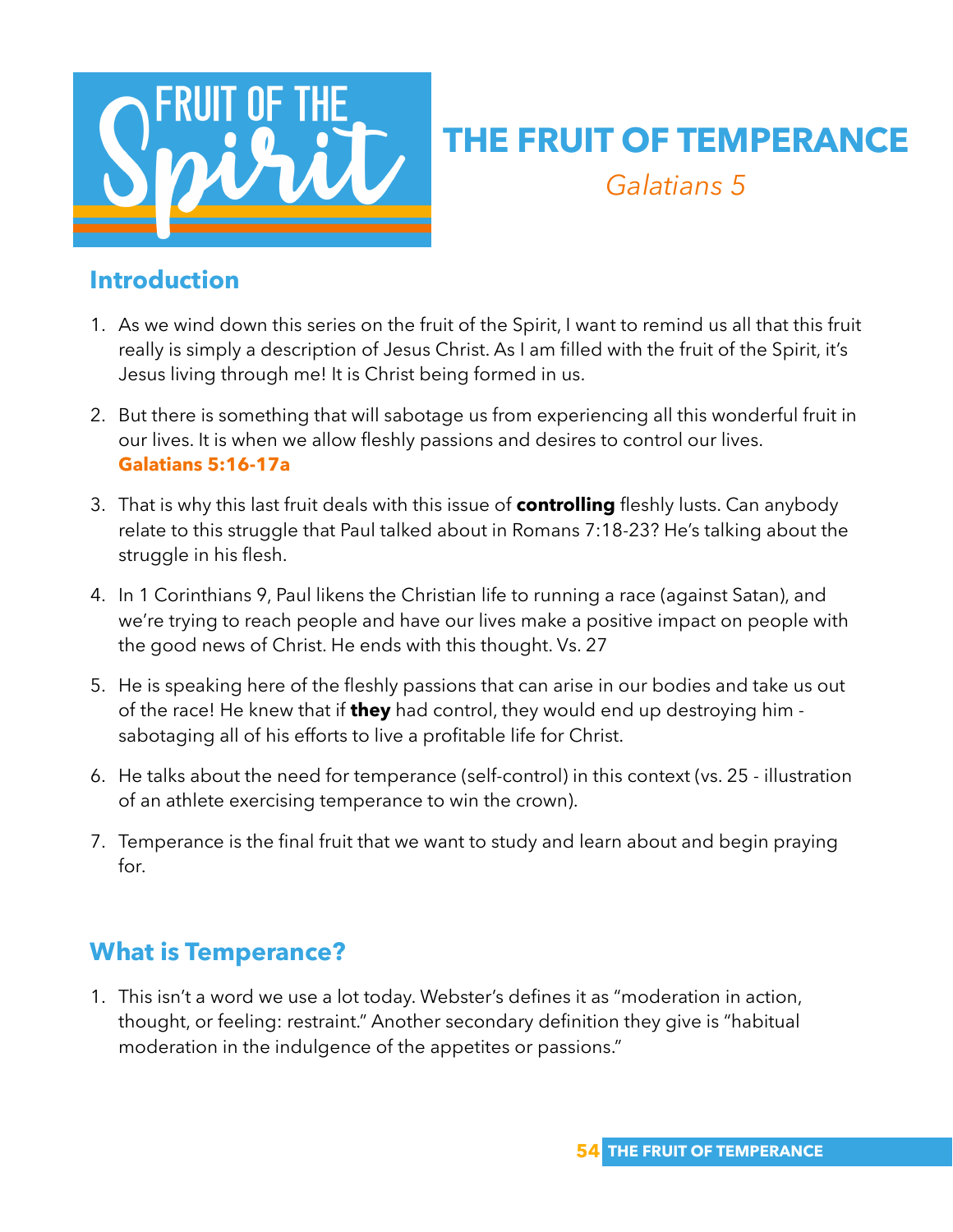- 2. Temperance means that you are able to **control** fleshly desires.
- 3. This is why many versions use the word "self-control." When you are temperate you **are** controlling those lustful passions of your flesh. However, we will learn that YOU cannot control your fleshly and lustful passions (Romans 7) - only Christ's Spirit can do that in and through you.
- 4. If you are going to be temperate, it will be **Spirit** control. It may look to others like selfcontrol, but it is actually the Holy Spirit working in you and strengthening you.
- 5. When you are **filled** with the Spirit, you are **controlled** by the Spirit, as opposed to being controlled by something else.
- 6. We don't use the word temperance a lot today, but we do use a word within that word… the word "temper." That might help us understand the word temperance.
- 7. Ever hear this? "You're always losing your temper." What we mean is, he loses his temperance. He loses control. "At work, my boss lost it (control)."
- 8. The fruit of temperance means that we do not allow **anything** in life to control us, dominate us, or enslave us.
- 9. Why do people get addicted to substances? It is a lack of this fruit of temperance. Why do people become enslaved to lustful passions and become slaves to sex, pornography, perversions, and lustful passions. It's a lack of this fruit - temperance (lost control).



- 10.In Galatians 5, right before he tells us the fruit of the Spirit, he lists some of the works of the flesh. They are what we can produce apart from Christ.
- 11.The first things he lists are adultery, sexual immorality, impurity, and lewdness. All of this deals with sexual sin. And then he mentions things like rage, anger, drunkenness, carousing (partying), etc.
- 12.Those things are obviously destructive, but too much of even **good** things can cause us to lose our moderation and to allow things to spin out of control or get completely out of balance (working, eating, sleeping, sports, video games, social media, shopping and spending, television and movies, etc.).
- 13.When we lack temperance it means we have lost control over certain areas of our lives. We have lost our ability to reign these things in and take control of them.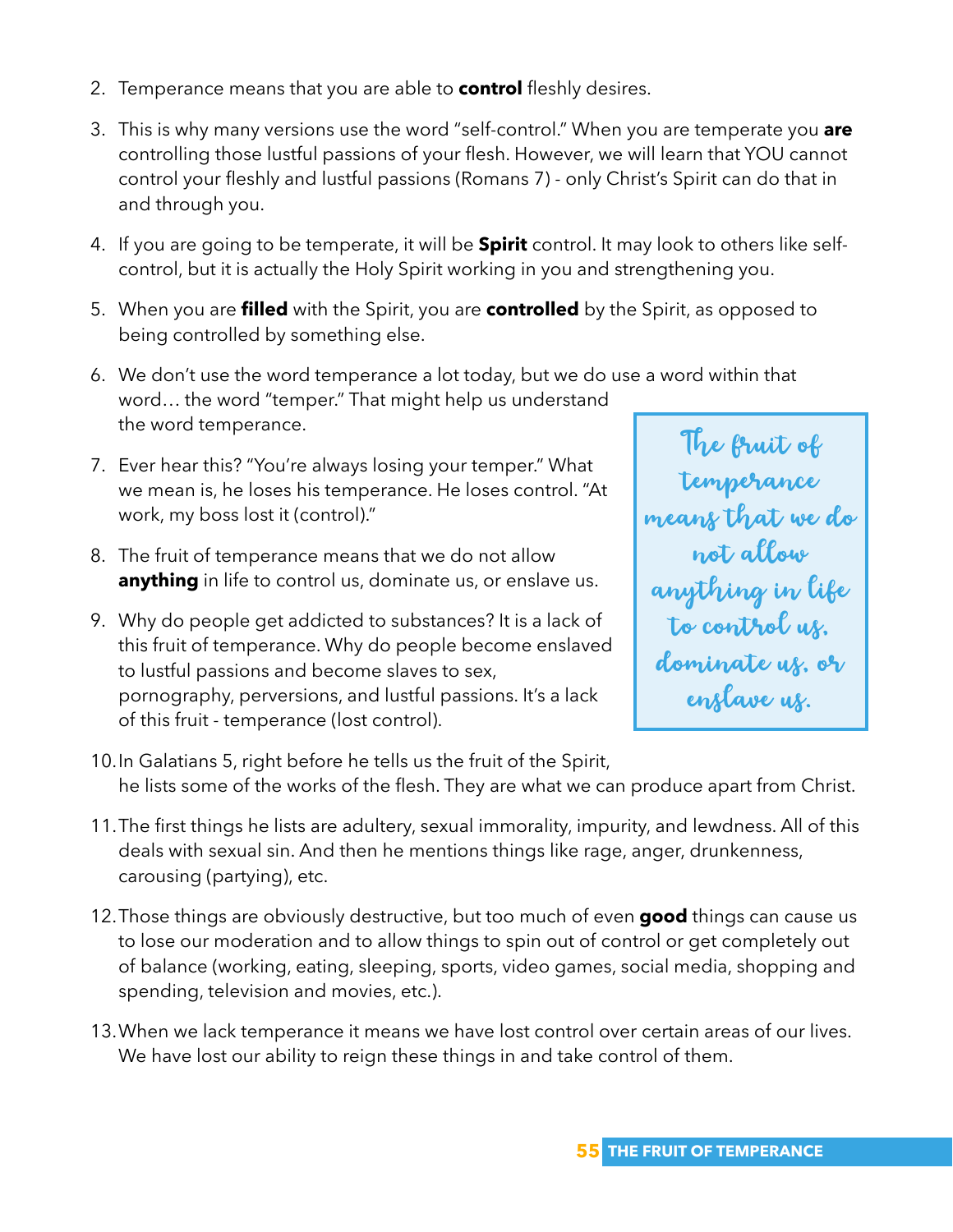## **Two Examples**

- 1. King David. **2 Samuel 11**
	- David loved God and had served God for a number of years. But David allowed sexual lust and passion to control him. He lusted after a woman who was not his wife, got her pregnant, and then had her husband killed in battle.
	- David's lack of temperance cost him dearly. Basically his family and his kingdom were eventually torn apart because of his sin.
	- David's son, Amnon, had such uncontrolled lust for his step-sister Tamar, that it drove reason from his brain, and he raped her. David had set an example of not controlling his sexual passion when he gave in to his lust for Bathsheba.
	- This was just the beginning of the fallout after David's lack of temperance. Another son rebelled against him and died tragically. The baby he had with Bathsheba died. David was a shell of the man he once was and went through incredible guilt and depression. A lack of temperance brought **destruction**.

#### 2. Joseph. **Genesis 39**

- Joseph worked for Potiphar, and God blessed his work greatly. Joseph truly loved God and desired to please God. But sexual temptation came knocking at his door.
- Potiphar's wife tried to seduce Joseph. This could not only bring sexual pleasure, but could also help Joseph work-wise and cause him to advance further.
- Nobody would know. Everybody else was gone. It was just him and her. The world says that sex is no big deal.
- Obviously Joseph did not agree! He refused, and then fled from the house and away from her, from lust, and from sexual sin. He exercised temperance.
- There were some detours along the way, but eventually God took Joseph from being a servant to an officer in Egypt, to being the right-hand man of the king of all of Egypt. Nobody, other than the king, was higher up than Joseph. Temperance brought **blessing**.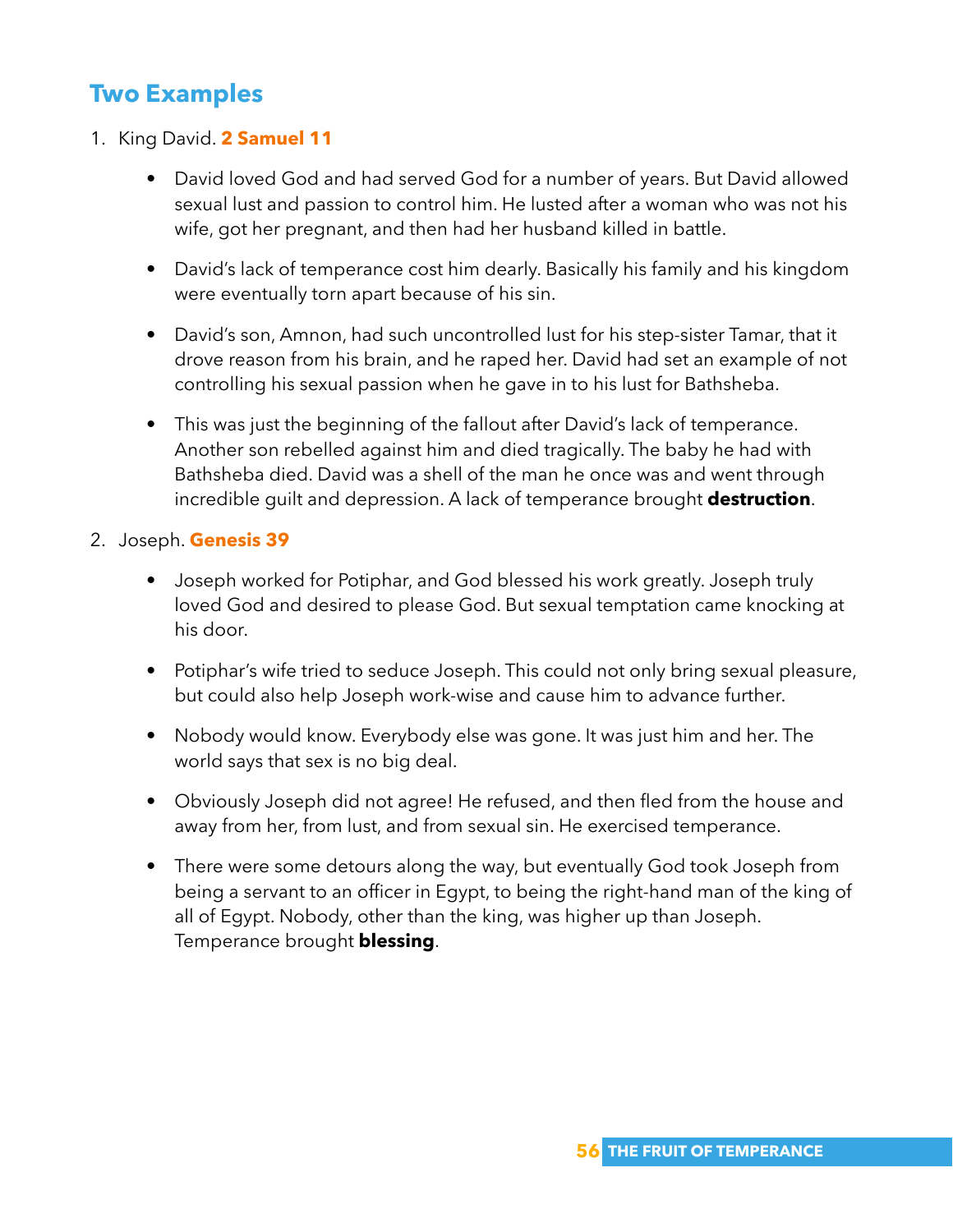## **What was the difference?**

- 1. So here we have two examples. One story ended in tragedy, heartbreak, and destruction. The other ended with joy, peace, prosperity, and blessing.
- 2. What was the difference? Temperance controlling those fleshly desires that arise in our bodies.
- 3. Are you on the Joseph path or the David path? **Romans 8:6**

**Are there any fleshly actions where you feel that you have lost control (temperance)? What has been the result?**

**Are there any good things where you have lost moderation or balance (working, eating, shopping, spending, sports, social media, etc.)?**

**Has God revealed some areas in your life that need to change? What is your plan for change?**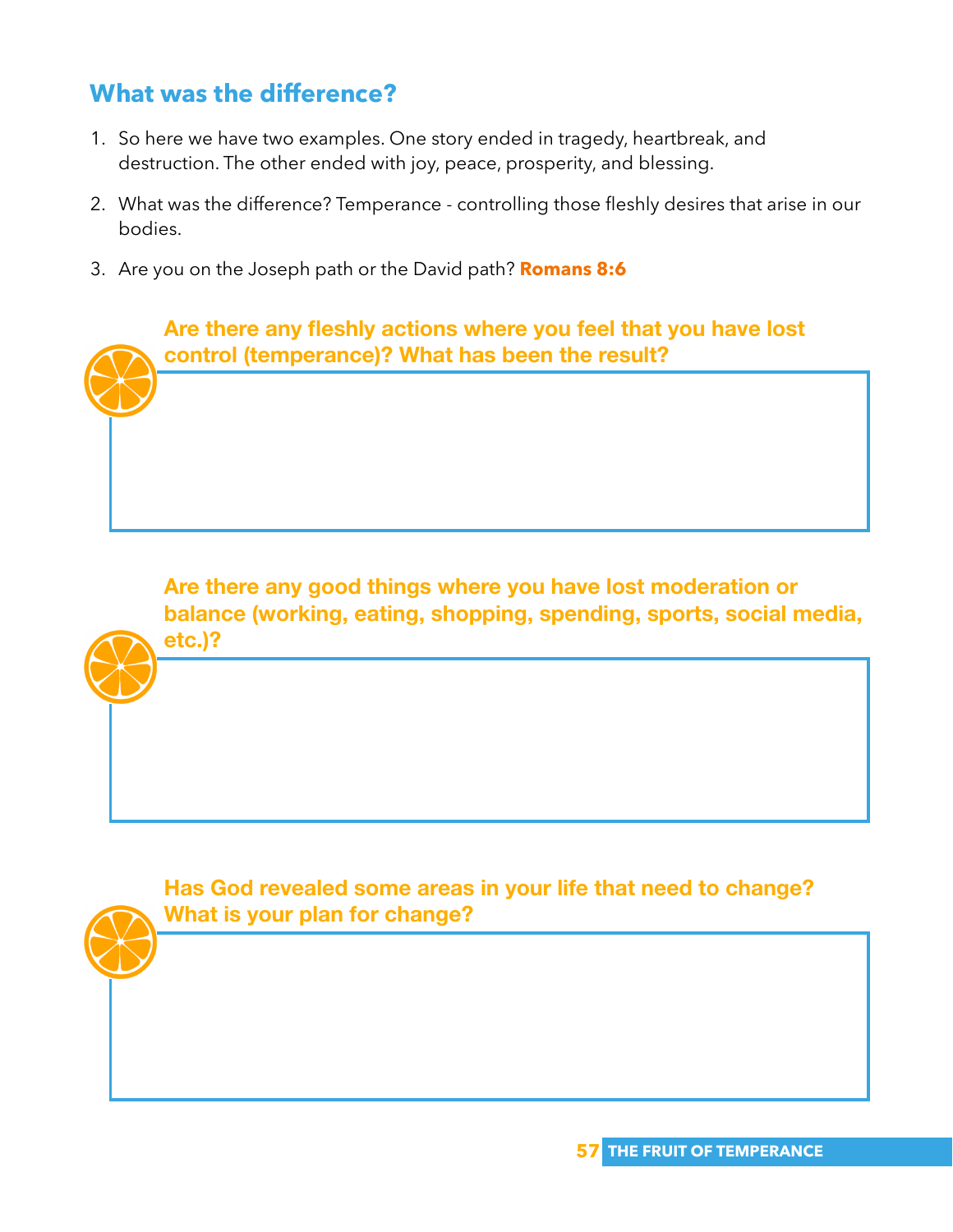## **Why is temperance necessary?**

- 1. Obviously God believes this to be crucial in our relationship with Him. It made this list of the fruit of the Spirit. This isn't the only place it's mentioned though.
	- Peter lists temperance as a key element in our Christian walk. **2 Peter 1:5-8**
	- Paul lists it as essential for Christian leadership. **Titus 1:8, 2:2**
	- And Paul uses it to illustrate the commitment of an athlete to win a race or sporting event. **1 Corinthians 9:25**
- 2. So why is this thing of temperance or maintaining control so important? Because without it, we become enslaved to other things and can't be the servant of Christ (or effective servant) - Jesus said that you cannot serve two masters. **Matthew 6:24**
	- It can hinder all the other wonderful fruit of the Spirit. **Romans 8:6**
	- It can hinder our relationship with God (can't serve two masters). **Romans 8:7-8**
	- It can potentially destroy everything good in our lives. **Romans 8:13** cf. **Galatians 6:8**

#### **How do we grow the fruit of temperance in our lives?**

- 1. It starts with a decision. **Romans 6:11**
	- Nobody changes that doesn't want to change. If you are content with the present arrangement in your life, with whatever it is controlling you and lording over you, Satan is very content for you to continue on that way. He likes the arrangement too! You can't serve two masters, and he knows that. He doesn't care if you claim to be a Christian and go to church.
	- Other people can even call you out, but it won't create any lasting change until you call yourself out and make a decision to get it back on track.
	- Romans 6:11 the word *"consider"* is a mathematical type of word that carries the idea "to compute, to calculate, to take an inventory." It also means "to think and make up your mind about something."
	- And the context has to do with sin and areas of disobedience in our lives. We have to choose and make up our minds. Nothing will change until a decision is made.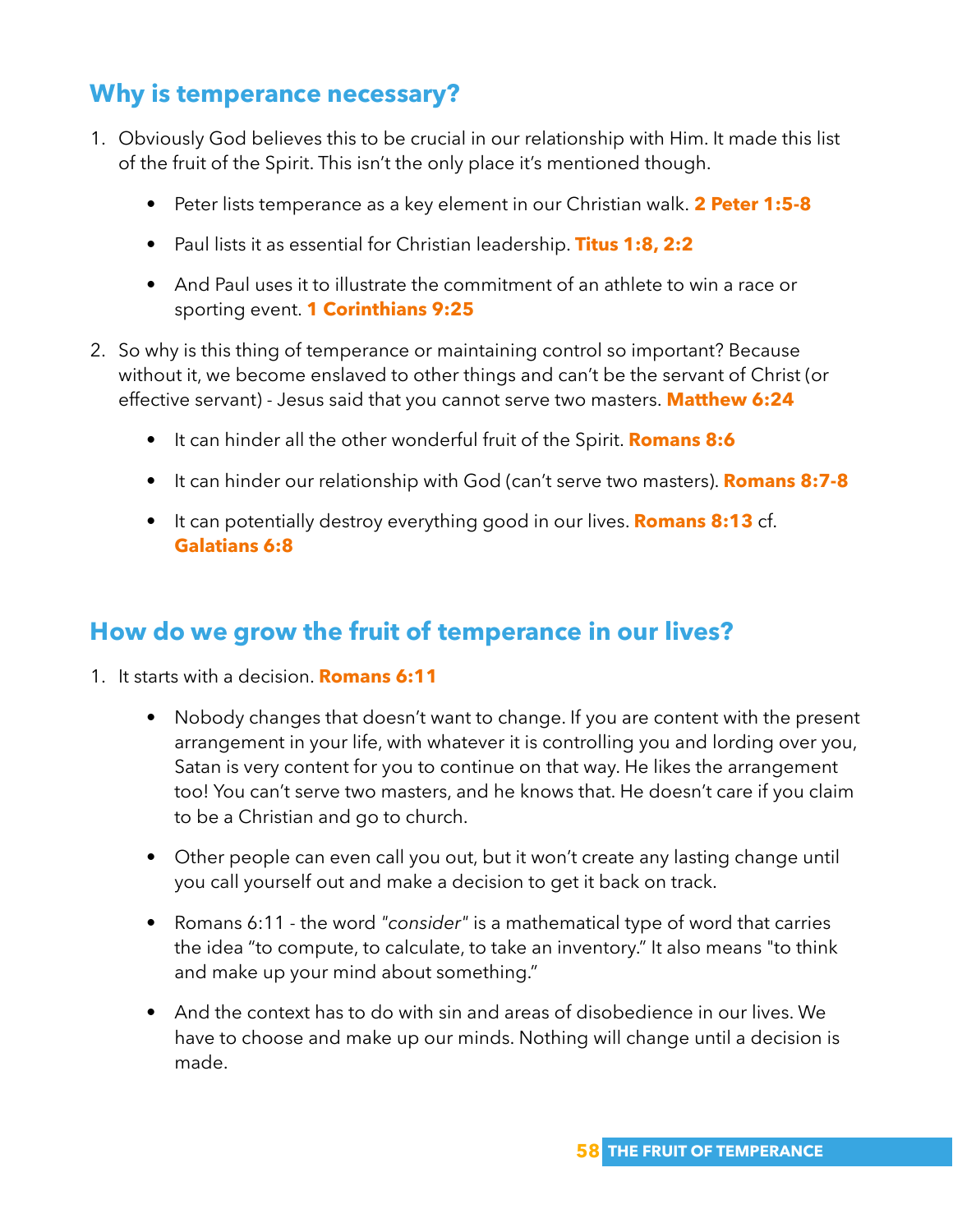- Circumstances will not change it, and you will not grow out of it. Sins of the flesh you do not grow out of them. You repent out of them (completely change your thinking).
- You may grow gradually out of high blood pressure over time. You exercise, lose weight, change your diet, etc. But if you have a huge cancerous mass in you, you get radical, and they cut it out. You don't grow gradually out of that situation.
- Sins of the flesh are like the cancerous mass you deal with them radically and cut them out.
- You won't change, and you won't seek help until you make a firm decision.
- Once you make that decision, tell somebody. Why? Accountability. When you verbalize it to somebody else, it goes from an idea to a firm decision. Tell that person you want them to hold you accountable and set up some accountability measures.
- **For example:** If you have a spending addiction, this person sees your credit card bill each month or maybe even sees it each day. If you have a pornography problem, another person gets a report of every web site you visit. If you have a substance or alcohol addiction, it may mean you check yourself into a rehab.
- 2. It takes total surrender. **Romans 6:12-13, 12:1-2**
	- You have to be all in. It can't be, "I am going to try and do better," or "I will taper off." This is a recipe for failure.
	- You have to hate your sin (**Romans 12:9**). Until you hate it enough to surrender completely to God's ways, it will continue to spin out of control. Total surrender means that you have to get radical.
	- Three commitments:
		- ‣ I will no longer be a slave to \_\_\_\_\_\_\_\_\_\_\_. It is not my master! 6:12
		- ‣ My body belongs to God, therefore it is yielded to Him completely. 6:13, 19; 12:1
		- ‣ I will eliminate worldly influences and fill my mind with God's ways. 12:2
- 3. It requires total trust in what God has said. **Romans 6:16-17**
	- My heart of surrender leads me to do what **God** is telling me to do rather than what I **feel** like doing. It is an issue of obedience.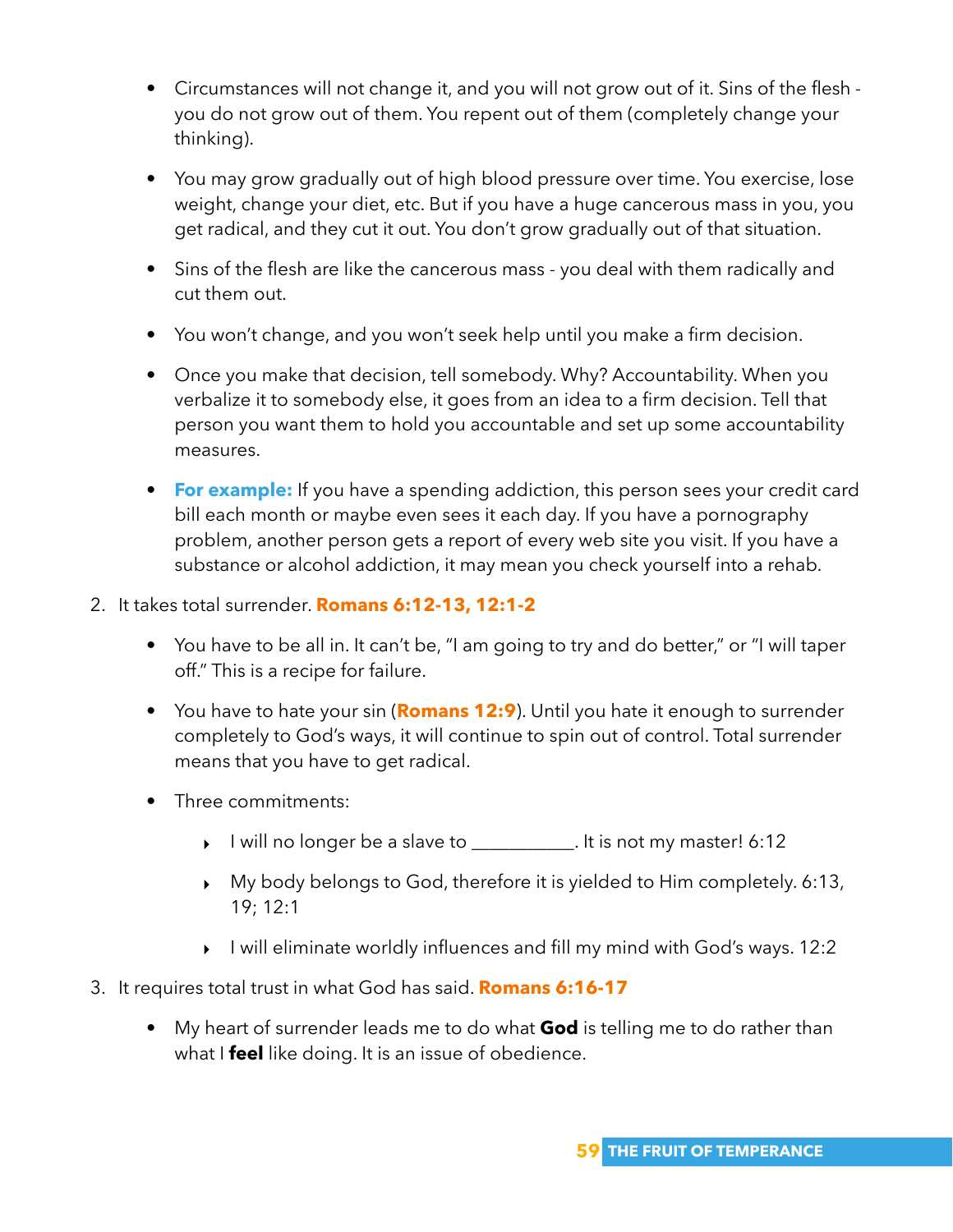- You are either going to be a servant of sin or a servant of God. Either serve a loving God who has your best interest at heart, or serve sin.
- Satan wants you to live a shallow life based on your feelings that are at work in your flesh - he wants you to be a servant of sin. God wants you to live by your faith, resting in His Word - a servant of God.
- Galatians 5:22-23 tells us that the fruit of the Spirit is faith, meekness, and temperance. These three go hand in hand. That is why they are together on this list. Who are you going to trust? Your fleshly feelings or God's Word? With humility (meekness) you have decide whether you will follow your flesh or God.

## **In Conclusion**

- 1. There are all kinds of forces at work in your flesh to keep you in bondage to things that are controlling you. Are there areas of your life that are out of control? This week let's begin praying about this fruit of temperance. Let's pray that God will help us to control the lusts of the flesh that threaten to destroy our lives or at least ill affect our lives.
- 2. You don't have to stay in bondage to whatever it is that is controlling you. If you think you do, you have believed the lie of Satan.
- 3. Jesus said that He came to set the prisoners free. He said, "*The truth shall make you free."* Jesus said that *"if the Son sets you free, you shall be free indeed."*
- 4. *"Stand fast in the liberty wherewith Christ has made us free, and be not entangled again with the yoke of bondage."* **Galatians 5:1**
- 5. Are you ready to surrender completely to God? Are you ready to trust God more than you trust your flesh? If the answer is yes to these questions, you are on your way to growing in the fruit of temperance!
- 6. The only answer for this is total trust and reliance on the Lord. **Philippians 4:13**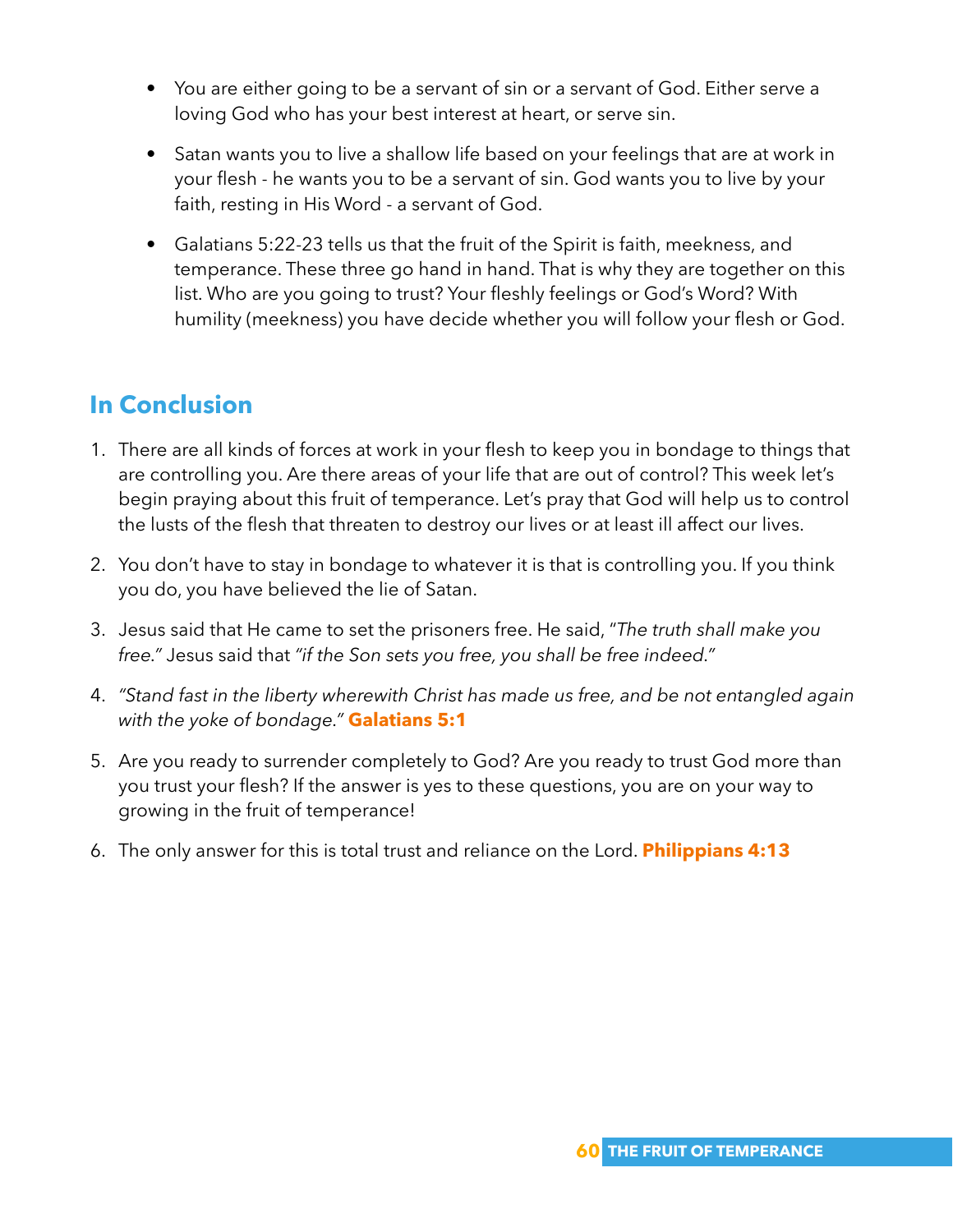

**If you have decided to change, who will you tell about your decision, and how can they help you?**

**Write out the three commitments of total surrender. How does each one apply to you?**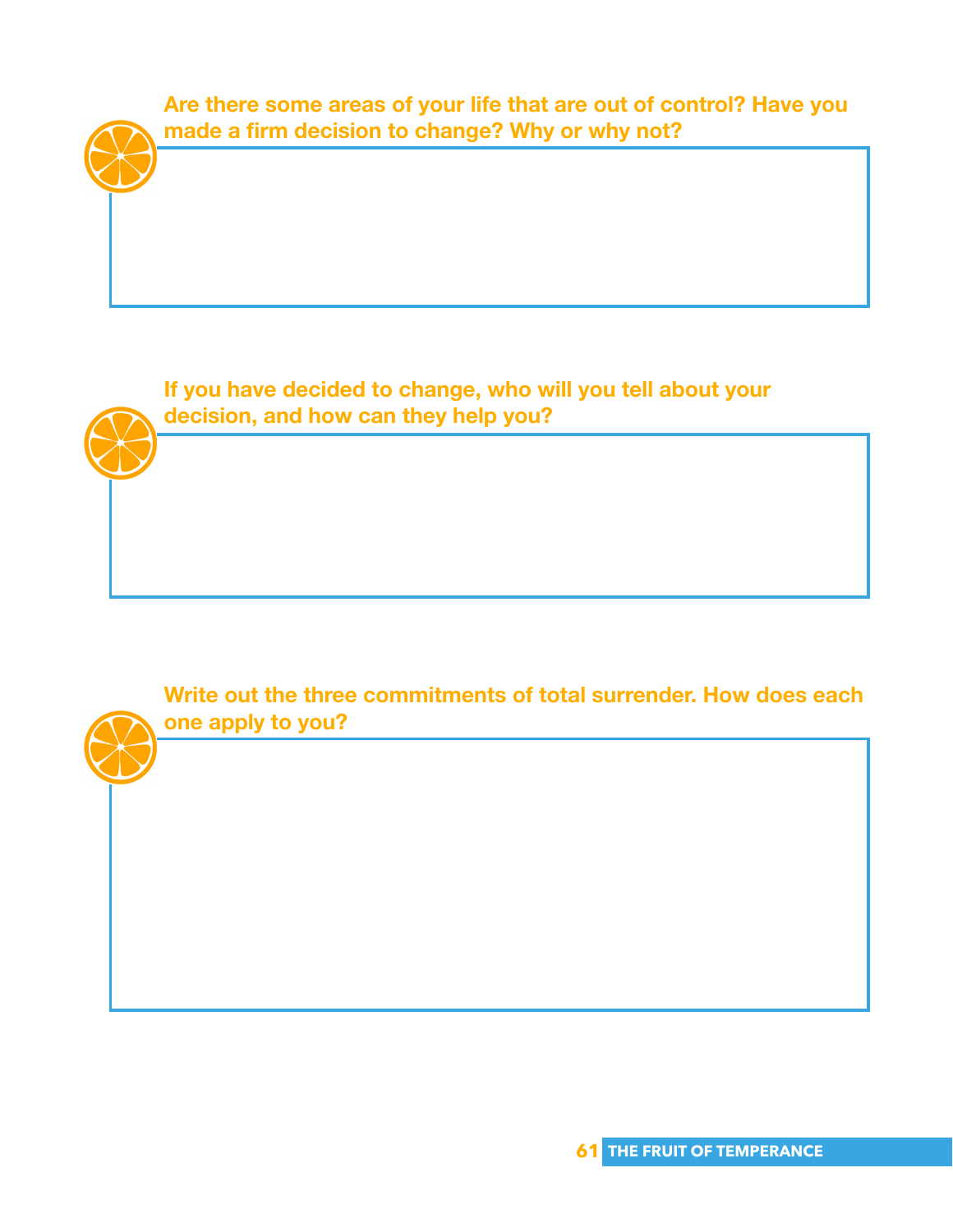

## **FINAL THOUGHTS ON THE FRUIT OF THE SPIRIT** *Galatians 5*

#### **Introduction**

- 1. The fruit of the Spirit is precisely what God wants to do in each of our lives. If we are growing in Christ, this is what begins to show up in our lives.
- 2. Our prayer every day should be for God to ripen this fruit in our lives.
- 3. Here are some very important principles that will help us as we seek to have this fruit grow into the fabric of our lives and who we are.

## **The fruit of the Spirit is not a checklist (vs. 1-6)**

- 1. We all know what a "to do" checklist is or task list. The fruit of the Spirit is NOT that.
- 2. The believers in Galatia had fallen prey to false teachers that were bringing them under a set of legalistic rules. They were saying, "If you keep these rules, you're good. You will be saved and right with God."
- 3. The list was **not** the fruit of the Spirit! It was rules and laws pertaining to Judaism under the Old Testament law. For example, the Old Testament rite of circumcision was an absolute requirement for men in Israel. It was the distinguishing mark that a man and his family followed the law. Vs. 3
- 4. This was **very** important to these legalistic teachers. They were telling these Gentile believers (with no history in Judaism), "You have to do this and that, or you are not saved."
- 5. This was directly opposite of what the apostle Paul had taught them when he proclaimed to them the gospel of Christ. He taught salvation by grace. Christ has done it all. There is nothing left to do to earn salvation!
- 6. Notice how Paul tried to bring them back to this and reprogram their minds towards truth. Vs. 1-6
- 7. Vs. 6 What matters is your faith (trust in God) which works by love. This is the fruit of the Spirit.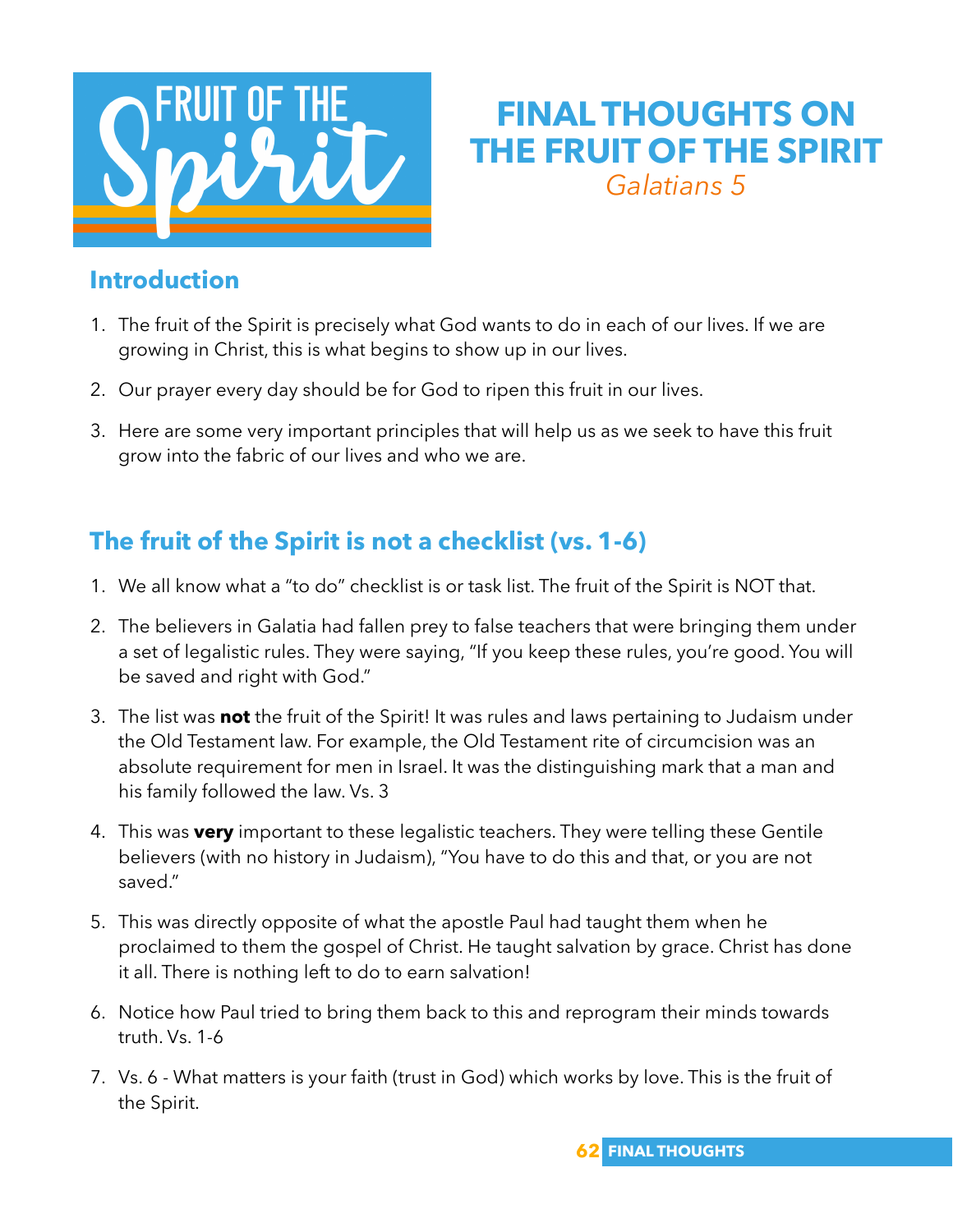- 8. Look again at the fruit of the Spirit in vs. 22-23. Notice the end of vs. 23. Paul is saying, "In relation to these things, there is no law." It's not about laws and rules.
- 9. These are character virtues and you cannot legislate them. You can't make people behave this way. These things come from who you are, not because there are laws to try and **make** you act this way.
- 10.This kind of Christ-like character does not come from submitting to a set of laws or rules, but by submitting to Christ in faith, living a life led by His Spirit. They come as you walk in the Spirit, which brings us to our next point.

## **The fruit of the Spirit comes from a daily walk (vs. 16, 25)**

- 1. As we said, you cannot manufacture this fruit externally. The marvelous fruit that we have studied comes from the Holy Spirit within the believer. It doesn't come from external rules. This fruit comes from the inside out.
	- It is Christ being formed in you. **Galatians 4:19** cf. **2:20**
- 2. Read **Galatians 5:16, 25** about the analogy Paul uses of walking in the Spirit.
	- Walking carries the idea of just naturally, moment by moment, trusting in Him and resting in Him to live through you. He didn't say jog, run, sprint.
	- **Illustration:** When we walk, we don't typically labor and strive over each step, do we? Unless there is a physical challenge of some sort.
	- We don't labor in thought thinking, "Should I step here or should I step there? Should I take a big step or a little step (imagine getting to the coffee shop)? You don't labor over each step. You simply walk in the direction you need to go to get where you want to arrive.
- 3. God didn't say, "Strain in the Spirit or work in the Spirit or strive in the Spirit, and then you experience this fruit." No, He said, "Walk in the Spirit."
- 4. Trying harder isn't what this is about. Trying harder to love or to be patient or to be kind isn't going to work over the long haul.
- 5. **YOU** have to change within (core being) by seeking after Christ and having a commitment to fill your mind with His Word, His thoughts, and His ways.
- 6. In other words, this fruit will naturally **grow** in you as you grow in Christ and walk with Him daily. Illustration: Fruit grows and appears on a tree as long as the fruit stays attached to the branch and the branch to the tree. Christ is our life source. Abide in Christ, rest in Him, trust in Him, and stay connected to Him.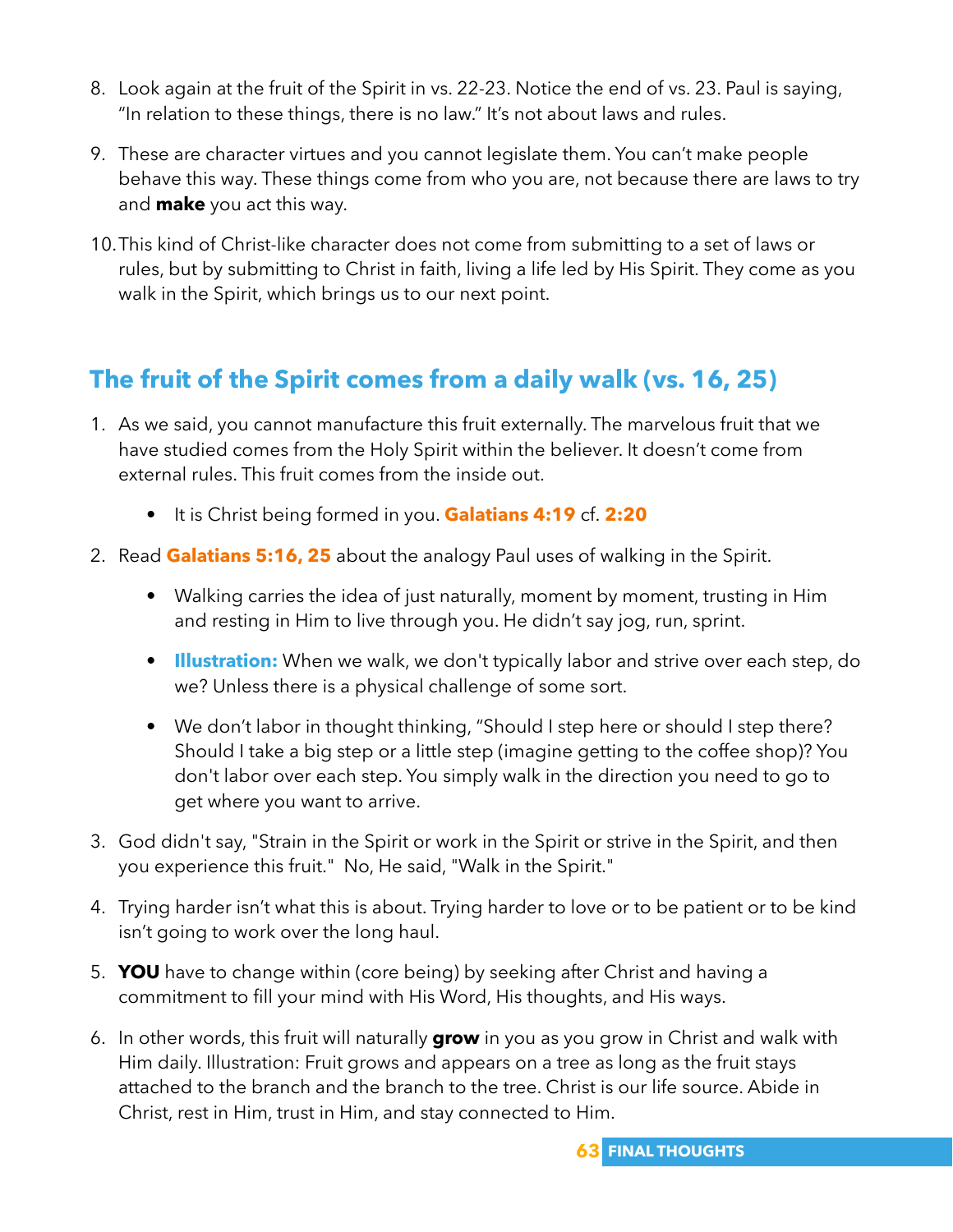## **The fruit of the Spirit cannot be practiced in isolation. (vs. 13-15, 25-26)**

- 1. There are two ways to live life for the believer according to verse 16.
	- We walk in the Spirit, or… you get the fruit
	- We walk after the flesh… you get the bad stuff of vs. 19-21
- 2. This results in one of two responses (vs. 14-15).
	- When we walk after the flesh, we bite and devour each other. Vs. 15 cf. 25-26 (conceited pride, provoking others)
	- When we walk after the Spirit, we love one another. Vs. 14
- 3. What is He teaching here? The fruit of the Spirit is meant to be a blessing to others. Think about it, fruit isn't manufactured; it is grown. The soil it is grown in is Christ, but the field in which the fruit is grown is in your relationship with others. Fruit is not grown in isolation. Fruit is grown with other fruit around it.



- 4. This fruit must be exercised and grown in the context of **people**. It's fruit to be seen and enjoyed by others.
	- Yes, it will bless you too, but it is not designed to be for just self-edification.
- 5. Just as real fruit is not grown in isolation (not one orange all alone in the grove no, it's around all these other oranges) - the fruit of the Spirit is not grown in isolation. It is when we are around people and interact with people that we see where we are struggling or weak, and where we need to grow.
	- This is why the church and small groups are so important.
- 6. But isolating yourself from your brothers and sisters in Christ is not a good idea at all. It is in those relationships that we learn about how to put into action the fruit of the Spirit. We learn from each other, are challenged by each other, pray for each other. There is a reason why God put such precedent on the church, and Jesus put such a precedent on His small group.
- 7. One of the most important things you can do as a believer is to attend your small group faithfully if you are serious about growing this fruit in your life.